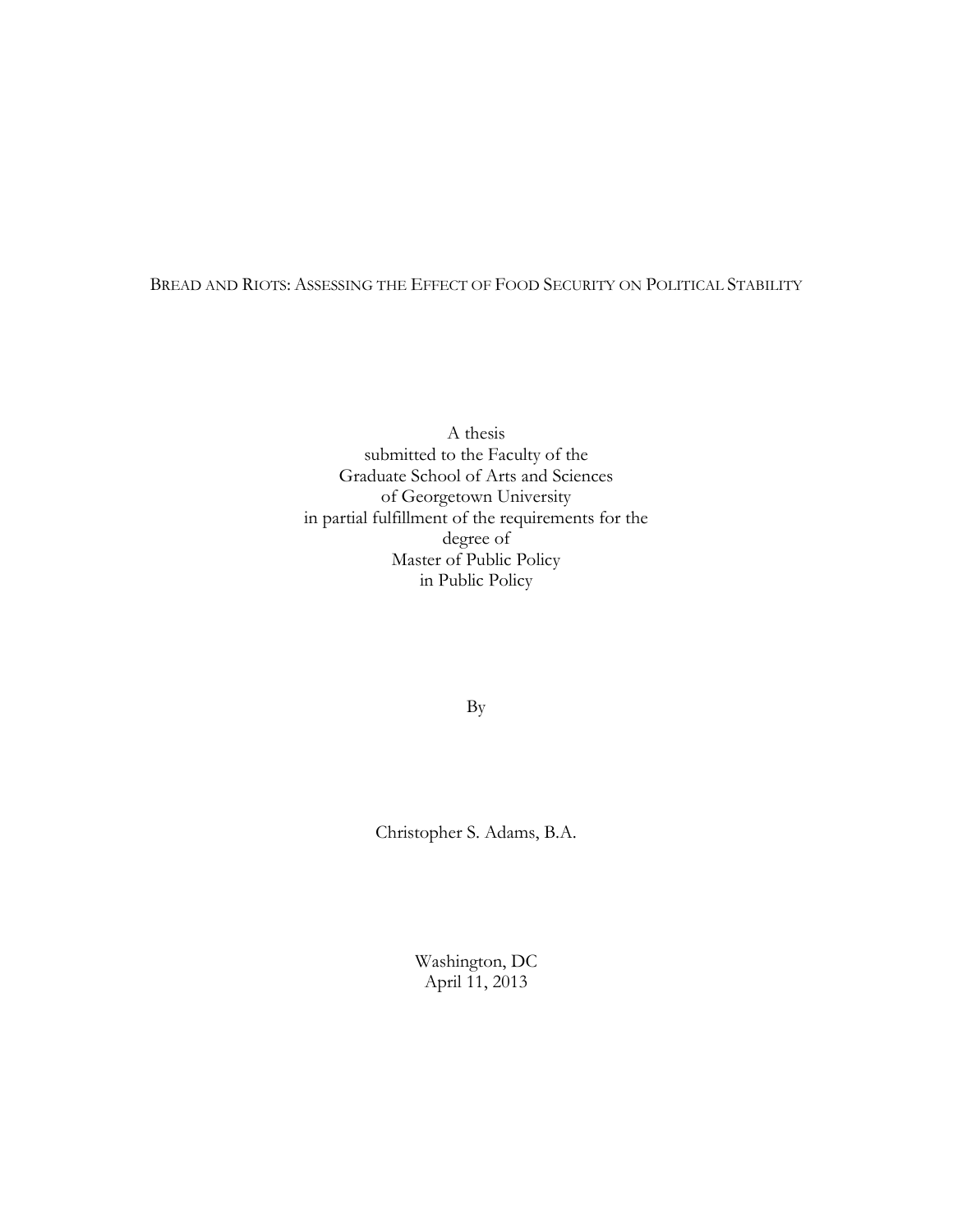Copyright 2013 by Christopher S. Adams All Rights Reserved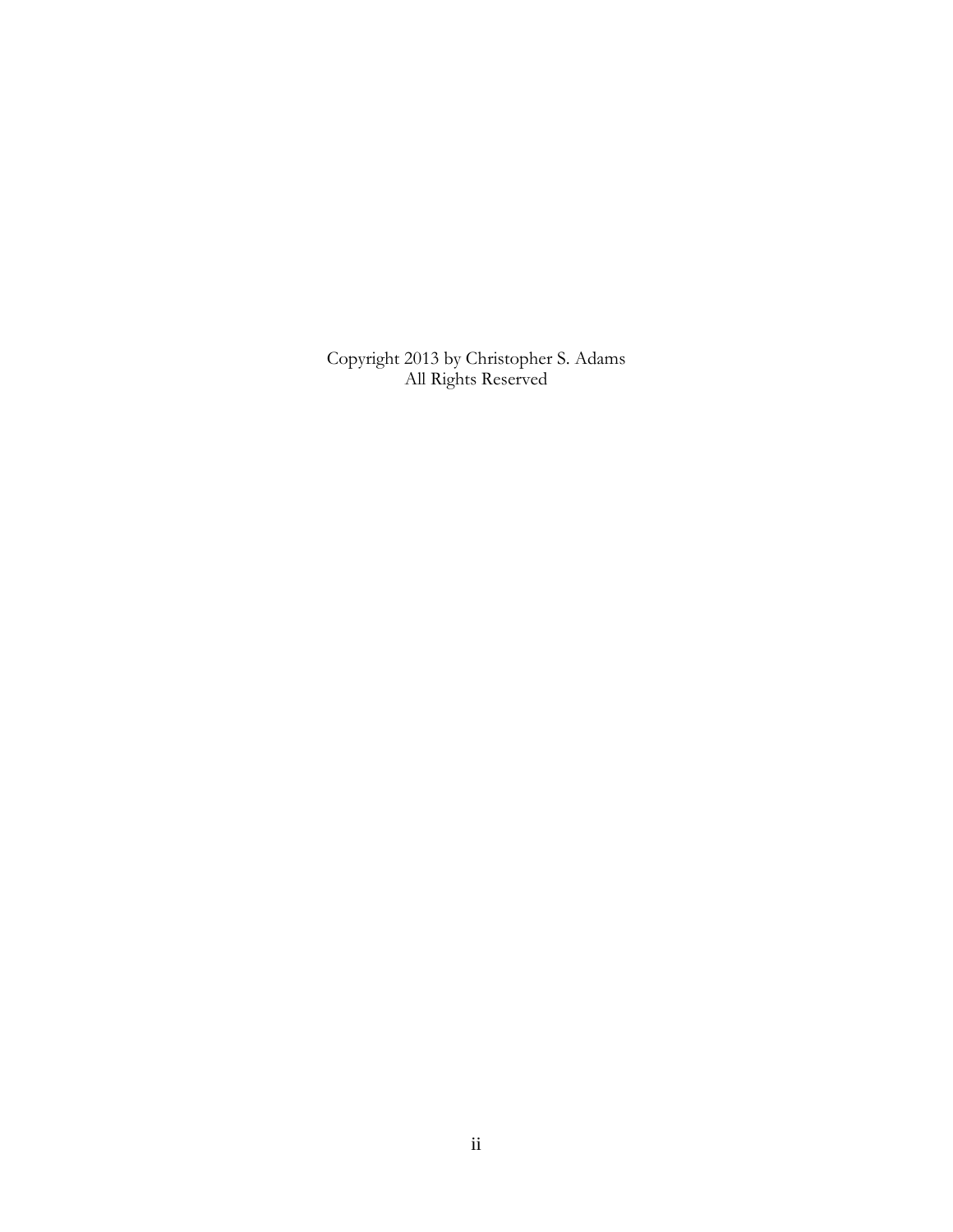#### BREAD AND RIOTS: ASSESSING THE EFFECT OF FOOD SECURITY ON POLITICAL STABILITY

Christopher S. Adams, B.A.

Thesis Advisor*:* Matthew H. Fleming, Ph.D.

#### ABSTRACT

Policymakers routinely argue that food security undergirds political stability within a country. Indeed, this linkage motivates much of US foreign food assistance. However, the broader literature does not substantiate this conclusion, finding most internal conflicts arise not from common grievances but from narrow avarice. Though some researchers have found empirical evidence that food security and political stability might be linked, these studies are burdened by data and methodological issues. Using novel data sources and a unique conceptual model, this paper seeks to address these potential problems. We find, in contradiction to expectations, that increases in absolute levels of food security significantly increase the frequency of events of political unrest in a country. This finding is robust to different specifications of our model, lending credence to its validity. However, we also find that increases in the relative levels of food security significantly reduce political instability. If true, these findings suggest that the US government might wish to reconsider certain assumptions that underlie its food security policy and consider alleviating relative declines in food availability in addition to absolute decreases.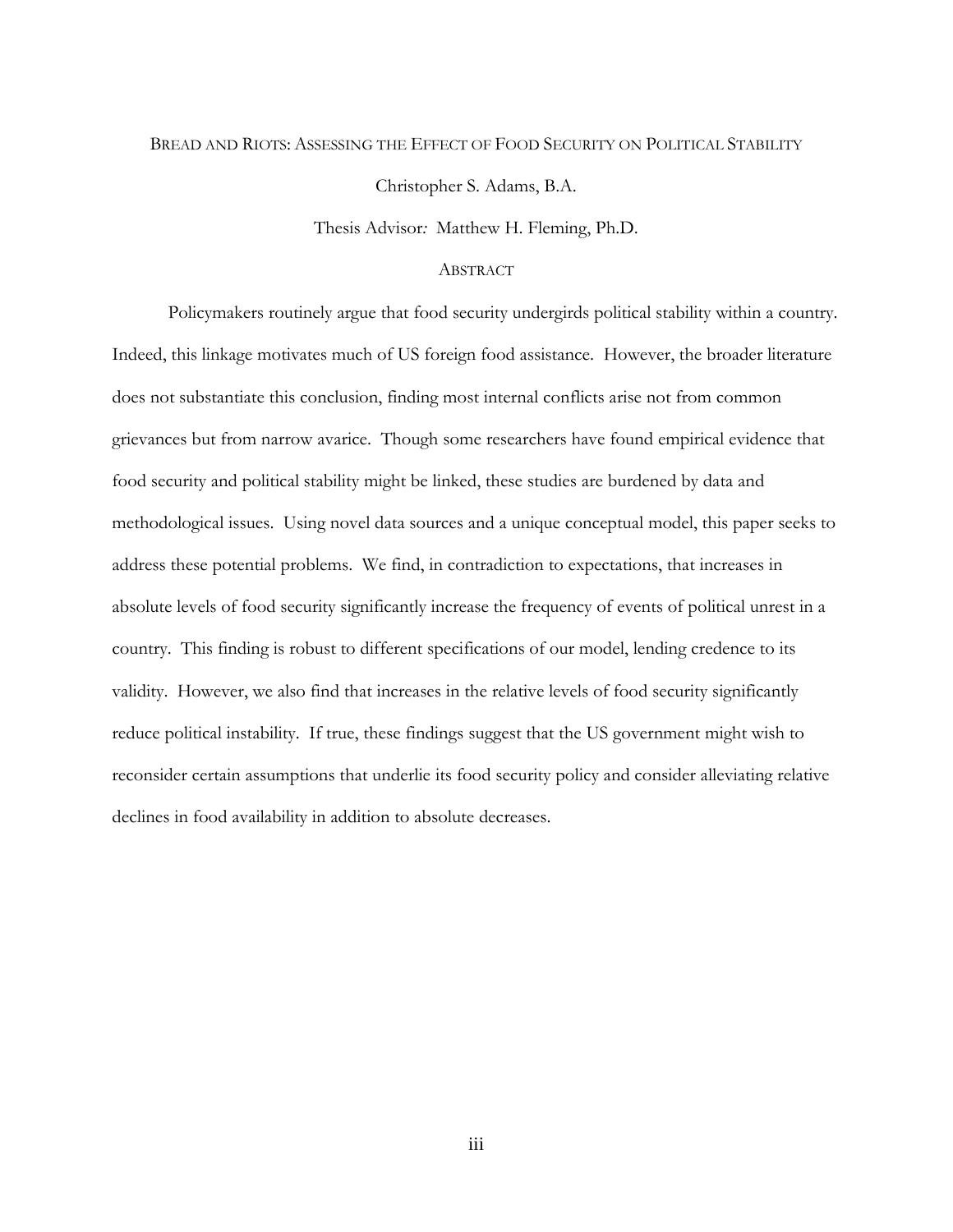The research and writing of this thesis are dedicated to everyone who helped along the way.

Thank you especially to Matt Fleming, who provided copious guidance and suggestions throughout and without whose support this paper would not exist.

Thank you also:

To Peter Nardulli and the Cline Center for Democracy for generously providing me with their event data and providing useful assistance on its use;

To Eric Gardener and Michael Barker for guiding me through confusion over variable specifications and for helping me better understand the models I used;

To Brian, Fernando, Keith, Matt, Mikel, Shan, and Yuejiao for their helpful suggestions and for abiding by my overlong explanations;

And to my parents for their unwavering support and love, even when my pursuits contain little by way of "real" science.

> Many thanks, Christopher S. Adams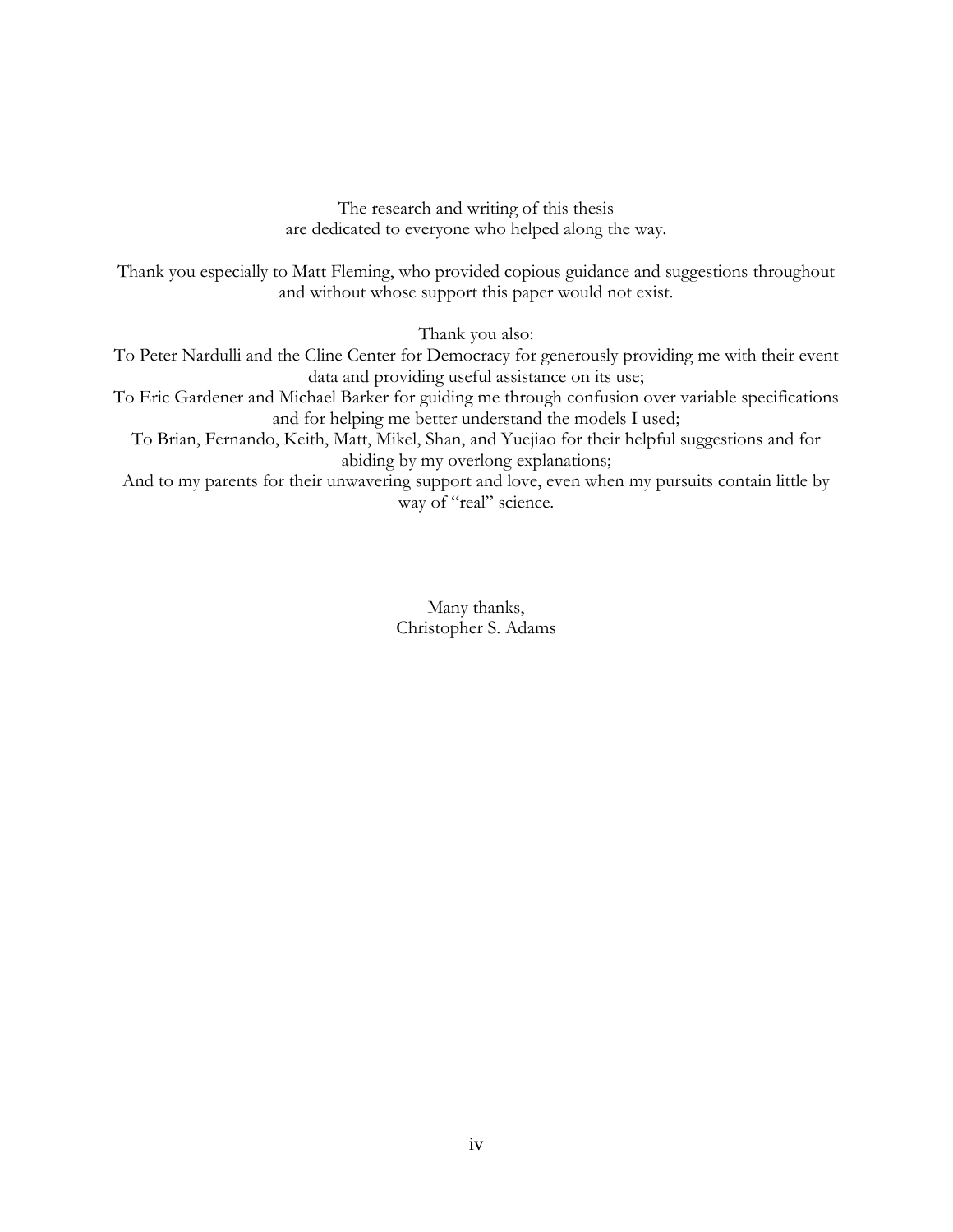# Table of Contents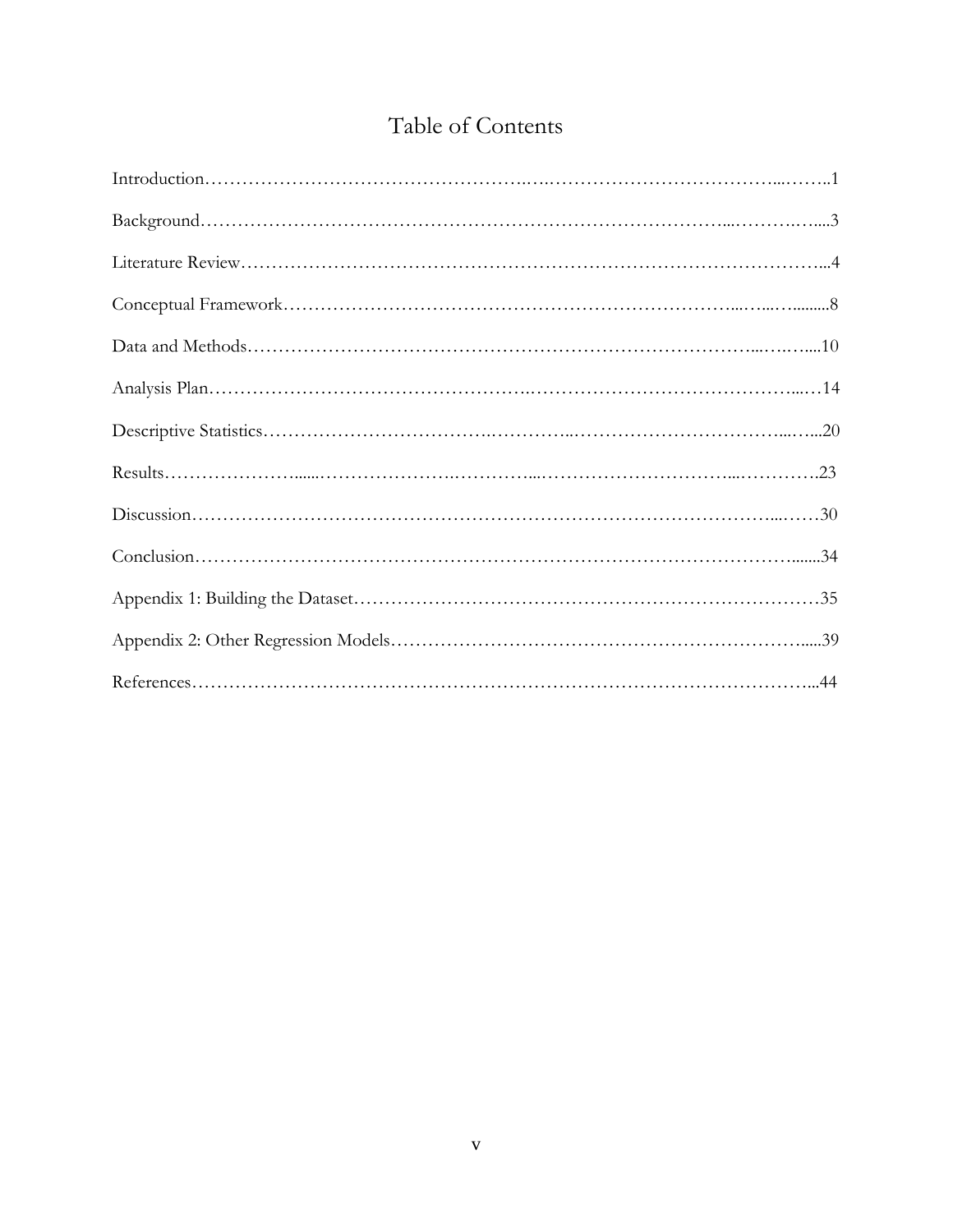# Table of Figures

|--|--|

## Table of Tables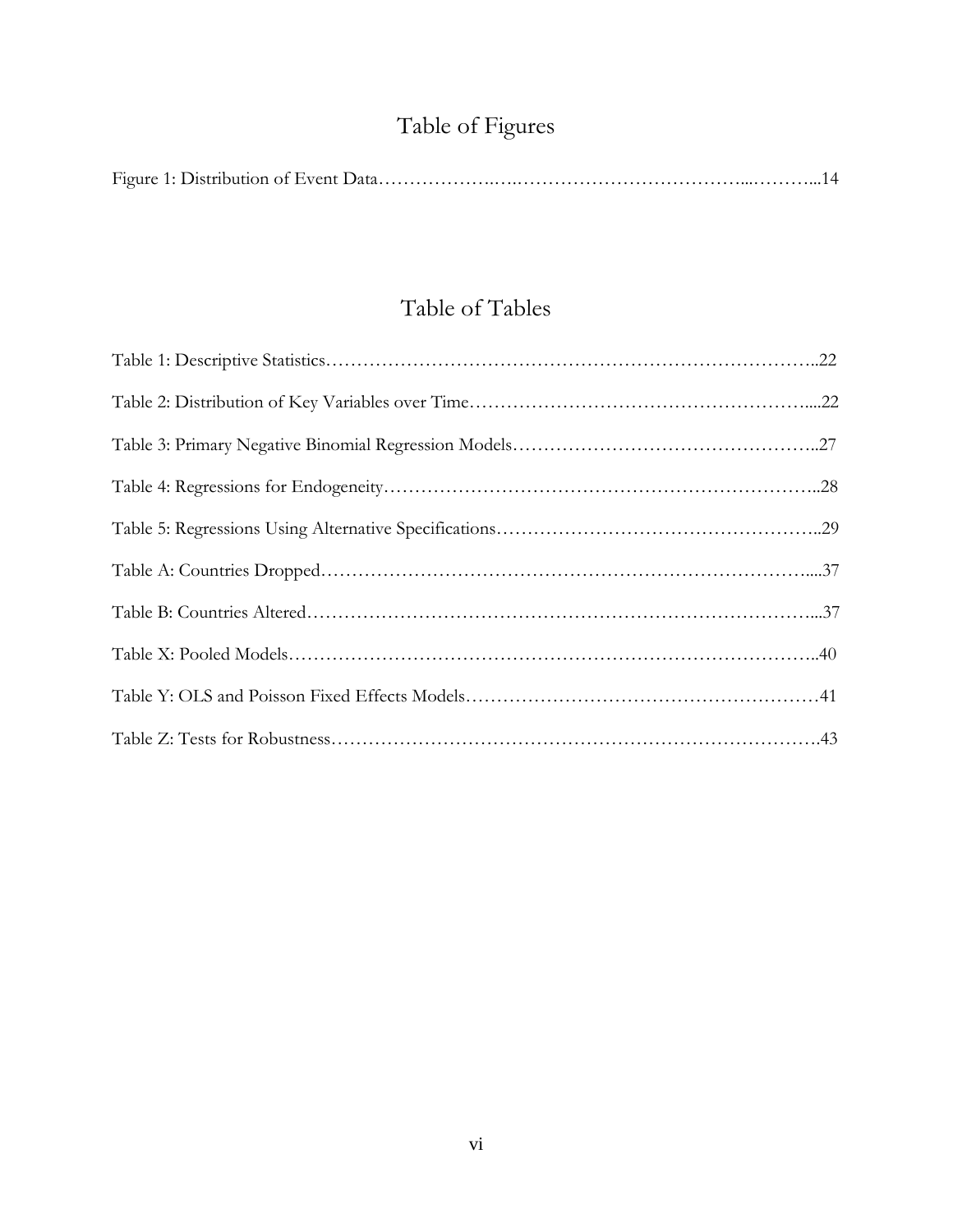### Introduction

 $\overline{a}$ 

History suggests that, like the proverbial army, the state marches on its stomach. Roman emperors famously subsidized bread prices to keep the *hoi polloi* contented in the twilight years of the empire. In Paris in 1789 and Saint Petersburg in 1917, bread riots precipitated by poor harvests culminated in uprisings that toppled monarchs. In modern times, observers connect food insecurity and political instability more explicitly, holding that rising food prices and empty stomachs rob states of output legitimacy. The leadership appears helpless as the public starves, abetting political opposition to the government. Increasing food prices can also drive inflation, effectively impoverishing the public and potentially robbing the state of legitimacy (Fam and Kassem 2011). Indeed, the Arab Spring uprisings that spread across the Middle East and North Africa in 2011 (and continue in Syria to this day) appear to stem in part from diminished food security and the resultant food riots becoming politicized.<sup>1</sup> Along similar lines, others have argued that the frustrations facing coalition forces in Afghanistan to create lasting political stability result from an inability to provide meaningful food security (Cordesman and Mausner, 2010).

However, food prices themselves may seem like a common culprit because they are so frequently volatile, both across seasons and years, that an occasional correlation between food security and political stability might be purely coincidental. For instance, during the immense spike in food prices in 2008, equivalently large as the one that precipitated the 2011 Arab uprisings, UN Secretary General Ban Kim Moon warned of mass unrest and instability. The 2008 price increase led to numerous food riots across Africa and the remainder of the developing world, but did not produce political consequences as significant as the more recent Arab uprisings (Topping 2008).

<sup>&</sup>lt;sup>1</sup> See for instance, Ariana Eunjung Cha. "Spike in global food prices contributes to Tunisian violence." *Washington Post.* January 14, 2011; Zoe Flood. "At Least Twenty Killed in Economic Protests in Tunisia and Algeria." *The Daily Telegraph*. January 10, 2011; and Caroline Henshaw. "The Food Politics of Egypt." *The Wall Street Journal*. February 1, 2011.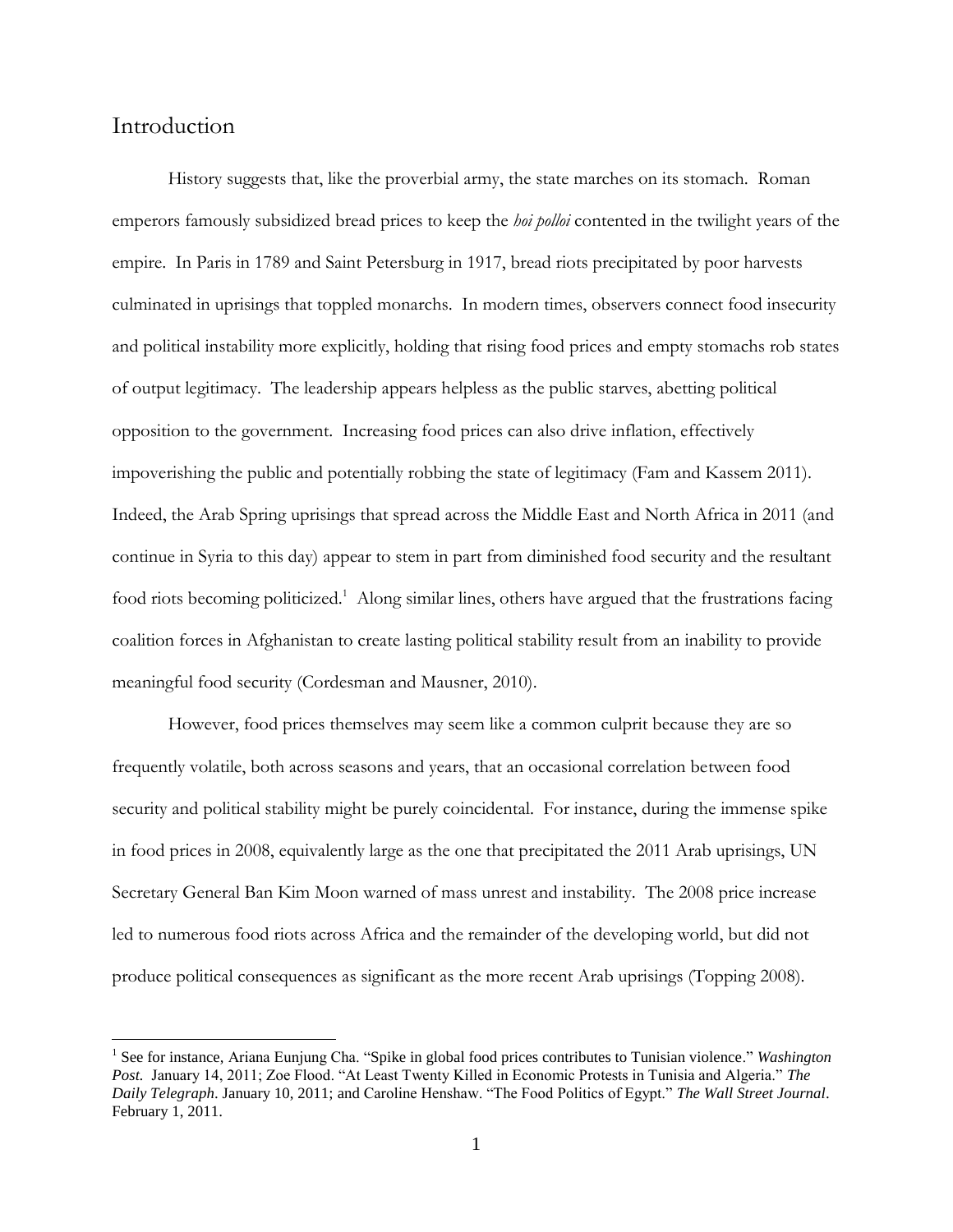Likewise, observers have connected the so-called color revolutions that spread across the post-Soviet world during the first half of the twentieth century to a wide variety of causes, but few argue that these upheavals were triggered by food insecurity or rising food prices. Indeed, the relevant literature on civil wars and civil unrest suggest that it is the abundance of profitable resources, like diamonds or oil, that fuels violent dissident groups, rather than a dearth of necessary resources, like basic foodstuffs.

Nonetheless, the imputed connection between food security and political stability remains persuasive amongst policymakers. In the wake of the 2008 price spike, the leaders of the world's largest economies committed billions of dollars of assistance for food aid in a statement that explicitly links food insecurity with political unrest (G8 2009). Similarly, US officials have defended "Feed the Future," the president's 3.8 billion dollar interagency food security initiative, along similar lines, arguing that food assistance quells instability abroad and thus improves American national security.<sup>2</sup>

Therefore, understanding the true nature of the relationship between food insecurity and political instability remains a policy relevant problem. This paper intends to test the proposition that the former causes the latter, using food security data from the Food and Agriculture Organization (FAO) and a database of individual instances of political unrest, maintained by the Cline Center for Democracy at the University of Illinois.<sup>3</sup> We find, contrary to US policy but in line with the prevailing literature, that increases in absolute levels of food security appear to increase overall political instability but increases in relative levels of food security appear to diminish political instability. Before detailing these results, though, we hope to limn the concept of food security and

<sup>&</sup>lt;sup>2</sup> See, for instance, this post by Jonathan Shrier, the then acting Special Representative for Global Food Security for the State Department: Jonathan Shrier."Food Security Contributes to National Security." US Department of State. October 28, 2011. Accessed April 4, 2013. http://blogs.state.gov/index.php/site/entry/food\_national\_security <sup>3</sup> Accessible from http://faostat3.fao.org/home/index.html and

http://www.clinecenter.illinois.edu/research/speed.html, respectively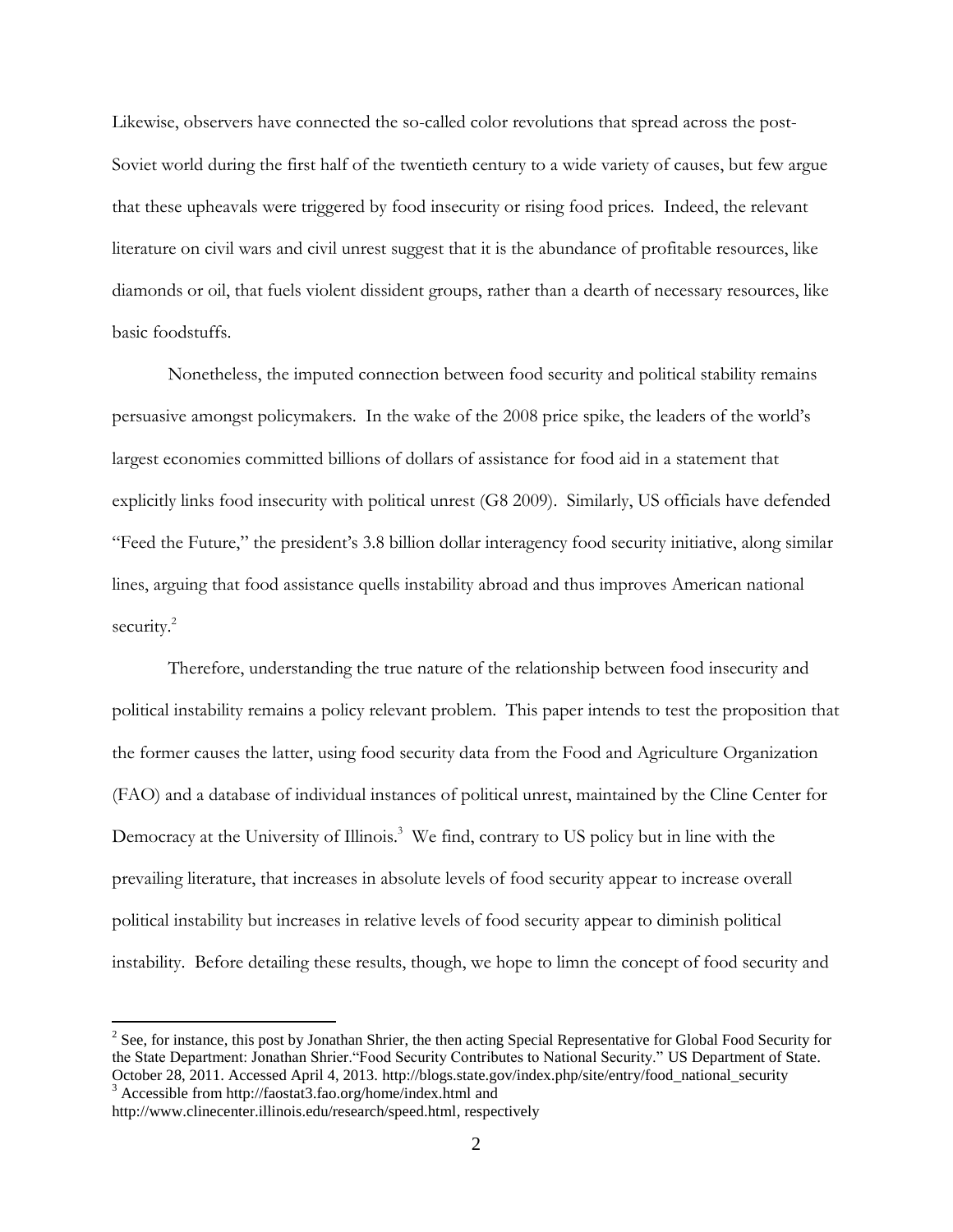briefly the outline the competing literature on the effect of food and other resource abundance on political violence and unrest. From these, we shall build a complimentary conceptual framework for how food security can influence political unrest (and vice versa), which will be the bedrock of the analytical model we will test. After summarizing the results of these tests, we intend to explore their implications and offer a few tentative suggestions to future researchers and policymakers alike.

### Background

 $\overline{a}$ 

The concept of food security has evolved significantly in the past 30 years. The term originated in the 1970s to describe a nation's food supply, whether the state in question produced or imported enough food to feed its citizenry, as well as whether the aggregate of all states produced enough food to feed the world. However, as the focus of food crisis prevention and remediation shifted from boosting the capacities of national governments to targeting specific populations in need, this definition proved inadequate. Thus, observers like the Food and Agriculture Organization have gradually adapted their definitions to the level of individual households and, as a result, expanded beyond a simple measure of food supply. 4

The US Department of Agriculture (USDA) defines food security domestically as a combination of the *availability* of sufficient and nutritionally adequate food and the ability to *access* that available food in socially acceptable ways (USDA 2013). In the international context, a third component, *utilization*, is frequently added (USAID 1995). *Availability* refers primarily to the total food produced, either internationally or domestically, and can be improved by boosting agricultural yields relative to population growth. *Access* concerns the dispersion of food throughout the international market and within a country and whether those individuals have the means to purchase

<sup>&</sup>lt;sup>4</sup> For a discussion of all the evolving definitions of food security used by the FAO over the past forty years, see FAO. "Food Security." FAO Policy Briefs. June 2006, Issue 2: p.1ftp://ftp.fao.org/es/ESA/policybriefs/pb\_02.pdf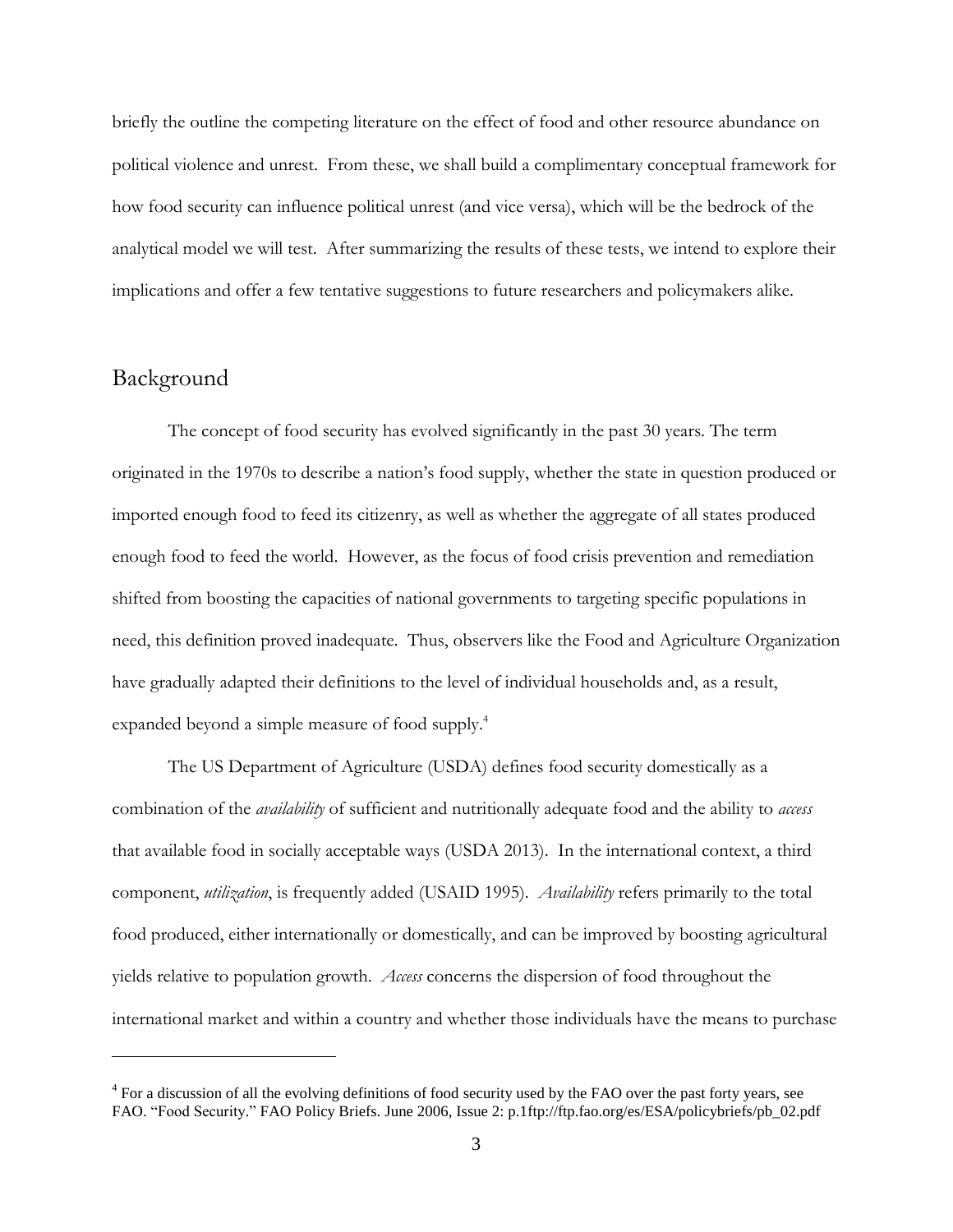sufficient food, even if it is available. This can typically be improved through a variety of measures including reducing barriers to trade, improving transportation within a country, and increasing individual incomes within a country. *Utilization* concerns human behavior, whether, given sufficient nutritious food is available and accessible, it is purchased and consumed by the public. Food *utilization* can be potentially improved through nutrition education programs or subsidies for specific types of foods. FAO has recently included a fourth dimension, *stability*, which measures the constancy of the above three over time (FAO 2006).

Improvements to one element of food security can sometimes conflict with attempts to improve another (for instance, a shift towards cash crops for export reduces yields of staple crops within food insecure countries) and there is some disagreement both within academia and amongst practitioners as to which element is most predictive of true food security within a specific country. Nonetheless, there is widespread agreement that all three (or four) elements are important factors, independent of their relative importance, in determining food security.

### Literature Review

The prevailing view in the policy world holds that food insecurity precipitates political instability. Vice President Joe Biden, in speech awarding Bill Gates and Warren Buffet for their work fighting global hunger, outlines this view:

As Pope Paul VI once said, "development is the new word for peace." And the reality is that, in many countries, food security and political stability are closely linked.

Investments made to ward off food insecurity and prevent its recurrence can prevent the vicious cycles of rising extremism, armed conflict and state failure than can require far larger commitments of resources down the road.

When food prices spiked three years ago, riots or demonstrations broke out in dozens of countries because people could no longer feed their children. Many of these protests turned violent.

In Sudan, the Darfur crisis, which seized the world's attention for much of the past decade, was sparked, in part, by a competition for arable land—a competition later used to justify unspeakable atrocities by the Janjaweed militia. The crisis in Darfur is man-made. But it is also true that with dwindling supplies of water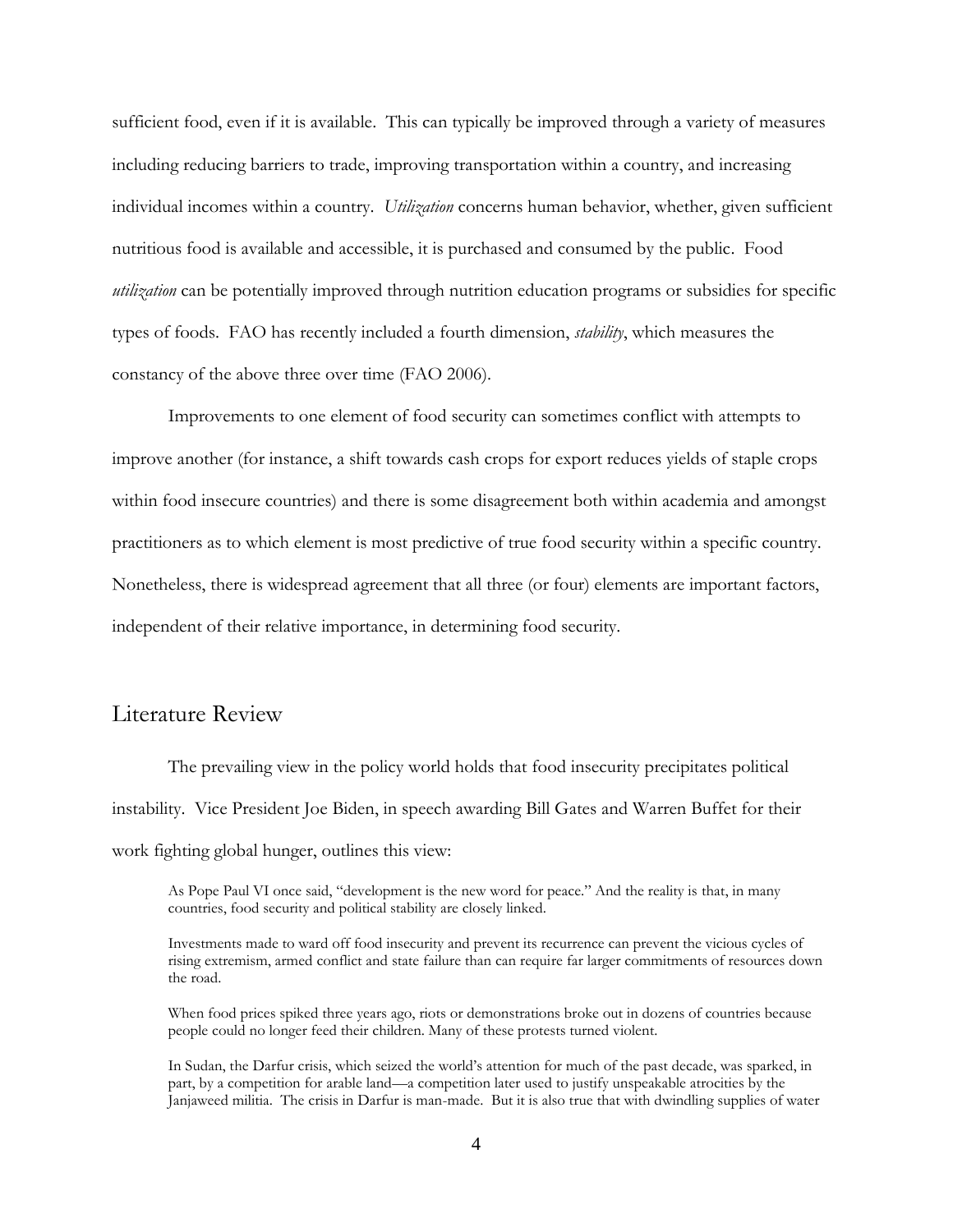and arable land, often exacerbated by climate change, the conditions were ripe for conflict— because people were forced to compete for resources they once shared (Biden 2011).

Unfortunately, the predominant literature does not corroborate this model. Researchers investigating the influence of natural resources on political instability explain the linkage through two competing motivations: greed and grievance.<sup>5</sup> Proponents of the former argue that an abundance of valuable, portable resources, like minerals, oil, or cash crops enable self-interested groups to exploit internal conflict to harvest and sell these goods on the international market, or at very least leverage their sale to fuel conflicts instigated by other factors (*e.g.* Ross 1999). Grievancebased explanations, on the other hand, cite a dearth of vital resources, like water, livestock, and staple crops, as instigating conflicts either between groups or by marginalized groups against the government over their lack of these resources (*e.g.* Diamond 2005). Traditionally, comparative studies have found greed-centric explanations and an abundance of valuable natural resources a more persuasive explanatory factor for political conflict, at least with regard to civil war (Collier and Hoeffler, 2000; Fearon and Laiton 2003). Wars require significant financial and organizational investments to sustain and are especially risky endeavors for both rebels and the government; this usually necessitates a significant potential reward to sustain. Grievances can facilitate opportunistic actors in widening conflicts, but a more potent motive is often necessary. This emphasis on greed, however, runs directly contrary to current US policy regarding food security, which holds that deprivation leads to insecurity by instigating grievances against the government.

However, civil war is only one end of the spectrum of political instability, and a number of scholars have proposed that resource scarcities, specifically of food or water, can precipitate a broad range of disorders that do not rise to the level of outright conflict. Homer-Dixon, for instance, argues that environmental pressures do and increasingly will lead to diminished agricultural yields

<sup>5</sup> This dichotomy stems primarily from Paul Collier and Anke Hoeffler, "Greed and Grievance in Civil War," World Bank Policy Research Working Paper No. 2355, May 2000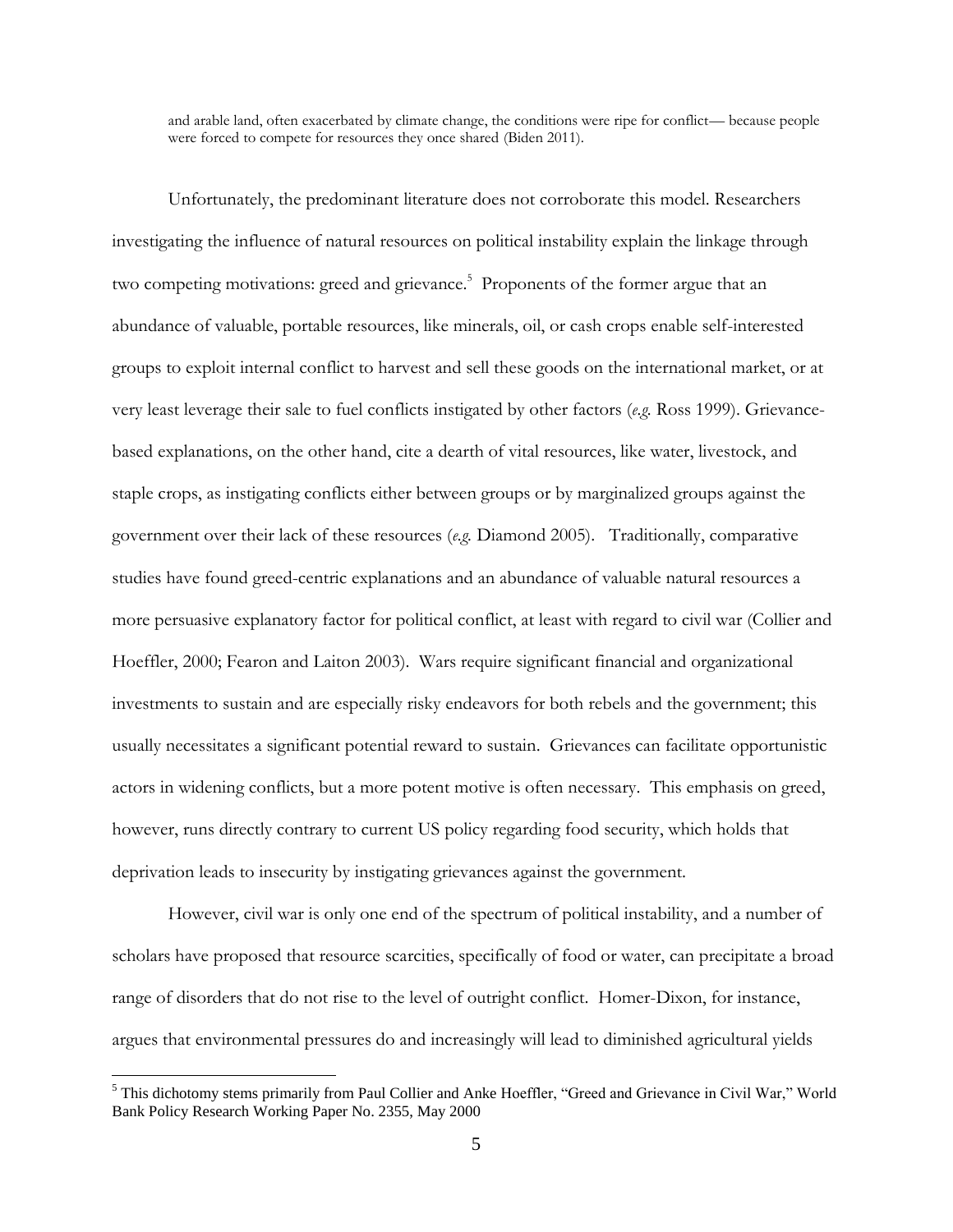and gross domestic products in the developing world, which in turn disrupt the social order within states (1991). He proposes a model for how changing environmental factors, principally climate change, population growth, and the diminishment of arable land, can instigate population displacement, authoritarianism, and conflict, and predicts that food crises will be one of the key determinants of political violence in the twenty-first century. Conversely, both Rotberg (2005) and Bates (2008) reverse the causality on these trends, attributing famines, diminished yields, and environmental disasters to rapacious, short-sighted political elites and the internal conflicts their actions spawn. From this perspective, food insecurity is merely symptomatic of greed and dysfunction at the highest levels, rather than causing political instability in and of itself. Cohen and Pinstrup-Anderson (1999) synthesize previous studies and anecdotal evidence to paint a more nuanced picture, pointing to instances where unrest appears to precipitate hunger as well as the reverse.

Unfortunately, quantitative investigations of this issue are sparse and unpersuasive. Hendrix and Salehyan (2010), for instance, link extreme hydrological events with instances of political unrest using panel data separated by country, but do not attempt to use their findings on hydrology to model how food shocks specifically would influence political unrest. This is especially notable as Lagi *et al.* (2011) find no correlation between the instance of extreme weather conditions and international food prices. In a separate but related paper, Lagi *et al.* (2011) instead correlate the international food price index calculated by the FAO with instances of political instability globally. Intriguingly, they look specifically at food riots to increase the likelihood that changes in food prices influenced the dependent variable in question. However, doing so limits the explanatory power of their findings; it does not seem likely that one can extrapolate this relationship to political unrest more generally. Additionally, the researchers lump very different events in the same category, making no distinction between a minor protest in Bangladesh and the Syrian civil wars, considering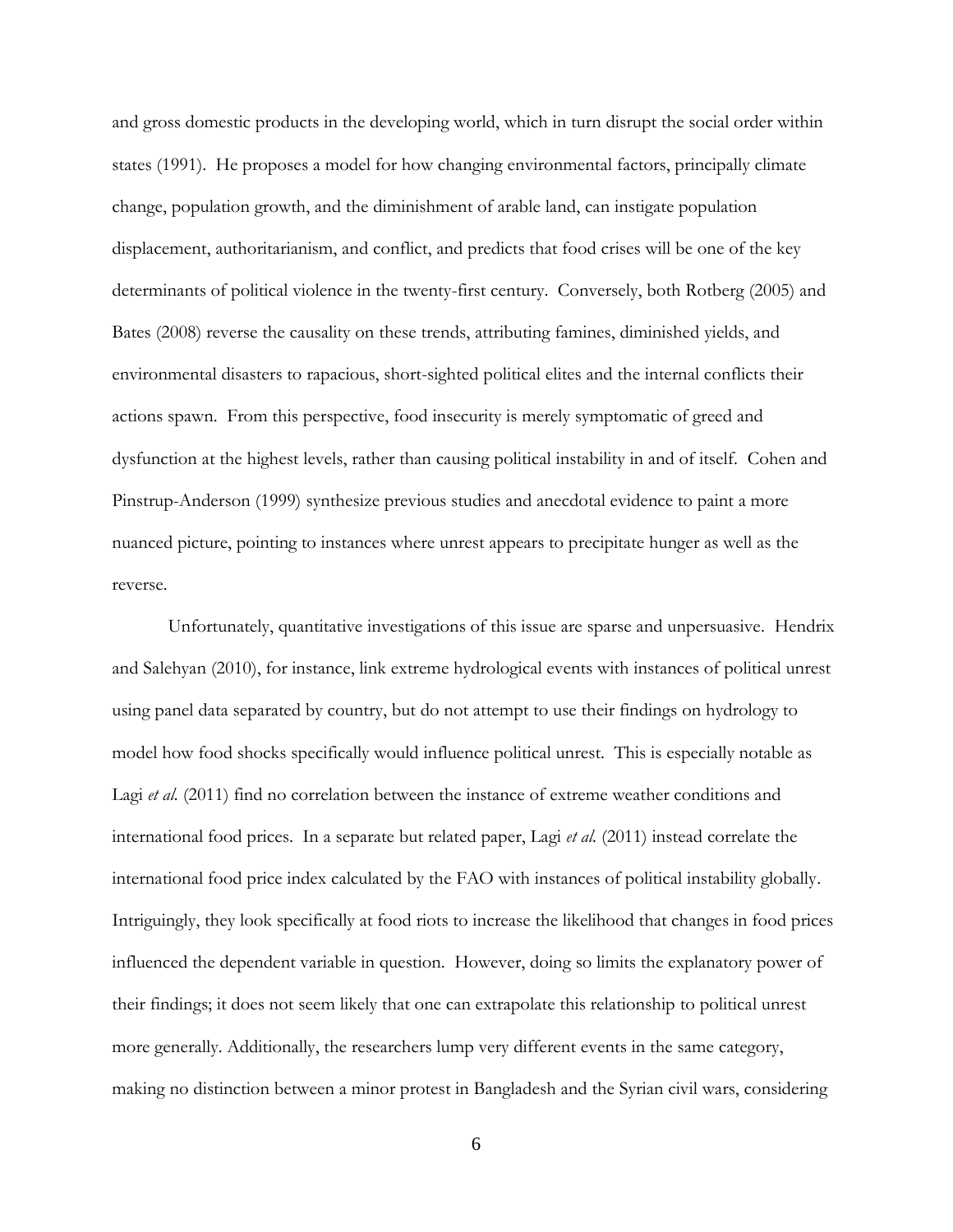them both an example of a food riot despite the disparity in severity. Finally, there is little accounting for causality: they do not control for the possibility that food prices could have been independently increased by global instability.

Other researchers have attempted more sophisticated models to elucidate the direction of causality with these interconnected phenomena. For instance, Bellemare (2011) looks specifically at the relationship between food riots and food prices, like Lagi *et al.*, but also instruments the independent variable using recorded instance of natural disasters that might influence food prices (like floods, droughts, or insect infestations) to control for endogeneity. Bellamare finds a strong positive relationship between international food prices in a given month and the predicted number of food riots in that month, indicating that the similar relationship uncovered by Lagi *et al.* might have been correct. However, like Lagi *et al.*, Bellemare only looks at food riots, rather than all instances of political unrest, which makes his findings hard to generalize beyond the obvious. He also only examines change at the international level, using time series data for monthly international food prices, and thus fails to control for country level effects.

Arezki and Bruckner (2011), with the International Monetary Fund, address both of these issues. They use a fixed effects model to demonstrate that a country-specific food price index correlates with various measures of political instability within that country beyond just food riots. However, their estimation method for the within-country food price index (a simple function of international food prices for five commodities combined with the country's status as an importer or exporter for those commodities) excludes a number of factors that dictate prices in a particular country, most notably government interventions like tariffs, export taxes, and subsidies. Cohen and Pinstrup-Anderson, for instance, point out that changes in Zambia's food subsidies led to riots that ultimately ended President Kuanda's regime and ushered democratic elections in that country. More importantly, Arezki and Bruckner do not account for issues of endogeneity in their model and,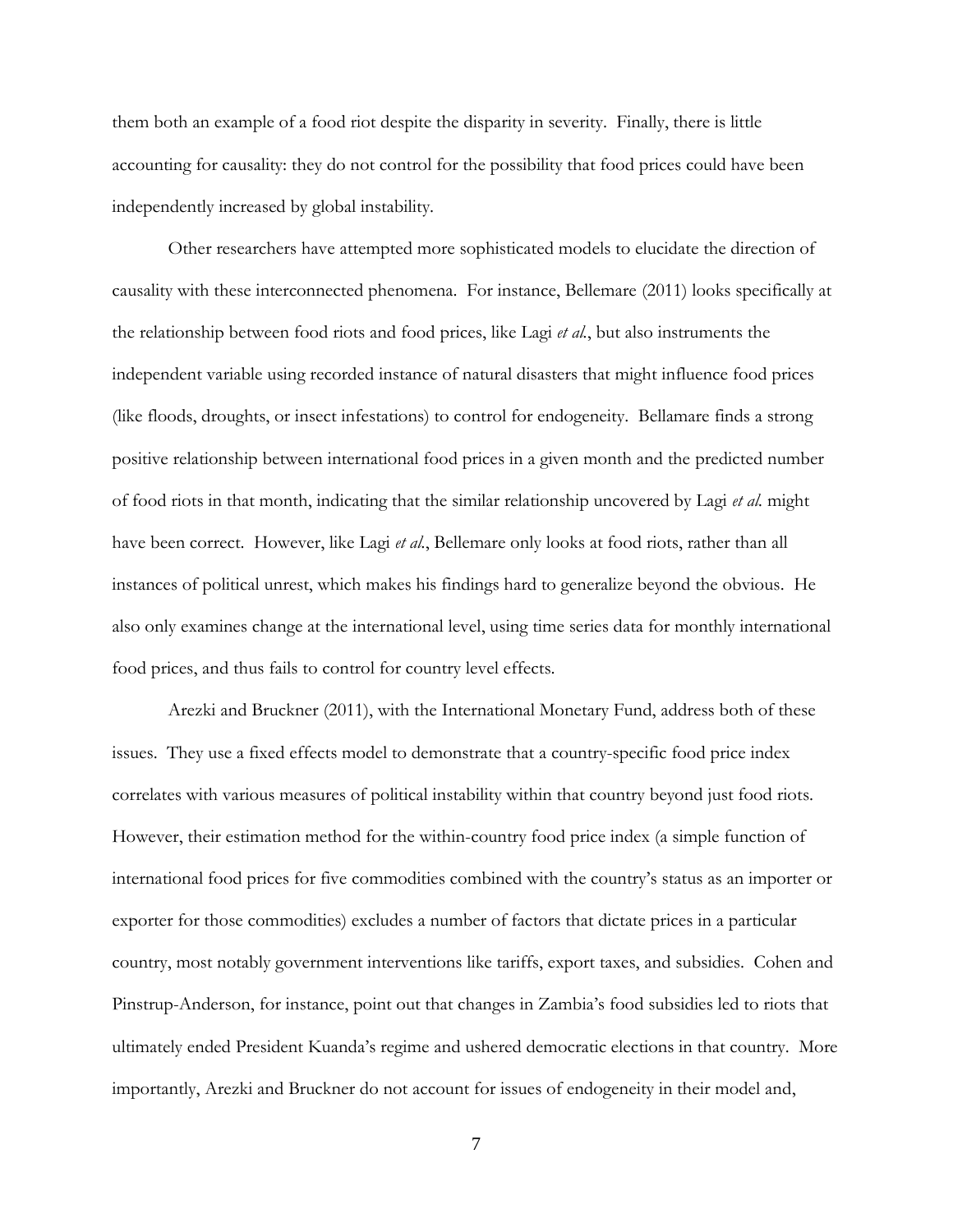unlike Bellamare, cannot persuasively demonstrate that food prices precipitate instability rather than the reverse (as Rotberg and Bates had theorized). Indeed, when Arezki and Bruckner looked specifically at the effect on instability of the previous year's food prices, the significance of the relationship disappeared, suggesting that the linkage they noticed was not causal. Finally, Arezki and Bruckner, like the remainder of the above papers, only consider international food prices, rather than a measure of the food situation within the country. An examination of country-specific food security on political instability within that country would be able to better reconcile the differing theoretical arguments about the linkage between food shortages and political unrest.

### Conceptual Framework

This paper seeks to build on these previous works. In accordance with theory on state capacity and current US development policy, we hypothesize a positive relationship exists between food security and political stability, with greater food security enhancing political stability. As with previous empirical studies, we anticipate that deficiencies in food security—in terms of access and availability—worsen the well-being of the average citizen, which in turn robs states of output legitimacy. This decline in legitimacy could induce the members of the public to seek extra-political measures to influence the government or even to turn to rival sub-state actors to replace the government. A diminished food security could influence elite behavior as well, as it forces governments to seek out other forms of legitimation independent of the public well-being. For instance, governments could instead retreat to appeals to specific ethnic identities or familial ties to keep support for the government strong, or attempt to rally the public against foes foreign and internal. All of these actions would be expected to increase political instability in a country and to be more acute the closer the average citizen is to starvation. Food security can influence political stability through less direct channels as well. For instance, rising food prices due to a diminished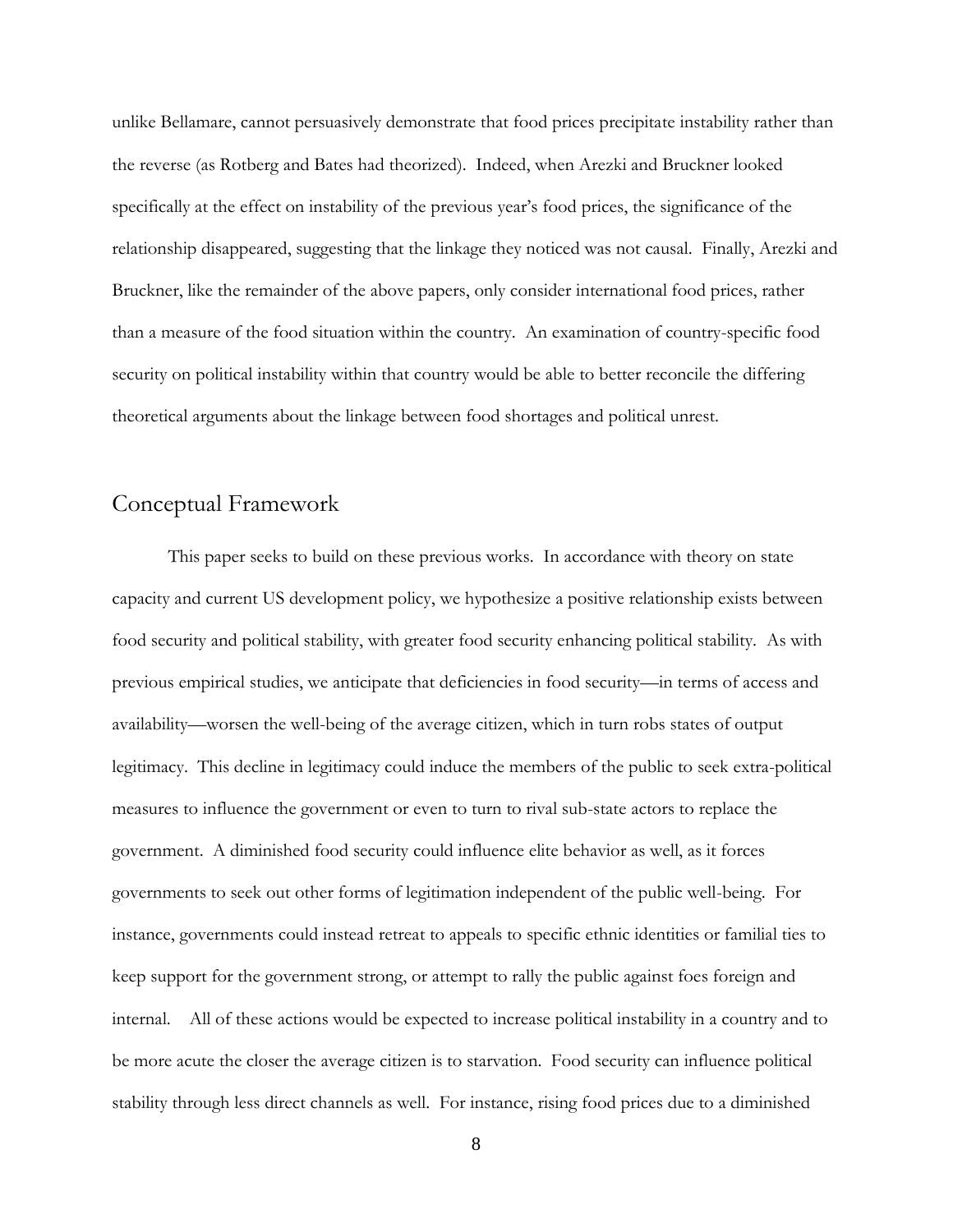supply could trigger more general price inflation, which would have far broader economic effects than simply in the agricultural sector, further robbing the state of legitimacy. Alternatively, rising food prices have a regressive effect on income, with food consisting of a greater proportion of the consumption basket for those who are less well off, which could hasten the growth of inequality and, from there, political unrest.

However, a problem arises with this simple model: the causality need not flow solely from food security to political stability. Indeed, as Cohen and Pinstrup-Anderson outlined, political unrest frequently precipitates food crises within countries. Due in part to the capricious actions of repressive regimes or the realities of intrastate conflict, growing political unrest disrupts trade internationally and internally, limiting both the availability and access elements of food security. It also frequently displaces whole groups of people, deracinating them from their homes and traditional food sources, further diminishing the average citizen's access to food. This apparent effect of political unrest on food security requires us to consider the potential for reverse causality in our models, a consideration that previous quantitative studies have undertaken only sparingly.

One must consider other confounding variables as well. For instance, the type of regime may influence the relationship between food security and political unrest in a particular country. If food insecurity acts primarily by robbing governments of output legitimacy, then one would expect the resultant political unrest to be more likely in authoritarian regimes, where the governing legitimacy rests more exclusively on outputs and where no peaceful means of expressing discontent exist (Acemoglu and Robinson 2001). Additionally, as Amartya Sen and others have argued, authoritarian states are themselves more likely to experience famines, due to unequal distributions of food within states and the insularity of the governing regimes (Sen 1981). Therefore, it will be incumbent to consider the effects of regime type and behavior, as more autocratic regimes would be presumed to experience more food insecurity and greater upheaval across equivalent levels of food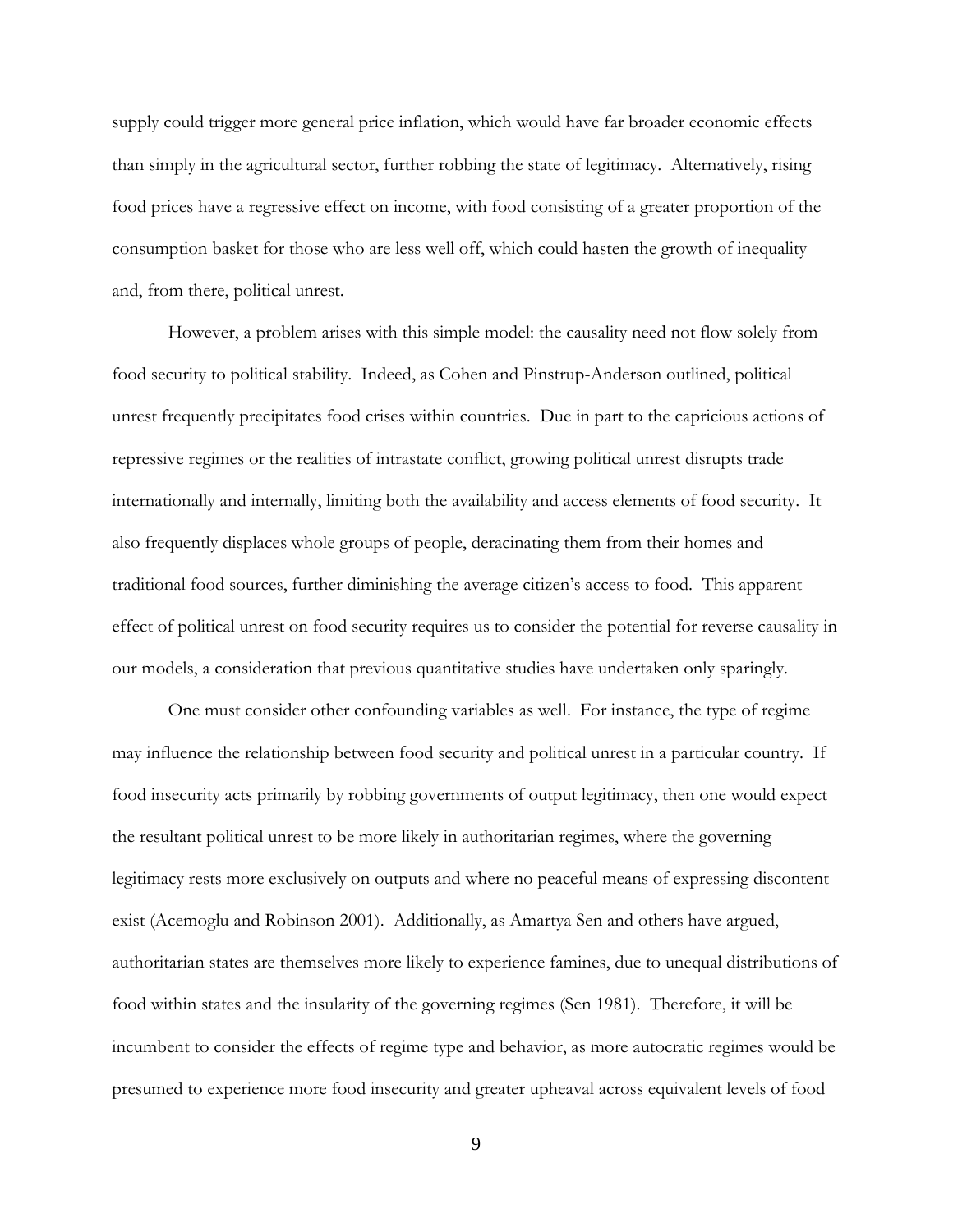insecurity. Likewise, though we speculated above that generalized price inflation could be a conduit through which food insecurity intensifies political instability, an increase in inflation rates independent of food shocks would be expected to worsen both food security (through diminished food access due to heightened food prices) and political stability (through decreased output legitimacy also due to heightened prices more generally). Similarly, wealthier states would be more capable of weathering food crises and would have fewer individuals at or near starvation, though both of these effects would be expected to diminish as states grow wealthier. Finally, states with terrains that are more arid or more difficult will face problems producing and distributing sufficient food in a crisis, which can also amplify the effect of food shortages. These considerations will need to be controlled for as well.

#### Data and Methods

As compared to previous studies, this paper intends to use novel and hopefully more accurate data sources to measure both food security and political instability within a particular country. For country-level data on food security, we intend to use a direct measure of in-country food supply, specifically the aggregate food supply measures collected by the FAO, as opposed to inferring this data from international food prices. These data are collated from self-reported yield figures for a wide swath of crops and livestock and then modified using similar data on agricultural imports and exports to calculate the total foodstuffs available within the country in that particular year. FAOStats (2012) reports this information in kilocalories per capita per day, based on the estimated caloric content of the foodstuff in question (e.g., a bushel of corn). We multiplied these data by the FAO's country-year population estimates to approximate the daily food supply in the country. This paper will also pair this measure with an estimate of food quality, calculated as the percentage of calories of a country's daily food supply that comes from either fats or proteins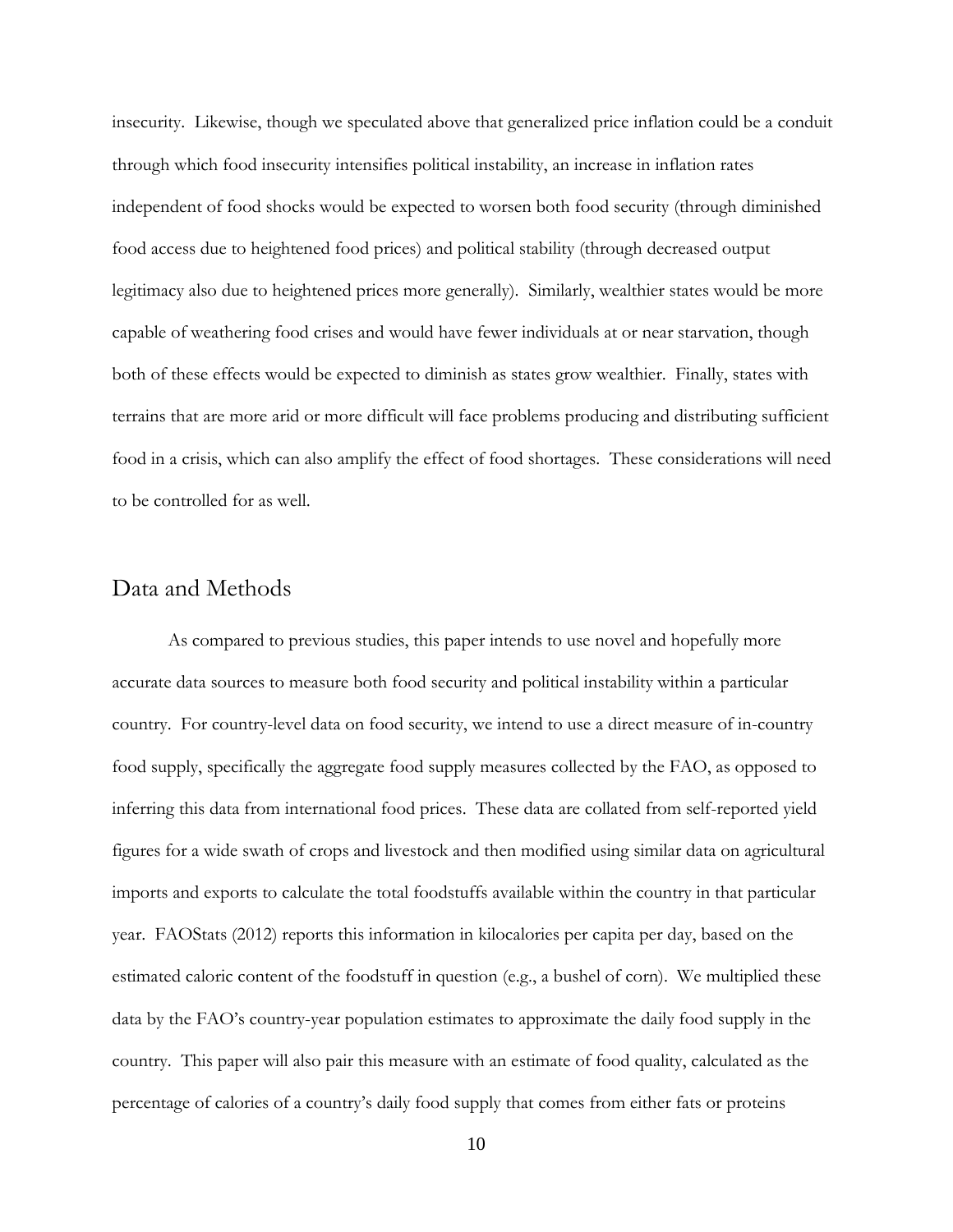(suggestive of a higher quality and more variegated diet), as caloric content alone does not provide a complete accounting of malnourishment.<sup>6</sup> As the FAO only began tracking such information in 1979, this year will serve as the starting point for all panel data compiled as part of this paper (FAOStats 2012).

Predicating our measure of food security on country-level food supply data rather than international food prices offers several distinct advantages relative to previous studies. Most notably, unlike Bellamare or Lagi *et al.*, doing so allows us to use country-year panel data for all variables rather than time series data using international averages. This enables our inquiry to control for country-level changes in political and macroeconomic indicators, as well as countryspecific fixed effects, in estimating the effect of food security on political stability. It also ensures that the two are spatially and temporarily aligned, so that a famine in Bangladesh is not counted as linked to a civil war in Liberia simply because they happened to occur in the same year. Additionally, unlike Arezki and Bruckner, who extrapolated country-level prices based on international food prices and tariffs on imports within the country, our data capture a finer grain on food availability: the extrapolation method used by Arezki and Bruckner would have missed completely the aforementioned Zambian uprising, as it was predicated on a change in internal subsidies to farmers. Our data have the additional advantage of capturing actual statistics, rather than imputed measures.

However, this points to a significant potential disadvantage in using FAO's food supply data rather than those for international food prices. While the latter are predicated on prices observed by FAO on the international market, FAO relies on official government sources to construct their country-level food supply data (FAOStats 2012). This leads to reliability issues as individual governments may have an incentive to portray their food supply as more or less abundant than it in

 $6$  See Appendix 1 for a complete accounting for how we constructed our food security variables.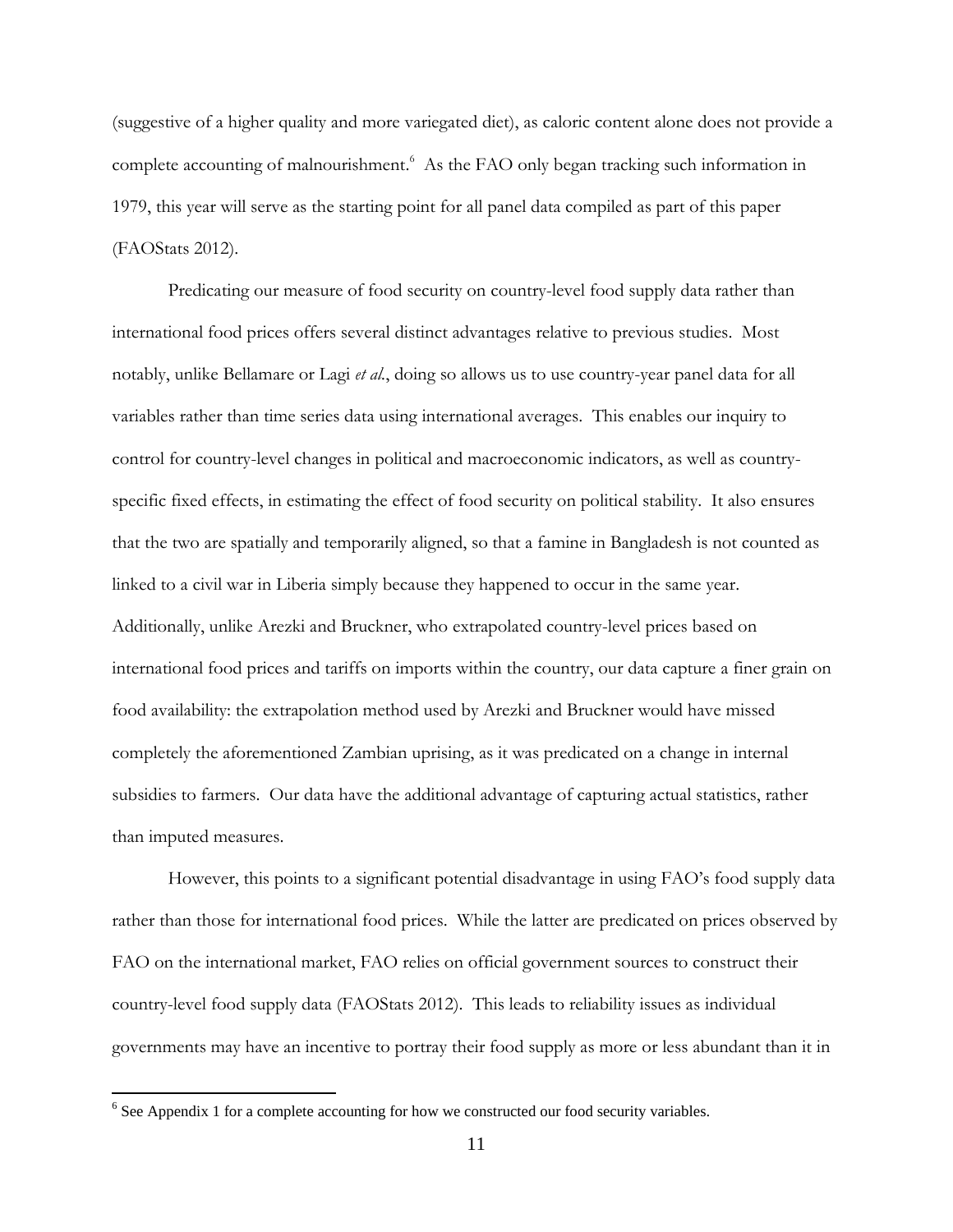fact is. Additionally, some countries do not respond to these surveys at all, either out of dysfunction or pique, which could potentially further bias our results. Fortunately, FAO does correct for instances where the data are unavailable or unreliable, but these corrections just shift the locus of the problem from the countries to the FAO itself (FAOStats 2012). Indeed, some countries with a history of instability (like Somalia and Afghanistan) or with negligible internal food production (like Qatar and Bahrain) do not report food supply data to the FAO at all and have thus been removed from our sample for all years (FAOStats 2012).<sup>7</sup>

An additional complication arises as the food supply data (along with those for international food prices) only capture the first of the three components that make up food security. All of these indicators are measures of food *availability*, whether there is sufficient food in-country or globally to feed those in need, but are blind to issues of food *access*, which encompasses the distribution of food within the country and the public's ability to purchase it, and food *utilization*, which encapsulates whether individual buy and use the available and accessible food properly. As each of the components builds sequentially—the inclination of the public to use certain foods means little if that food is never produced or never reaches them—food availability is likely the best proxy for true food security and certainly the easiest to measure effectively. However, other components may perpetuate undernourishment and food insecurity even in countries awash with foodstuffs. It should be noted that FAO uses these same measures of in-country food supply in determining its own estimates of food insecurity across the globe, suggesting that the above caveats are not sufficient to dismiss measures of food supply as irreparably flawed (FAOStats 2012).

We likewise rely on a novel data source to approximate political stability within a particular country. Arezki and Bruckner, for instance, proxy a country's political stability through its degree of democratic governance combined with the intensity of intra-state wars in its borders. But this

<sup>&</sup>lt;sup>7</sup> See Appendix 1 for a complete accounting of the countries removed from our sample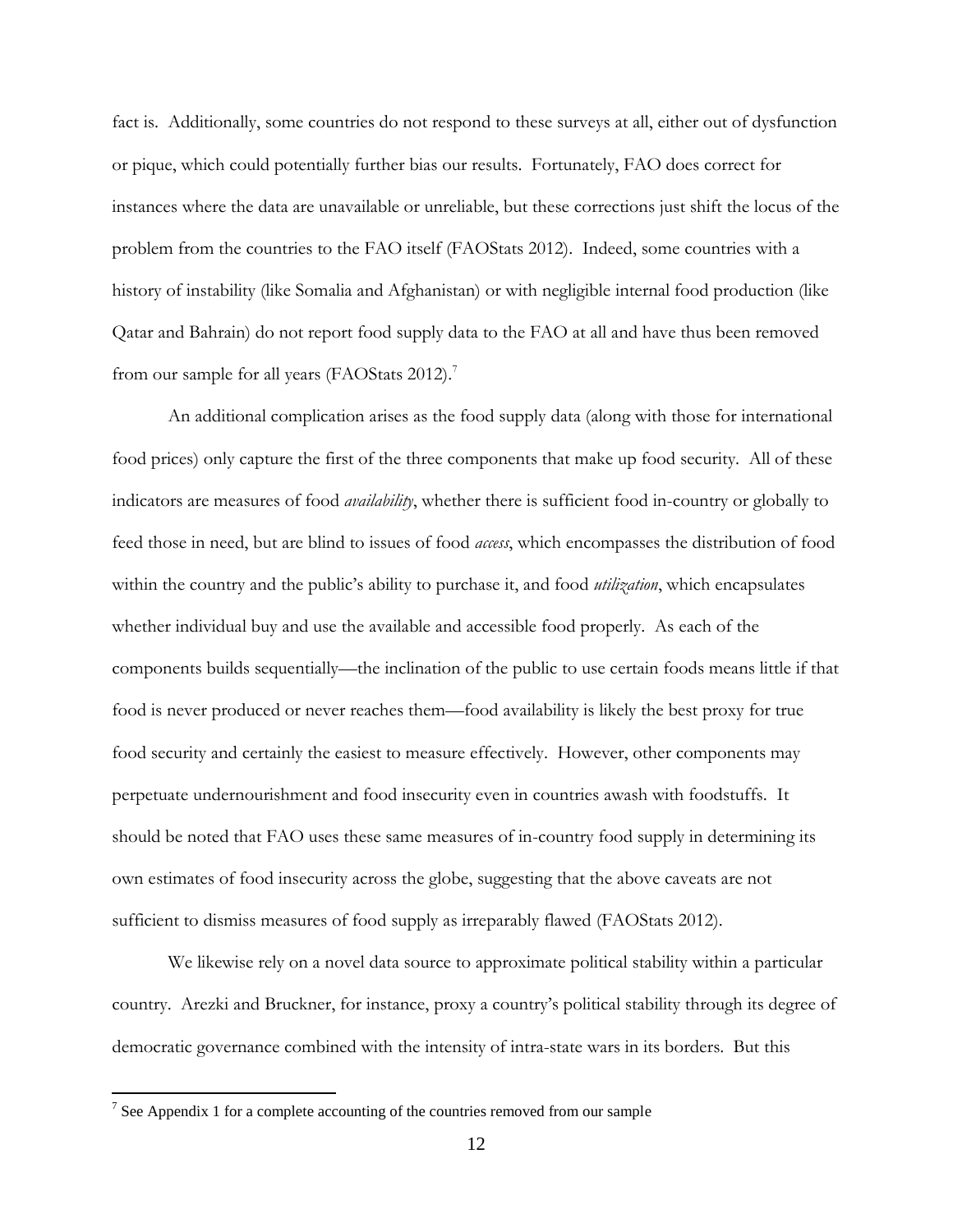metric is both too broad and too narrow: it misses instances of political violence that do not rise to the level of civil war and at the same time considers stable autocratic states to be unstable. Instead, like the many of the previous empirical studies, this paper will use event data to proxy political stability, but, unlike those studies, our data are not restricted solely to instances of food riots, which partially presumes the conclusion, and are linked specifically to the country of origin, allowing again for country-year comparisons to be employed.

Specifically, our data come from the Social, Political, and Economic Event Database (SPEED), collated by Dr. Peter Nardulli and others at the Cline Center for Democracy at the University of Illinois.<sup>8</sup> Using automated search protocols, Nardulli *et al.* combed through the complete archives of the New York Times and the Wall Street Journal from 1946 to 2009 for instances of a range of political or social instabilities (for instance: coups, group violence, anti-regime protests). Finding these sources lacking in international coverage, the researchers included reports from the Foreign Broadcast Information Service and the Summary of World Broadcasts, each of which contain English language summaries of tens of thousands of newspapers from every country across the globe, collated by the CIA and BBC, respectively. The researchers used algorithms to extract a wide swath of information from the news reports about the events, including, for instance, the number of deaths, injuries, and arrests that resulted from the event, with human following up to clean up and fill out the computer outputs (Nardulli 2012). We collapsed the data from SPEED into simple counts of events per country-year to be used as our primary dependent variable. As with the independent variable, our data begin in 1979 and extend to 2009. On the personal advice of Dr. Nardulli, we removed the United States from our sample, as the reports from the New York Times and Wall Street Journal are heavily weighted towards domestic coverage, complicating comparisons between the United States and other countries.

<sup>&</sup>lt;sup>8</sup> Many thanks to Dr. Nardulli for graciously providing the data and offering helpful tips on its coding and uses.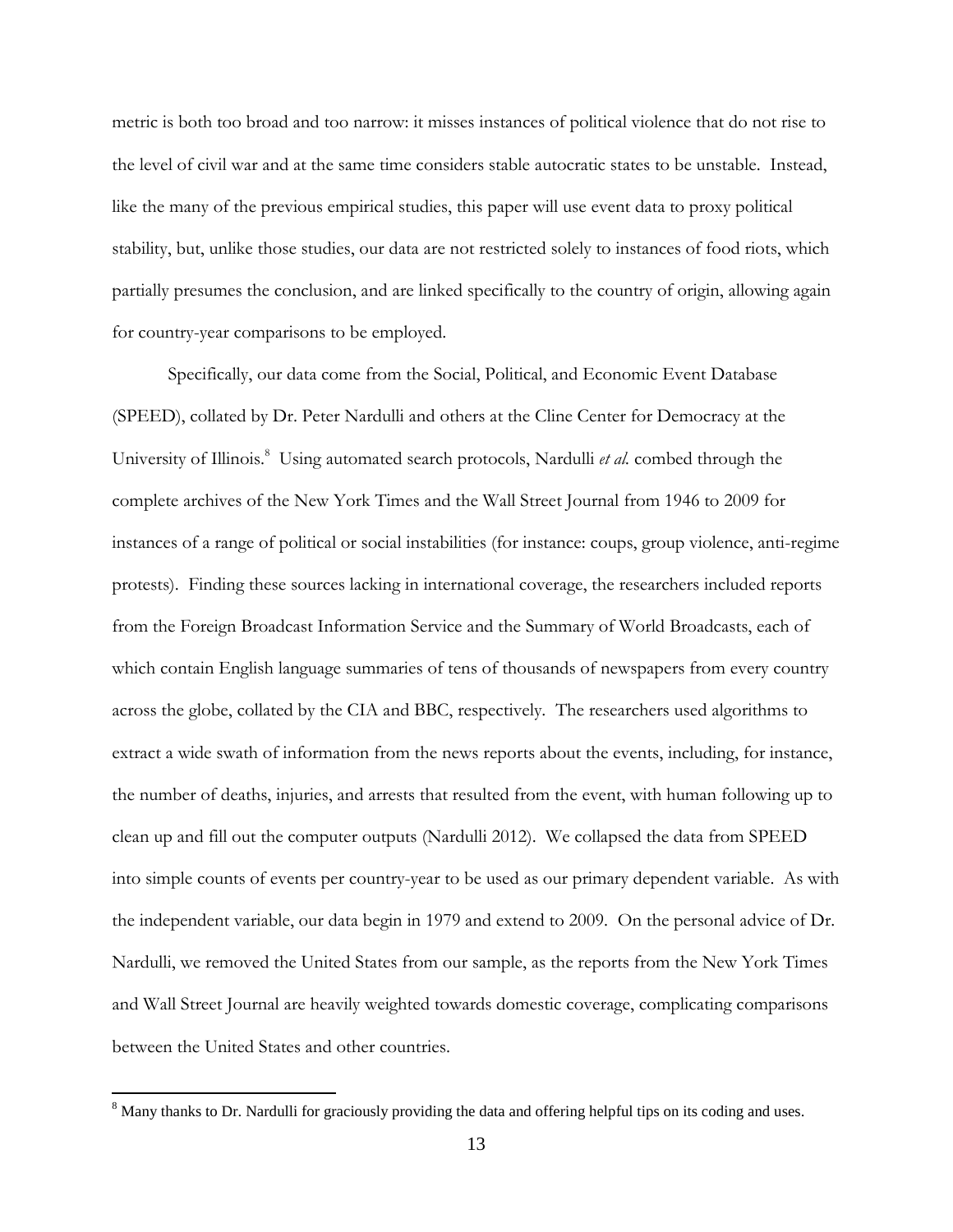### Analysis Plan

 $\overline{a}$ 

To test the hypothesis that food security positively affects political stability, we intend to use regression analysis to predict events of political unrest in a country given levels of food security. As Gould (2011) argues, the Poisson regression model is most appropriate for attempting to predict count data, especially since many countries within our sample did not have events occurring every year, leading to a high concentration of null observations relative to positive ones (see Figure 1).<sup>9</sup> Poisson regressions rely on the Poisson distribution, which is used to predict the likelihood of a certain number of discrete events, given a set small mean. Unlike with the normal distribution, a Poisson distribution can only vary across one parameter, the conditional mean; the variance is assumed to be a simple function of the conditional mean (Wooldridge 2009).



#### **Figure 1: Distribution of Event Data**

Figure 1: Frequency graph of the number of events recorded for each observation. Over 70 percent of the observations have zero events and, of those that have at least one event, roughly 60 percent had only one event recorded.

<sup>9</sup> The Poisson regression assumes that the expected value of the dependent variable is a function of *e* raised to the combination of the independent variables and their beta coefficients and is thus, in that respect, similar to but not identical to taking the natural log of the dependent variable. It is the difference between  $E(ln(y))$  and  $ln(E(y))$ , but in situations with strong skew and large numbers of zeroes, as observed with most count variables including our own, the latter is more appropriate (Wooldridge 2009).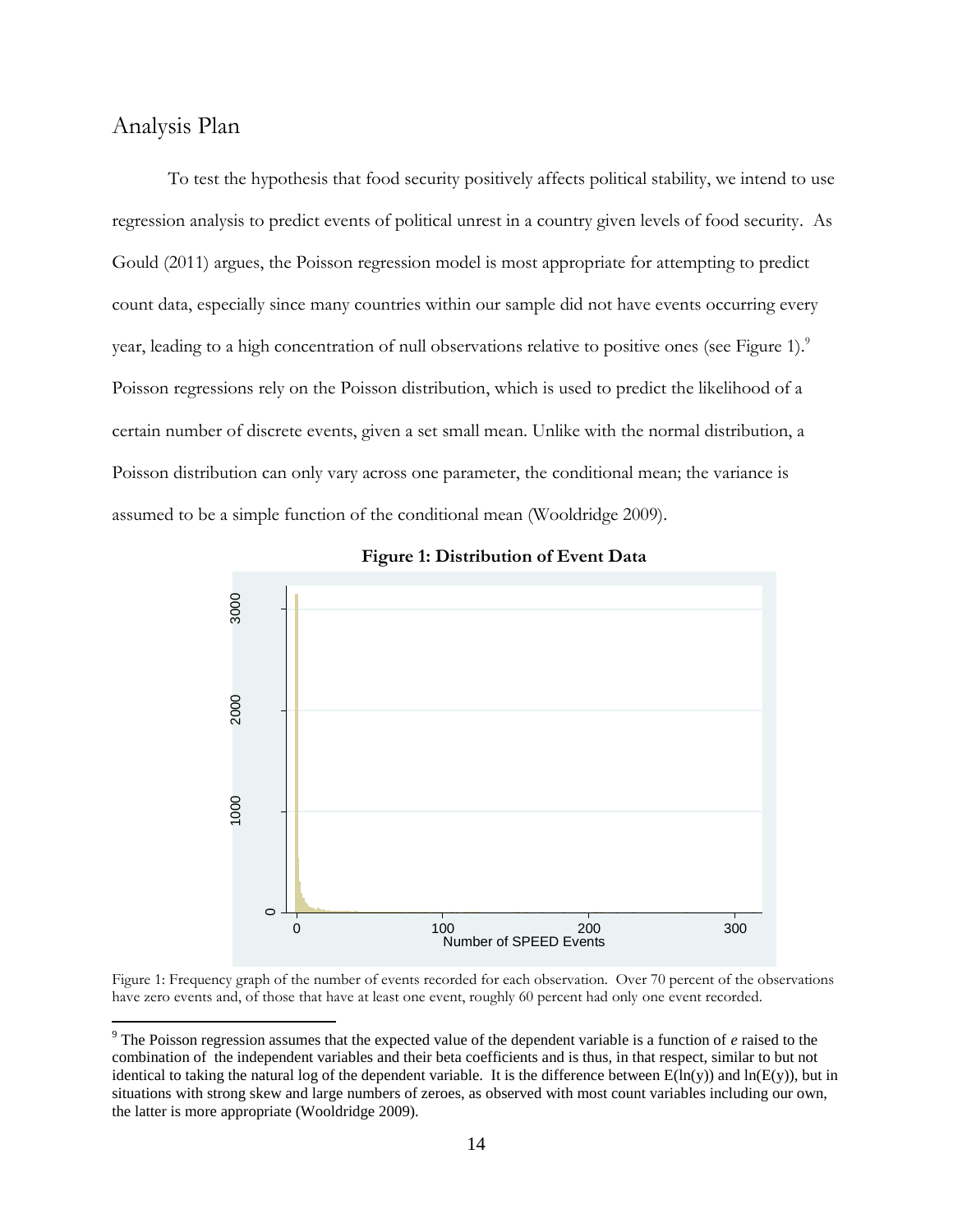However, this is often an unrealistic assumption for a given set of data. For instance, it would require that, if Uzbekistan had a large number of events in one year, then it would be no more likely than random chance to have a similar number the following year. Some methodologists, like Wooldridge and Gould, assert that this overdispersion can be easily corrected for, but the majority of researchers have moved towards correcting for overdispersion using a negative binomial regression instead (e.g. Krause 1994; Beth and Elkins 2004; Krause, Suzuki, and Witmer 2006). A negative binomial regression relies on the negative binomial distribution instead of the Poisson distribution and thus allows for the estimated conditional variance to exceed the conditional mean.<sup>10</sup> In effect, it introduces an additional source of randomness to the Poisson model, multiplying the Poisson-determined conditional mean by a gamma distributed random variable with an expected value of one (Krause 1994).<sup>11</sup> As the greater variance enabled by the negative binomial regression better approximates our data, we intend to primarily use negative binomial regression models to predict our event count variable. However, we will include the results of Poisson regressions with corrected standard errors as well as standard ordinary least squares (OLS) estimates of our primary models for the sake of comparison (See Appendix 2).

Our initial specification will use event counts per country-year as the dependent variable and food supply measured in two different ways: kilocalories of food, as well as the percentage of fat and protein in that food, all per day per country-year. Measuring caloric content alone offers only a narrow view of potential diet deficiencies and cannot capture the potential malnutrition or discontentment that arises with food supplies that are above starvation levels but consist purely of cheap cereals. This specification offers the secondary benefit of allowing for us to capture how

 $10$  The negative binomial distribution refers to the number of successes one is expected to receive in a series of Bernoulli trials before a set number of failures obtain. For instance, one could use the negative binomial distribution to determine the likelihood of surviving various numbers of rounds of Russian roulette with 2 bullets in the chamber. <sup>11</sup> As Poisson regressions assume the dependent variable is equal to  $e^{(x\beta)}$  (see footnote 8), multiplying this by a random variable is equivalent to adding a random error term to the model (i.e.  $e^{(x\beta)}\delta = e^{(x\beta + \epsilon)}$  where  $\delta = e^{\epsilon}$  and  $\epsilon$  is uncorrelated with all x's). In this respect, the negative binomial regression better approximates the assumptions of OLS than does Poisson regression.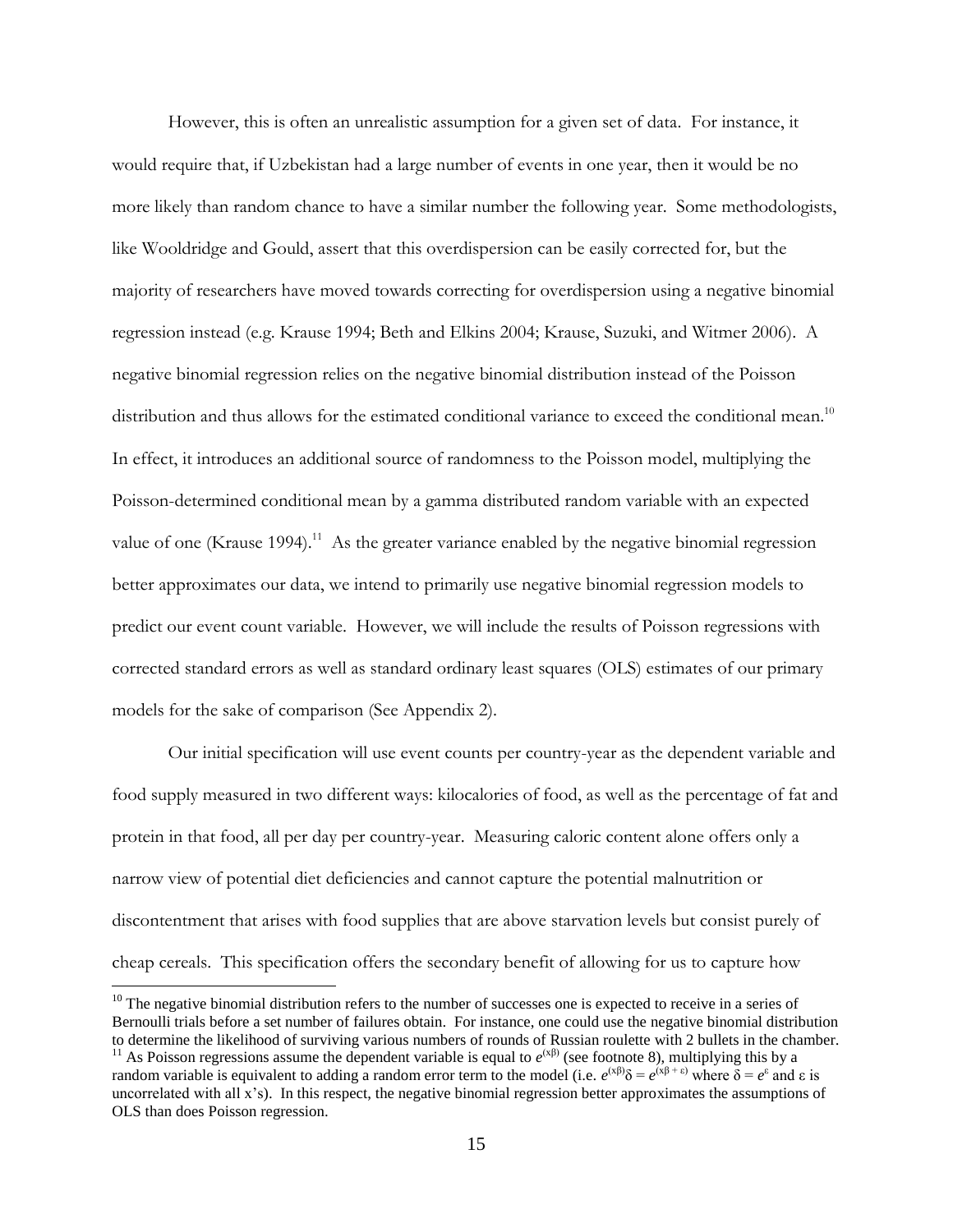shifts not only in the quantity but the quality of foodstuffs alter stability, as foods high in protein and fat tend to be more expensive and indicative of a diversified diet. Finally, as we expect the positive effects of food security on political stability to diminish as more of the public moves further from starvation and deprivation, all specifications of our models will include the natural logarithm of food supply rather than the linear metric itself.

We also intend to use fixed effects for both country and years in our models. Using fixedeffects allows us to control for a host of unobserved country- and year-specific effects, so that, for instance, the potentially unrelated weather in 1991 (when a large number of unrest events occurred) does not overly bias our results. Doing so also allows us to control for many of the countryinvariant structural variables we alluded to earlier. Both of these adjustments leverage the large number of observations in our dataset (over 5000) to avoid issues with the decreased precision they entail. However, some researchers have cautioned against using fixed effects with negative binomial regressions, as doing so interferes with the independent specification of the conditional variance and can either incorrectly lead to estimates identical to those obtained by a Poisson model or can result in nonzero estimates for the time-invariant variables (Allison and Waterman 2002). This complication could obviate the entire point of using a fixed effects model, wherein, by demeaning all regressors and the dependent variables by the within country mean, the effects of unobserved country-specific variables would disappear (Wooldridge 2009). To adjust for this potential problem, we specified an additional models for all regression that uses simple unconditional country and year dummies rather than rely on the conditional estimates generated by a fixed effects model.

It should also be noted that fixed effects models can only control for country-specific elements that remain constant over time or, conversely, time-specific elements that are constant across states. A few determinants of both food security and political stability, including many secondary elements of our conceptual model, vary over time within a country and will need to be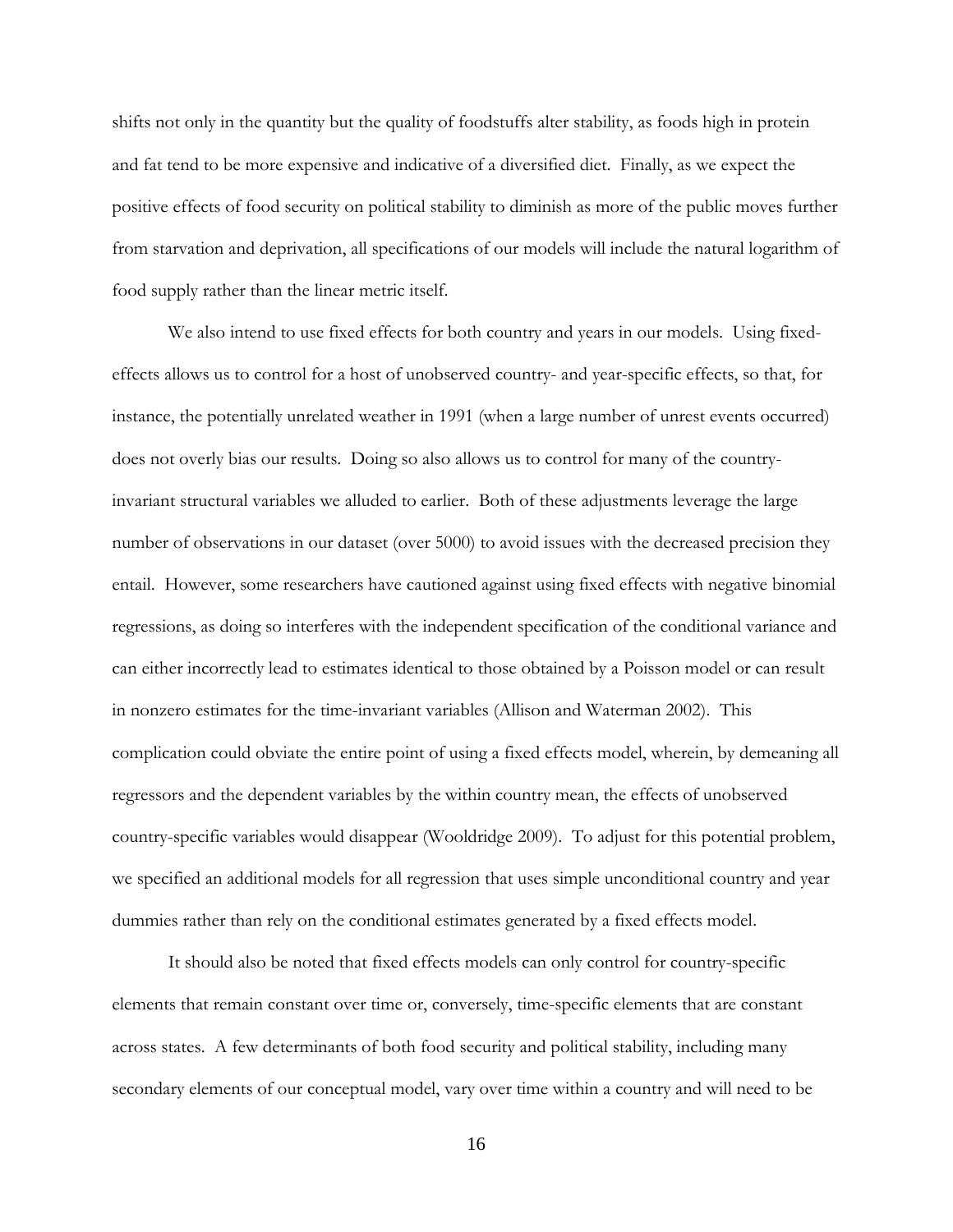controlled for. Most notably, we anticipate that a country's population will govern both the overall food supply in a country (which we derived from a per capita value to begin with) and the number of events observed. Therefore, we will need to include a measure of population per country-year in all models.<sup>12</sup> Likewise, a country's wealth, measured as gross national product (GDP), will have to be controlled for, so that the wealthy, stable, and well-fed countries in Europe and North America do not overly influence our findings. 13 As with food supply, the effect of GDP would be hypothesized to diminish as it increases suggesting that a log transformed variable would be more appropriate to include in all models. Additionally, as we stated in our conceptual model, rising food prices could influence more generalized inflation or vice versa, leading to political unrest, which means inflation rates per country year will need to be accounted for.<sup>14</sup> We also argued previously that regime type, measured as more or less democratic, could influence both food security and political stability and is obviously not constant across states or years and thus would need to be accounted for in any model.<sup>15</sup> All four of these factors will need to be included as separate independent variables in all models specified.<sup>16</sup>

With all of these considerations in place, our primary model for predicting events of political unrest is specified as such:

$$
Events_{it} = \beta_0 + \beta_1 ln(FoodSupply_{it}) + \beta_2 FoodQuality_{it} + \beta_3 Demoncracy_{it} +
$$

$$
\beta_4 ln(GDP_{it}) + \beta_5 Inflation_{it} + \beta_6 Population_{it} + \alpha_t + \alpha_i + \eta_{it}
$$

However, to ensure the robustness of the model, we intend to test a number of alternate specifications as well, to control for the possibility that our findings are sensitive to certain

 $12$  Population measured in thousands of people per country per year, via FAOStats (2012)

 $13$  GDP per capita measured in constant (2005) international dollars and normalized for purchasing power parity, via the World Bank, http://databank.worldbank.org/ddp/home.do

<sup>&</sup>lt;sup>14</sup> Inflation rates per country measured yearly based on consumer prices, also via the World Bank, http://databank.worldbank.org/ddp/home.do

<sup>&</sup>lt;sup>15</sup> Regime type measured on  $\alpha$  -10 to 10 scale, where -10 is maximally autocratic and 10 is maximally democratic, via Polity IV, http://systemicpeace.org/polity/polity4.htm

<sup>&</sup>lt;sup>16</sup> See Appendix 1 for additional information on how we arrived at our four control variables.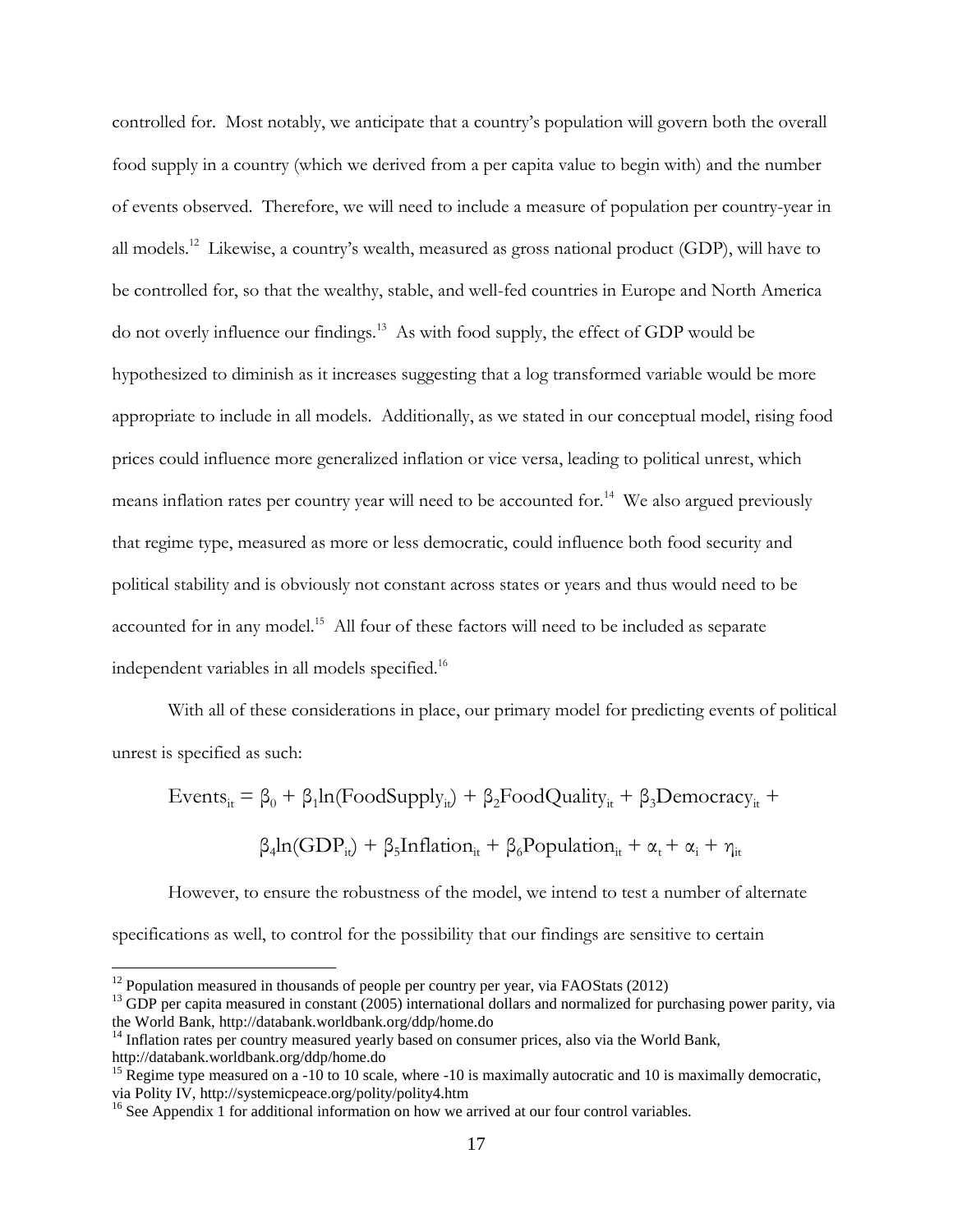assumptions implicit in the above model. Firstly, we must address the issue of reverse causality broached in our conceptual framework. The high likelihood that political unrest could cause a decrease in food security, in addition to or instead of the reverse, means our primary model is insufficient as specified, as the true effect of food security on political stability could be masked by the effect of the later on the former. We intend to address this possibility using two different methods. In the first method, we will simply lag the variables for food supply and food quality by one year, in effect attempting to predict the current year's level of political unrest with the previous year's level of food security. However, this approach requires that the current year's measures cannot cause the previous year's, a reasonable though not necessary assumption. Therefore, we also intend to do an additional regression using instruments for food supply. This entails we first predict food supply using new variables highly correlated with food supply but not with political unrest. These predicted values are then included in the original model instead of the actual values for food supply, where we can now assume no reverse causation between them and our dependent variable.<sup>17</sup>

We intend to predict food supply using two variables for a country's agricultural potential: the concentration of tractors in a country-year and the percentage of arable land that country. A good instrument must satisfy two conditions: it must be highly correlated with the variable it intends to predict (the inclusion restriction) while remaining independently uncorrelated with the dependent variable (the exclusion restriction). Both tractor density and the abundance of arable land serve as fantastic predictors of food supply  $(t = -11.46$  and 14.42, respectively, when regressed with all other independent variables), making them strong candidates for use as instruments. Their joint significance had an F-value of 143.81, well above the traditional cutoff of 10 for an effective joint instrument (Wooldridge 2009). Likewise, we find it hard to fathom how either variable and

<sup>&</sup>lt;sup>17</sup> As per Hardin, Schmiediche & Carroll (2003), we in fact performed this process in using one command, "qvf," which allows for the use of instrumental variables using a negative binomial regression. As "qvf" does not allow for fixed effects models to be specified, only the results for the country and year dummy models will be reported.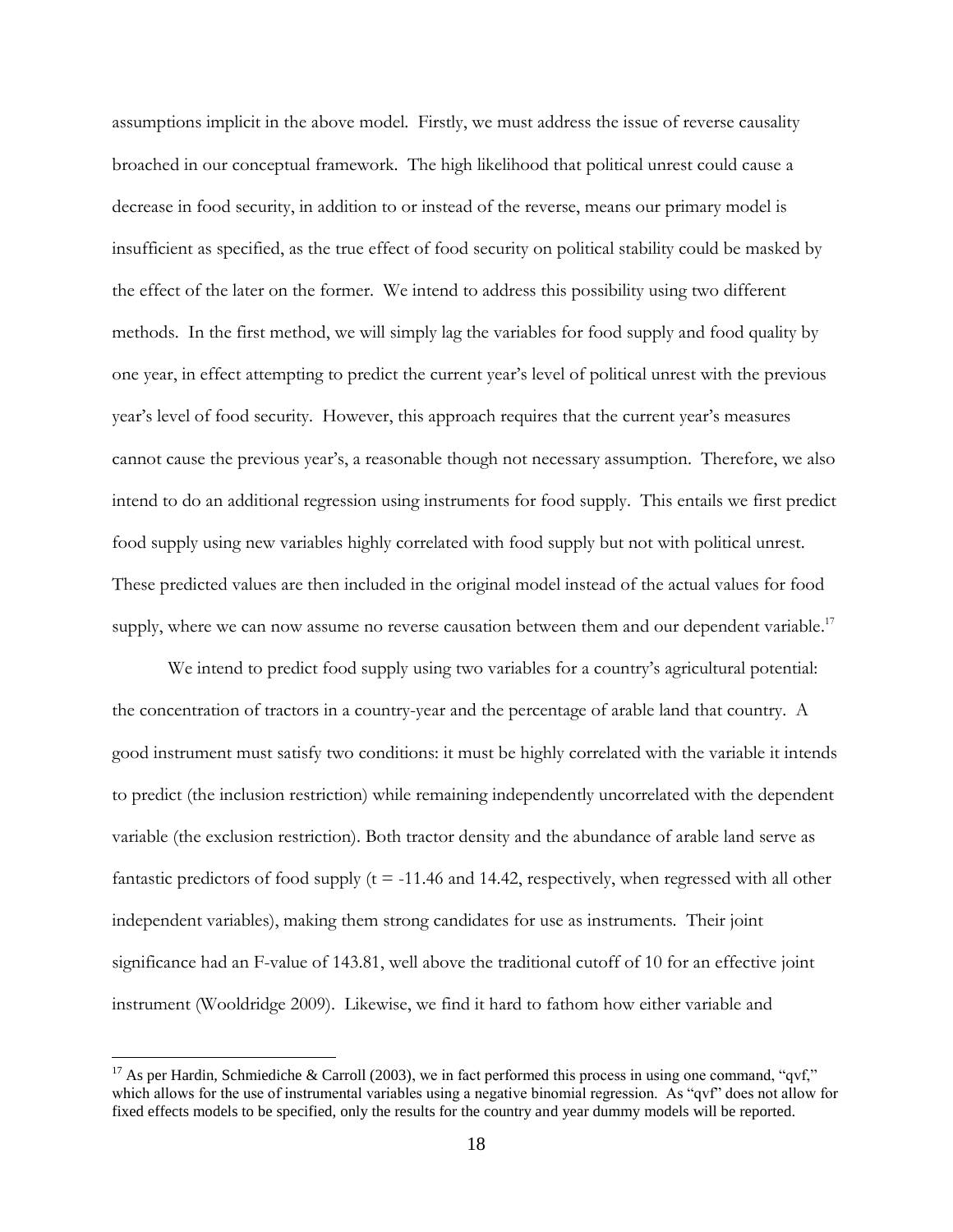especially their combination could be correlated with political instability except through their effect on food supply. Thus, we conclude that these variables together represent worthwhile instruments to control for reverse causation in our model, though we admit, given the impossibility of proving a negative, that we can never know for sure that we satisfied the exclusion restriction.

 In addition, the nature of our dependent variable, as a simple sum of discrete events, gives equal weighting to all events with no regard for their individual magnitude. Though this specification accords with that of Bellemare, Lagi *et al.*, and Hendrix and Salehyan, we find it plausible that not only the frequency but the intensity of events increase with a decline in food security. Presumably, an aggregate of all individuals killed in a country in a given year from events of political unrest, a statistic similarly calculated from the SPEED database, would approximate the seriousness of the observed events in addition to their quantity. As the number of individuals killed is a count variable and has the same highly skewed distribution as the original event count data, a negative binomial regression remains appropriate for predicting this data. Therefore, we intend to specify an alternate model that approximates individuals killed rather than events observed for a given country-year as the principal dependent variable.

We could likewise have incorrectly specified our measures of food security. In our primary model, we measured absolute levels of food supply and quality, in keeping with both the previous quantitative literature and US food security policy, which tend to use metrics like absolute food prices, total individuals malnourished, or total food production to estimate food security. However, our conceptual model highlighted that spikes in food prices or declines in food availability were speculated to deteriorate the regime's output legitimacy and thus precipitate political unrest. This framework suggests that changes in food security, rather than their absolute levels, could represent the true cause of our dependent variable. Indeed, previous literature in psychology and sociology suggest a link between relative, rather than absolute, deprivation and crime or other social ills (*e.g.*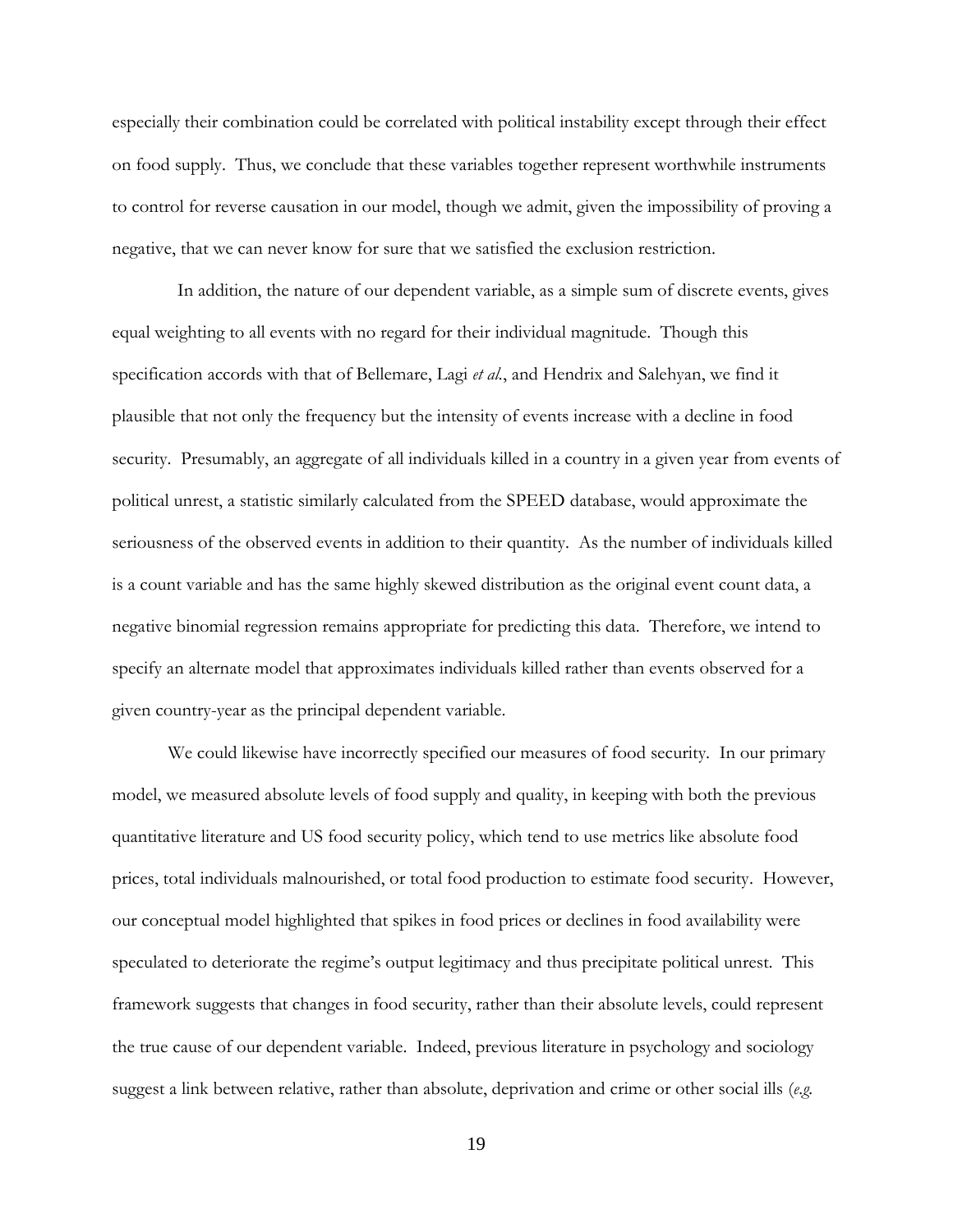Walker and Mann 1987; Kawachia, Kennedy, and Wilkinson 1999; Bossert, D'Ambrosio, and Peragrine 2007). We shall thus test whether year-on-year percentage changes in our two food security variables better predict events of political unrest than do their absolute levels.<sup>18</sup>

### Descriptive Statistics

 $\overline{a}$ 

As Table 1 makes clear, our data are measured and distributed very differently. Our two measures of food security are distributed roughly normally, each with a weak positive skew. Interestingly, looking at the base per capita data for these measures, two trends are apparent (Table 2). While the mean overall calories per day were roughly in line with USDA recommendations, the levels for fat supply were well below those recommendations and those for protein were well above those same recommendations (USDA and USHHS 2010). This suggests that fat supply could be a key limiting factor for diets globally. Additionally, all three variables trend up noticeably over time, further validating the inclusion of year controls in our models.

As mentioned earlier, the number of events per country-year is distributed highly irregularly, with a massive positive skew. Though the majority of observations saw no events occur, some countries saw more than 300 events in a single year. The alternative measure of political unrest that incorporates event intensity demonstrates a similar distribution. This is in part due to the uneven distribution of population, which the data in Table 1 suggests has a similarly strong skew. Also note, from Table 2, that observed events of political unrest decreased steadily over time, barring a spike between 1999 and 2003. The striking decline in the period from 2004 to 2009 is in large part due to weaknesses in data availability as we approach the present and should not bias our results too strongly due to the controls for the effects of time.

<sup>&</sup>lt;sup>18</sup> Percentage change here defined as the difference between the current year and the previous year's value, divided by the previous year's value, see Appendix 1.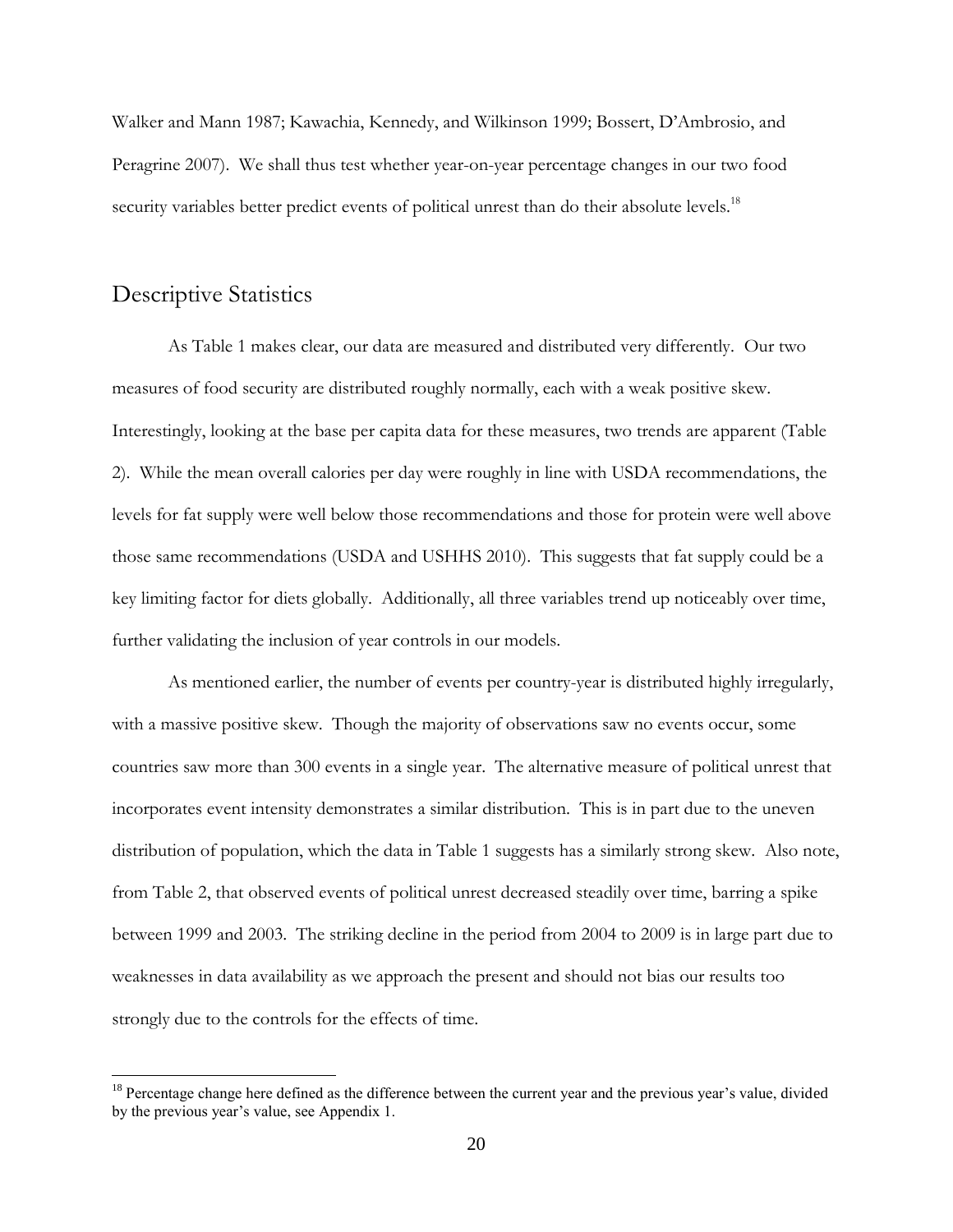Among the political and economic controls included in the model, the distribution of the Polity IV score indicates that the bulk of the observations in the model are of democracies and anocracies (countries whose institutions are too weak or illiberal for Polity IV to consider them democratic), with a smaller number of strongly autocratic countries weighing down the mean. The economic variables not unreasonably have a marked positive skew, with most countries, for instance, experiencing mild rates of inflation, but some countries experiencing either hyperinflation or occasionally deflation in some years. Likewise, the two metrics used to predict food supply are distributed irregularly and with a positive skew, though tractor density appears much more disperse than does the percentage of arable land in a country. Also note that, while most variables have between 4,000 and 5,000 observations, tractor density has less than 3,000, dramatically reducing the precision of any estimates derived from these data.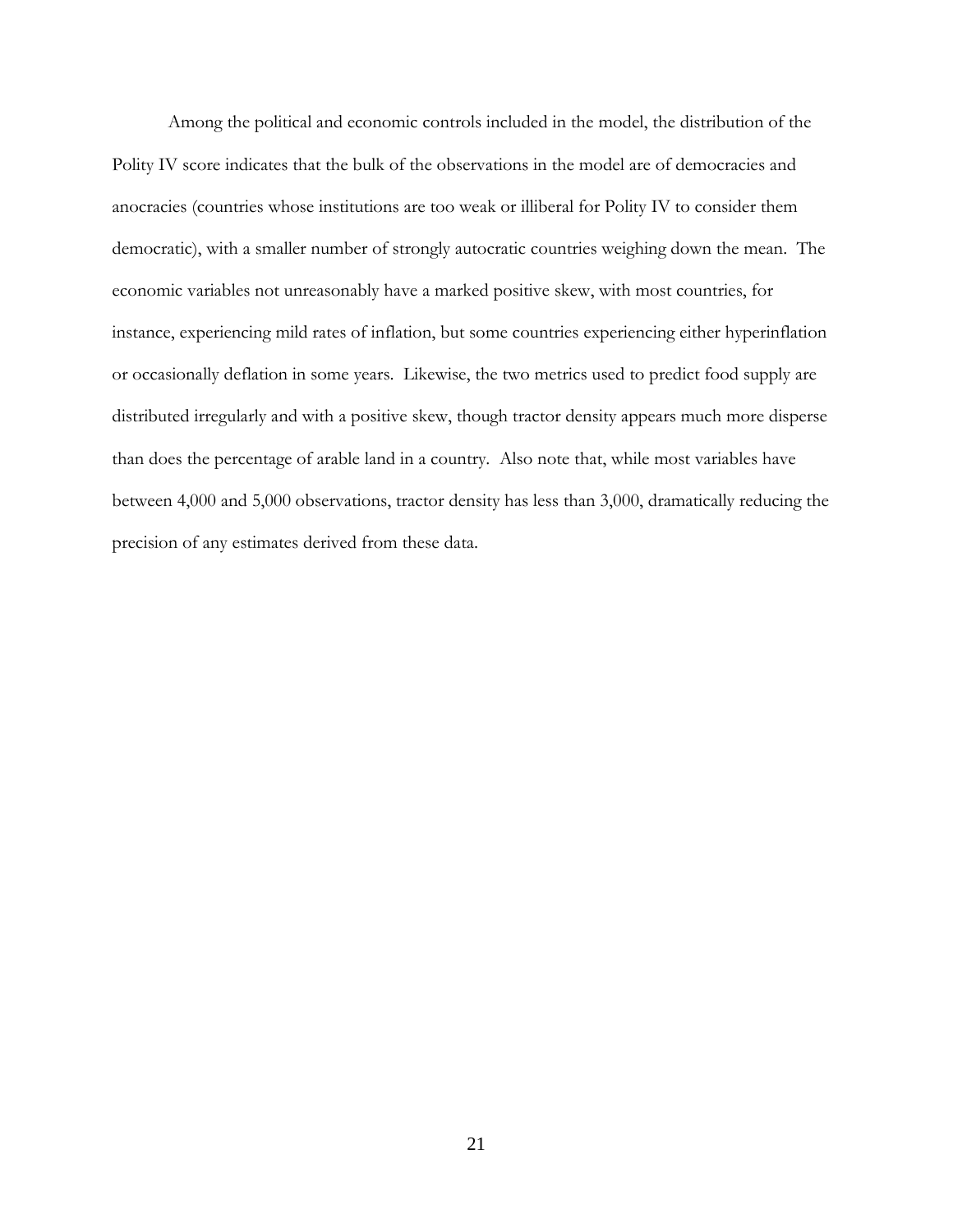#### **Table 1: Descriptive Statistics**

|                                      | Years      |                           | 1979-2009 |                  |              |
|--------------------------------------|------------|---------------------------|-----------|------------------|--------------|
|                                      | Countries  |                           | 172       |                  |              |
|                                      |            | <b>Total Observations</b> | 5,054     |                  |              |
|                                      |            |                           |           |                  |              |
| Variable                             | Mean Value | Median                    | Standard  | Range            | Observations |
|                                      |            | Value                     | Deviation |                  |              |
| Food Supply                          | 83,600     | 15,800                    | 318,000   | $97.8 -$         | 5006         |
| $(1000s \text{ of } kcal/day)$       |            |                           |           | 3,970,000        |              |
| <b>Food Quality</b>                  | 0.356      | 0.349                     | 0.088     | $0.153 - 0.555$  | 5006         |
| (% kcal fat/protein)                 |            |                           |           |                  |              |
| <b>Polity IV Score</b>               | 1.7        | 5                         | 7.2       | $-10-10$         | 4305         |
| $(-10 \text{ to } 10)$               |            |                           |           |                  |              |
| <b>GDP</b>                           | 196        | 23.7                      | 514       | $0.111 - 8,480$  | 4353         |
| (Billions of 2005 Int\)              |            |                           |           |                  |              |
| Inflation                            | 33.4       | 6.6                       | 287.8     | $-13.1 - 11,749$ | 4105         |
| (annual % change)                    |            |                           |           |                  |              |
| Population                           | 31,867.6   | 6,528                     | 123,600.2 | $41 - 1,365,580$ | 5006         |
| $(1000s \text{ of people})$          |            |                           |           |                  |              |
| Events                               | 4.9        | $\overline{0}$            | 16.4      | $0 - 312$        | 5240         |
| (count/year/country)                 |            |                           |           |                  |              |
| Deaths                               | 3,698.0    | $\mathbf{1}$              | 108,392   | $0 - 4,500,028$  | 5240         |
| (count/year/country)                 |            |                           |           |                  |              |
| Arable Land                          | 14.7       | 10.4                      | 13.8      | $0 - 72.1$       | 4969         |
| (% total land area)                  |            |                           |           |                  |              |
| <b>Tractor Density</b>               | 537.6      | 122.8                     | 1779.1    | $0.754 - 20,000$ | 2986         |
| (per 100km <sup>2</sup> arable land) |            |                           |           |                  |              |

Sources: *Food and Agriculture Organization (FAO)*, *Polity IV*, *World Bank, Cline Center for Democracy*

Note: *Number of countries reported represents the most countries in a single year (2006-2009). The true number fluctuates as a function of time. A number of countries were removed from the dataset for having insufficient data or for skewing event count data. Food supply data collected by FAO from country governments. Missing values estimated by FAO. Polity IV scores are distributed on a range from -10 to 10, where -10 represents pure autocracy and 10 represents pure democracy. GDP measured in 2005 international dollars, which represents the purchasing power parity of the US dollar in the United States, benchmarked to 2005. Inflation rates calculated based on year-on-year percentage change in consumer prices in the given country.*

|                   |                     | Table 2. Distribution of the valiables over Thine |                 |                            |
|-------------------|---------------------|---------------------------------------------------|-----------------|----------------------------|
|                   |                     | <b>Mean Food Supply</b>                           | Mean Fat Supply | <b>Mean Protein Supply</b> |
| <b>Year Range</b> | <b>Total Events</b> | (kcal/capita/day)                                 | (g/capita/day)  | $(g/c$ apita/day)          |
| $1979 - 1983$     | 5,591               | 2,532                                             | 69.0            | 69.4                       |
| $1984 - 1988$     | 6,797               | 2,571                                             | 71.6            | 70.8                       |
| $1989 - 1993$     | 3,444               | 2,574                                             | 73.1            | 71.0                       |
| $1994 - 1998$     | 3,735               | 2,606                                             | 74.0            | 72.6                       |
| $1999 - 2003$     | 4,773               | 2,671                                             | 77.3            | 74.7                       |
| $2004 - 2009$     | 1,090               | 2,763                                             | 81.9            | 77.5                       |

#### **Table 2: Distribution of Key Variables over Time**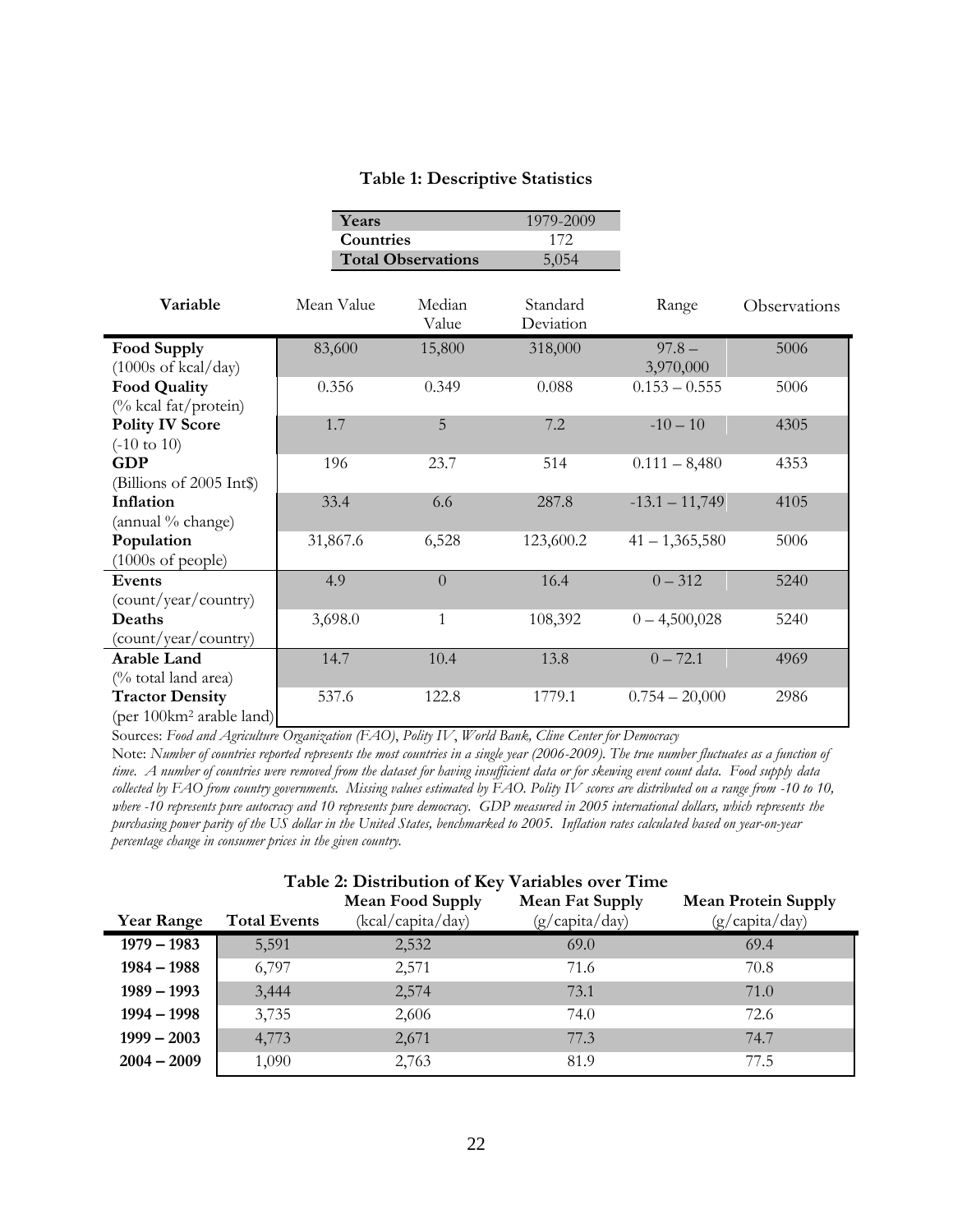### Results

 $\overline{a}$ 

Our key results for our primary model do not corroborate the literature that suggested a negative relationship between food security and events of political unrest. Instead, using a negative binomial model that controlled for country and year specific effects, we found a significant positive influence of a greater overall food supply on the number of events of political unrest experienced in a country in that year ( $p \le 0.001$ , see Table 3.3).<sup>19</sup> This positive effect of food security on political unrest remains, albeit slightly attenuated, when only country level effects are held constant ( $p <$ 0.001, see Table 3.1). To control for the potential that using two-way fixed effects biased our estimates when using a negative binomial regression, we also used a simple dummies for country and year, but the effect remained equivalently significant ( $p \le 0.001$ , see Table 3.2). Further, an increase the quality of food also appears to significantly increase the predicted number of events of political instability, though this effect only obtains when we account for two-way fixed effects ( $p = 0.007$ , see Table 3.3). When we avoid using a fixed effects specification, the effect of quality appears negative, though it is far from significant ( $p = 0.710$ ).

To help comprehend the magnitude of the effect of food supply on instability, we produced several projected outcomes in which we varied the key food supply variable while keeping all other regressors at their means. Using the country/year dummy model (Table 3.2), this coefficient suggests that an increase of food supply from the  $25<sup>th</sup>$  percentile to the median would increase the predicted number of events in a given country fivefold, while when going from the median to the  $75<sup>th</sup>$  percentile the increase is almost tenfold (holding all else at their means).<sup>20</sup> Using the country/year fixed effects model (Table 3.3), this method predicts an increase of roughly half an

<sup>&</sup>lt;sup>19</sup> For all pooled regression models and those using fixed effects with OLS or Poisson regression models, please consult Appendix 2. As stated earlier, we do not think these models are appropriate for predicting event count data with the distribution our data have. However, the use of these models instead do not alter our findings significantly. <sup>20</sup> Predicted events  $-25<sup>th</sup>$  percentile: 0.00390;  $50<sup>th</sup>$  percentile: 0.0200;  $75<sup>th</sup>$  percentile: 0.130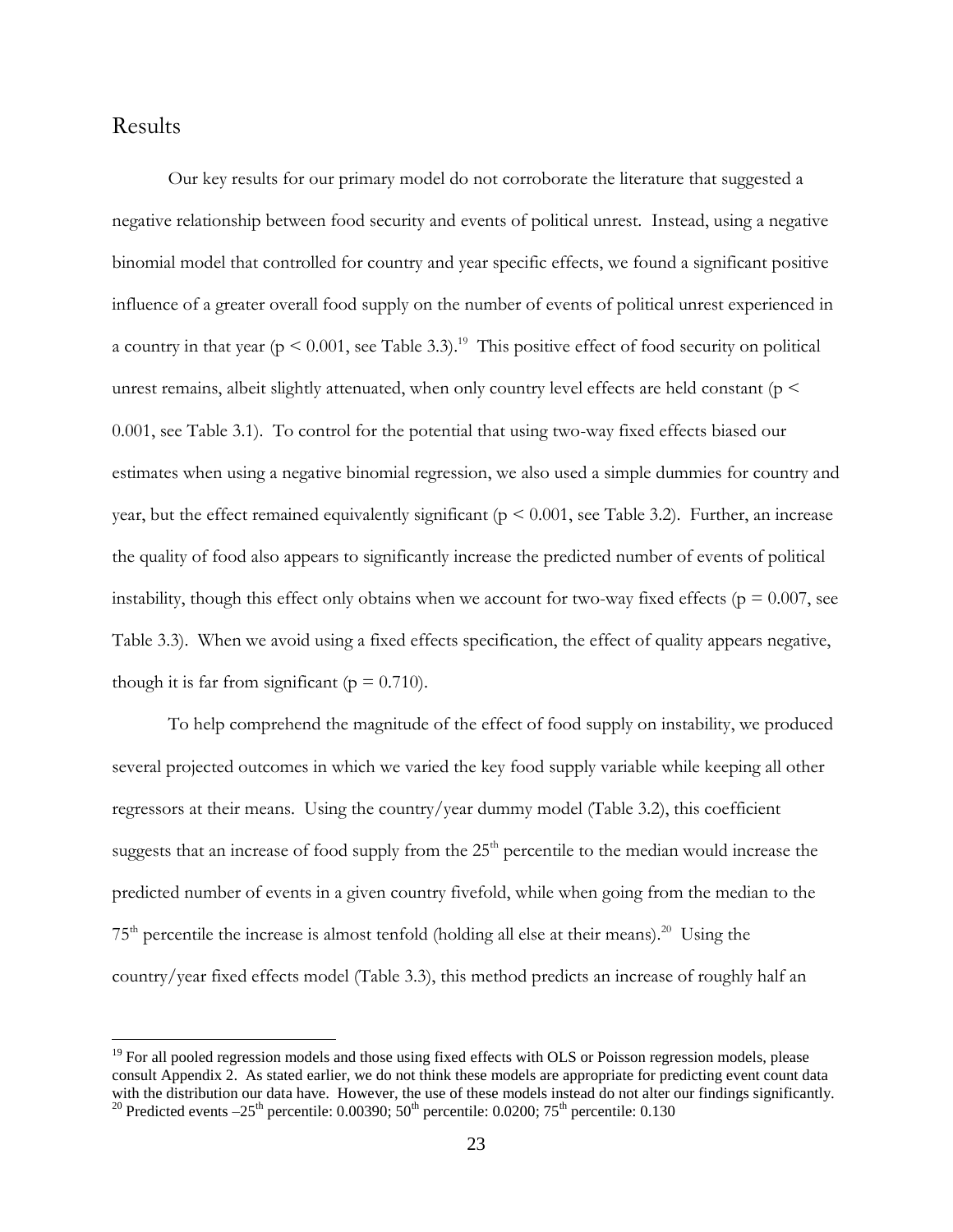event from the 25<sup>th</sup> to 50<sup>th</sup> percentiles and a similar increase from the 50<sup>th</sup> to 75<sup>th</sup> percentiles.<sup>21</sup> Keeping in mind that 70 percent of country-years observed no events and the majority of the rest observed only one, the effect of food supply on events of insecurity appears substantively positive in both specifications, wholly contrary to our expectations.

As argued earlier, we had strong reason to believe that food security and political stability were intimately related and we suspected that the potential effect of political unrest on food security could be skewing our results. However, when we looked instead at the effect of the previous year's food metrics (both quality and quantity) on the number of predicted events of political unrest in the given year, the results appeared virtually identical to those from comparable models using the given year's food data (See Table 4.1 and 4.2). We also used data on the number of tractors per 100 square kilometers of arable land and the percentage of total land that is arable (two metrics presumably much less correlated with political unrest than food security) to predict the overall food supply in a given country-year and then used those predicted values in our original regressions (see Table 4.3).<sup>22</sup> Even here, the effect of the instrumented food supply on the predicted number of events of political instability remained positive and significant. The inclusion of the instrumented food supply measure does not seem to have affected the effect of food quality on events of political stability, which remains insignificant.

As these results conflicted with both our own conceptual model and previous quantitative studies, we wanted to ensure that our particular specifications did not overly influence our results. Therefore, we specified similar models that predicted the total number of individuals killed, across all events of political unrest, in a given country year (see Table 5.1 and 5.2). This would potentially

<sup>&</sup>lt;sup>21</sup> Predicted events  $-25<sup>th</sup>$  percentile: -4.254; 50<sup>th</sup> percentile -3.884; 75 percentile: -3.433 (the negative values likely arise from the aforementioned issues with specifying fixed effects models using a negative binomial regression)  $^{22}$  As stated earlier, we actually performed both steps in one motion, via the "qvf" extension for Stata (Hardin, Schmiediche & Carroll 2003). However, the math and the concept are easier to comprehend as two separate steps and we thus describe it as such.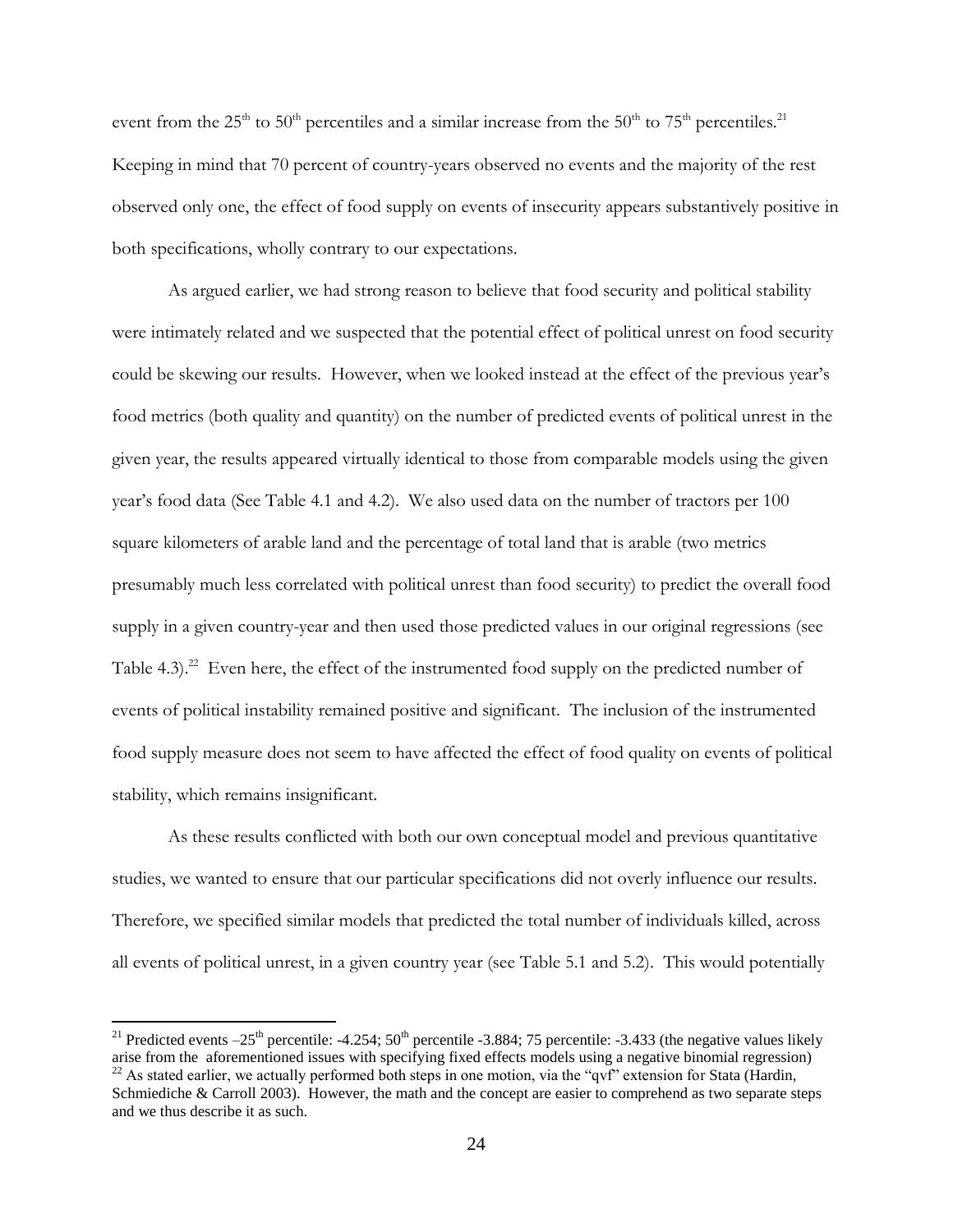mitigate idiosyncratic deficiencies in our original dependent variable and introduce an approximation of event intensity, rather than simply event frequency. Despite this, the effects of the overall food supply on the number of deaths remained positive and significant, with a comparable magnitude to the effect of food supply on the number of events ( $p = 0.009$  and  $p > 0.001$  see Table 5.1 and 5.2, respectively). Interestingly, though, we found the effect of food quality on the predicted number of deaths from political unrest to be the reverse of the previous regressions. The dummy variable model now finds a significant positive effect for food quality on political unrest ( $p = 0.02$ ) and the effect in the fixed effects model is no longer significant ( $p = 0.073$ ).

We also tested a different set of specifications for the two food security variables (see Tables 5.3-5.6). We did so to investigate whether our initial choice of a level variable instead of a change variable to measure the effect of changes in food security was appropriate. As individuals might use their past experience as a reference point to judge their well-being, it would not be unreasonable to assume that one's relative food security would weigh more heavily than one's overall food security. Indeed, when we measured the year-on-year percentage change in food supply instead of overall levels of food supply, we found this variable had a significantly negative effect on events of political unrest across both the factor dummy and fixed effects specifications ( $p = 0.003$  and  $p = 0.025$ , see Tables 5.3 and 5.4, respectively). Interestingly, in neither case was the effect of the second derivative of food quality on political unrest significant. In the interest of comparing these disparate effects, we tested one more set of models that included both the level and the change variables for both food supply and food quality (see Tables 5.5-5.6).<sup>23</sup> Little changed between these models and those previous. The effect of absolute levels of food supply remains equally positive and significant ( $p <$ 0.001 for both) and the effect of change in food supply remains equally negative and significant ( $p <$ 

 $^{23}$  Do note that these combined models, insofar as they attempt to vary a level while holding the change variable constant (and vice versa), do not accurately reflect the partial effects of either and their specifics should be interpreted with caution. We included them simply to note that the differential *ceteris paribus* effects of absolute and relative food security hold up even when controlling for the other.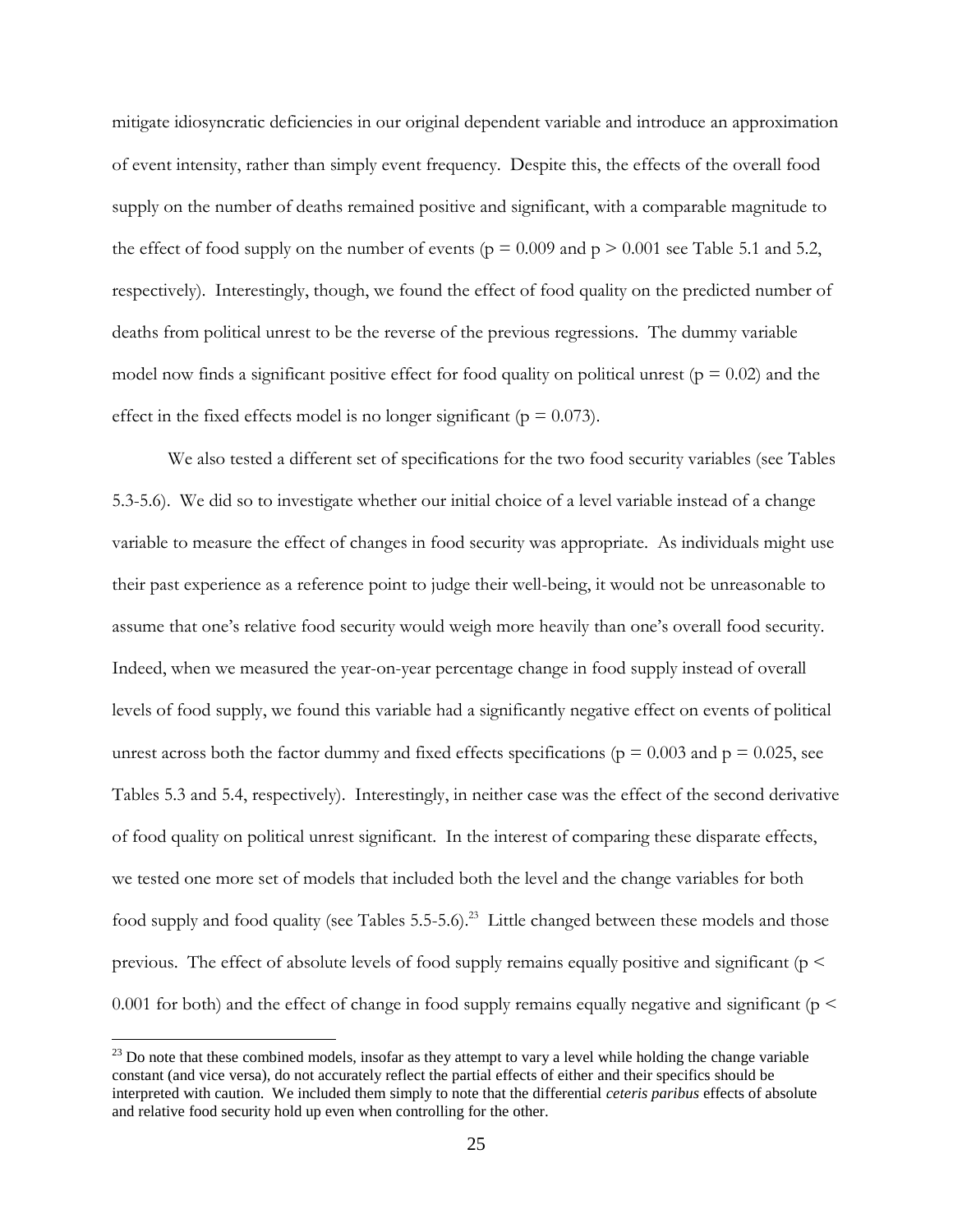0.001 and  $p = 0.012$ , respectively). The effect of both the absolute levels of and changes in food quality still appears ambiguous and infrequently significant.

The estimated effects of the other macroeconomic independent variables remained roughly in keeping with expectations, which increases our confidence in our results. Across most models, we found that increases in year-on-year inflation rates significantly increased the number of predicted events of political instability. Similarly, increases in the overall wealth of a country tended to decrease these predicted events, though not often significantly, perhaps due to the reasonably high correlation between country GDP and country population ( $r = 0.623$ ). Our estimates for the effect of democratic governance appeared more erratic. Some models suggested a significant positive effect on political unrest while others suggested the effect was negative and some even found no significant effect at all. The *ceteris paribus* effect of a greater population on political unrest was likewise ambiguous and frequently insignificant.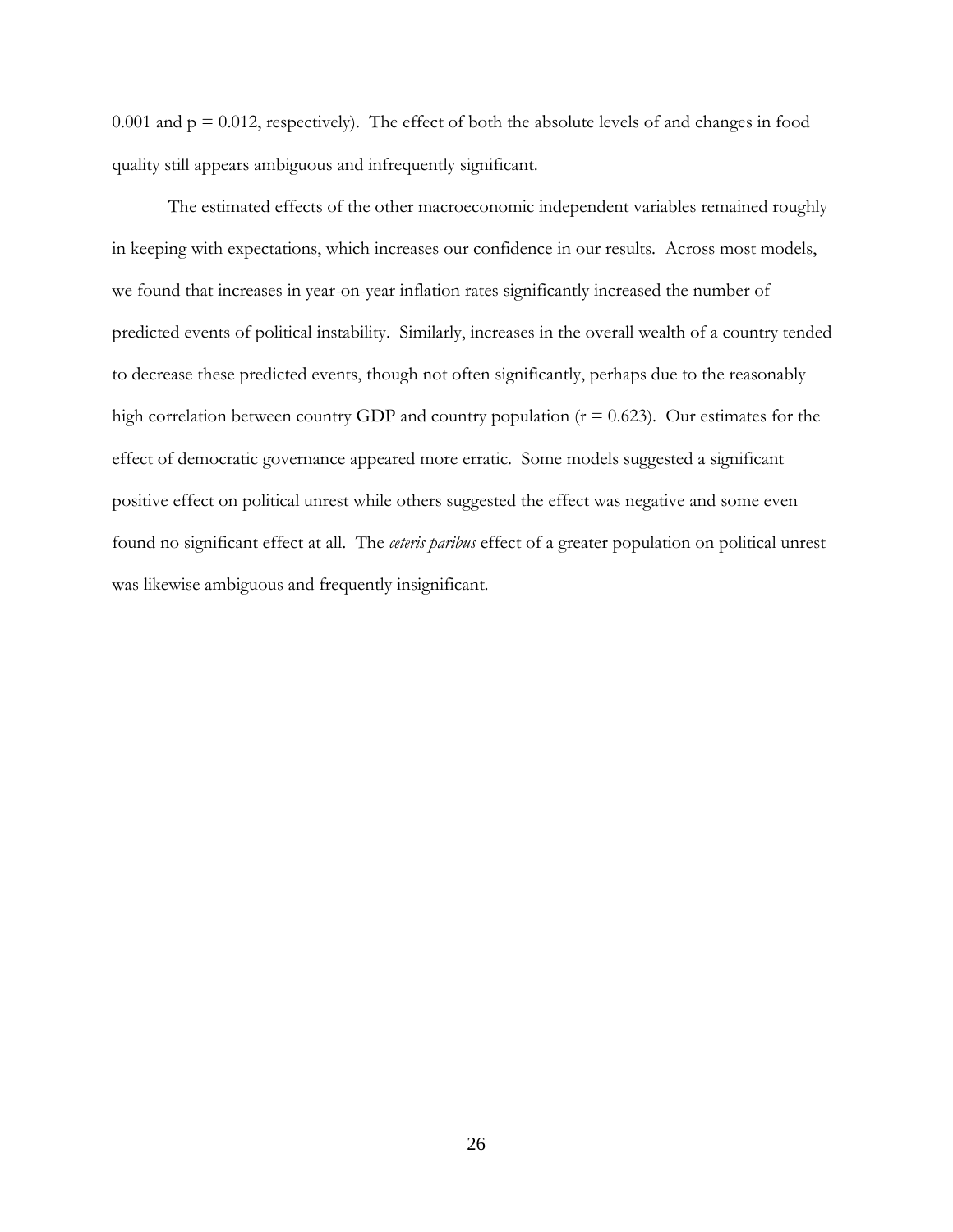|                                        | (1)             | (2)                | (3)             |
|----------------------------------------|-----------------|--------------------|-----------------|
|                                        | Country FE      | Country/Year Dummy | Country/Year FE |
| In(Food Supply)                        | $0.327*$        | 1.813*             | $0.440*$        |
| (kcal/day)                             | (4.61)          | (4.92)             | (5.90)          |
| <b>Food Quality</b>                    | 1.106           | $-0.713$           | 1.828*          |
| (% kcal fat/protein)                   | (1.72)          | $(-0.37)$          | (2.70)          |
| <b>Polity IV Score</b>                 | $-0.0208*$      | $-0.0262*$         | 0.00914         |
| $(-10 \text{ to } 10)$                 | $(-3.92)$       | $(-2.98)$          | (1.66)          |
| ln(GDP)                                | $-0.0584$       | $-1.281*$          | $-0.0135$       |
| $(1000s \text{ of } 2005 \text{ Int})$ | $(-0.99)$       | $(-4.48)$          | $(-0.22)$       |
| Inflation                              | $0.000206*$     | 0.000125           | $0.000148*$     |
| (annual % change)                      | (5.13)          | (1.46)             | (3.72)          |
| Population                             | $-0.000000811*$ | 0.00000203         | $-0.000000572*$ |
| $(1000s \text{ of people})$            | $(-3.48)$       | (1.13)             | $(-2.28)$       |
| Country Effects                        | $\ast$          | $\ast$             | $\ast$          |
| Year Effects                           |                 | $\ast$             | $\ast$          |
| N                                      | 3177            | 3300               | 3177            |
| chi <sup>2</sup>                       | 104.8           | 2699.5             | 349.2           |
| p-value                                | 2.44e-20        | $\theta$           | 1.89e-53        |

### **Table 3: Primary Negative Binomial Regression Models**

*t* statistics in parentheses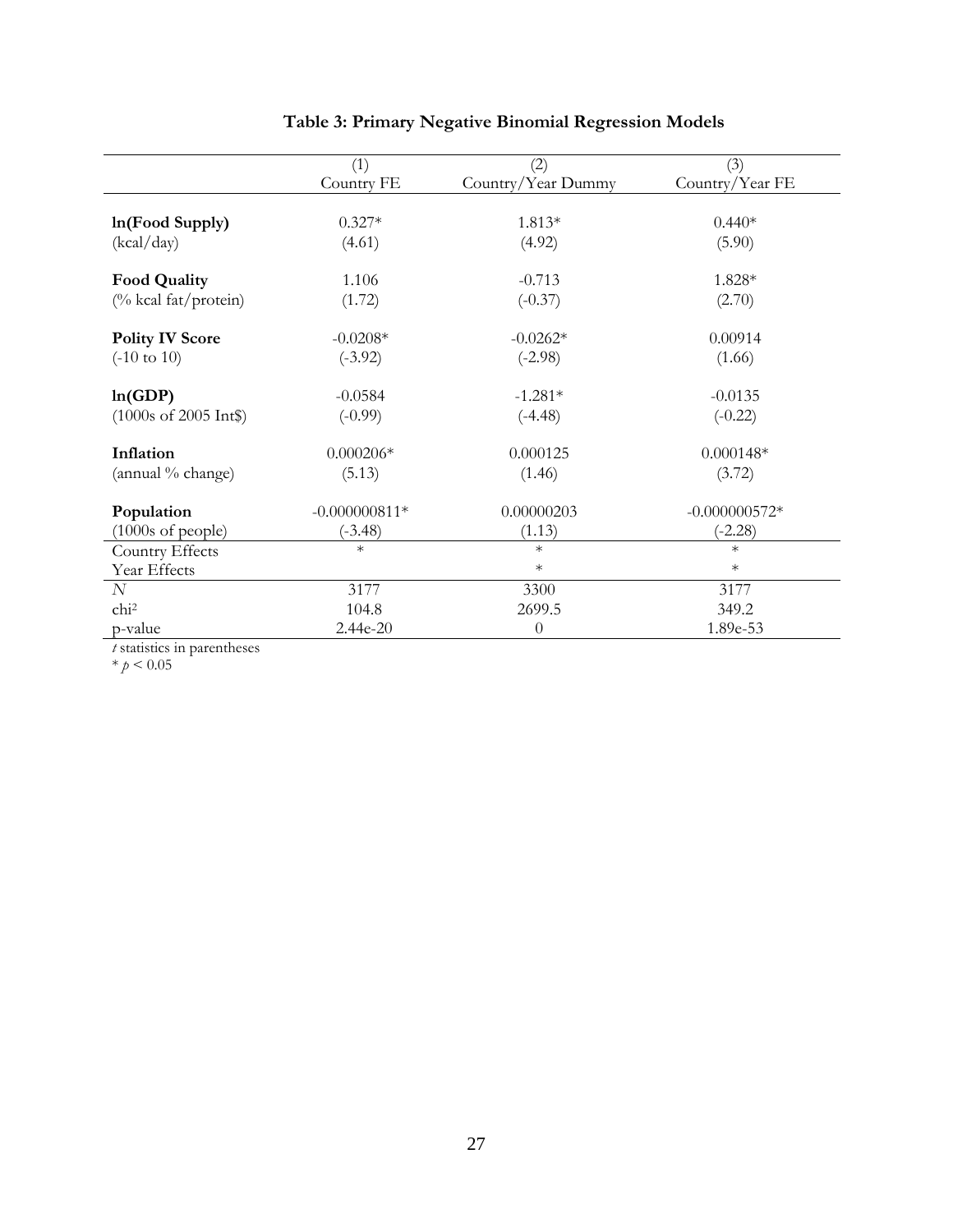| <b>Table 4: Regressions for Endogeneity</b> |               |                           |               |  |
|---------------------------------------------|---------------|---------------------------|---------------|--|
|                                             | Lagged Models | <b>Instrumented Model</b> |               |  |
|                                             | (1)           | (2)                       | (3)           |  |
|                                             | $C/Y$ Dummy   | C/YFE                     | $C/Y$ Dummy   |  |
| In(Food Supply)                             | $2.169*$      | $0.467*$                  |               |  |
| (Lagged one year)                           | (6.04)        | (6.29)                    |               |  |
| <b>Food Quality</b>                         | 0.241         | $2.048*$                  |               |  |
| (Lagged one year)                           | (0.13)        | (3.06)                    |               |  |
| <b>Food Quality</b>                         |               |                           | 0.618         |  |
| (% kcal fat/protein)                        |               |                           | (0.25)        |  |
| <b>Polity IV Score</b>                      | $-0.0282*$    | 0.00891                   | $-0.0211$     |  |
| $(-10 \text{ to } 10)$                      | $(-3.20)$     | (1.62)                    | $(-1.86)$     |  |
| ln(GDP)                                     | $-1.525*$     | $-0.0356$                 | $-1.778*$     |  |
| (1000s of 2005 Int\$)                       | $(-5.30)$     | $(-0.57)$                 | $(-3.48)$     |  |
| Inflation                                   | 0.000130      | $0.000149*$               | $0.0000926*$  |  |
| (annual % change)                           | (1.52)        | (3.72)                    | (2.13)        |  |
| Population                                  | 0.00000206    | $-0.000000597*$           | $-0.00000157$ |  |
| $(1000s \text{ of people})$                 | (1.15)        | $(-2.38)$                 | $(-0.80)$     |  |
| In(Food Supply)                             |               |                           | $4.625*$      |  |
| (Predicted)                                 |               |                           | (3.24)        |  |
| <b>Country Effects</b>                      | $\ast$        | $\ast$                    | $\ast$        |  |
| <b>Year Effects</b>                         | $\ast$        | $\ast$                    | $\ast$        |  |
| $\cal N$                                    | 3296          | 3175                      | 2009          |  |
| chi <sup>2</sup>                            | 2715.5        | 352.9                     |               |  |
| p-value                                     | $\theta$      | 3.48e-54                  |               |  |

*t* statistics in parentheses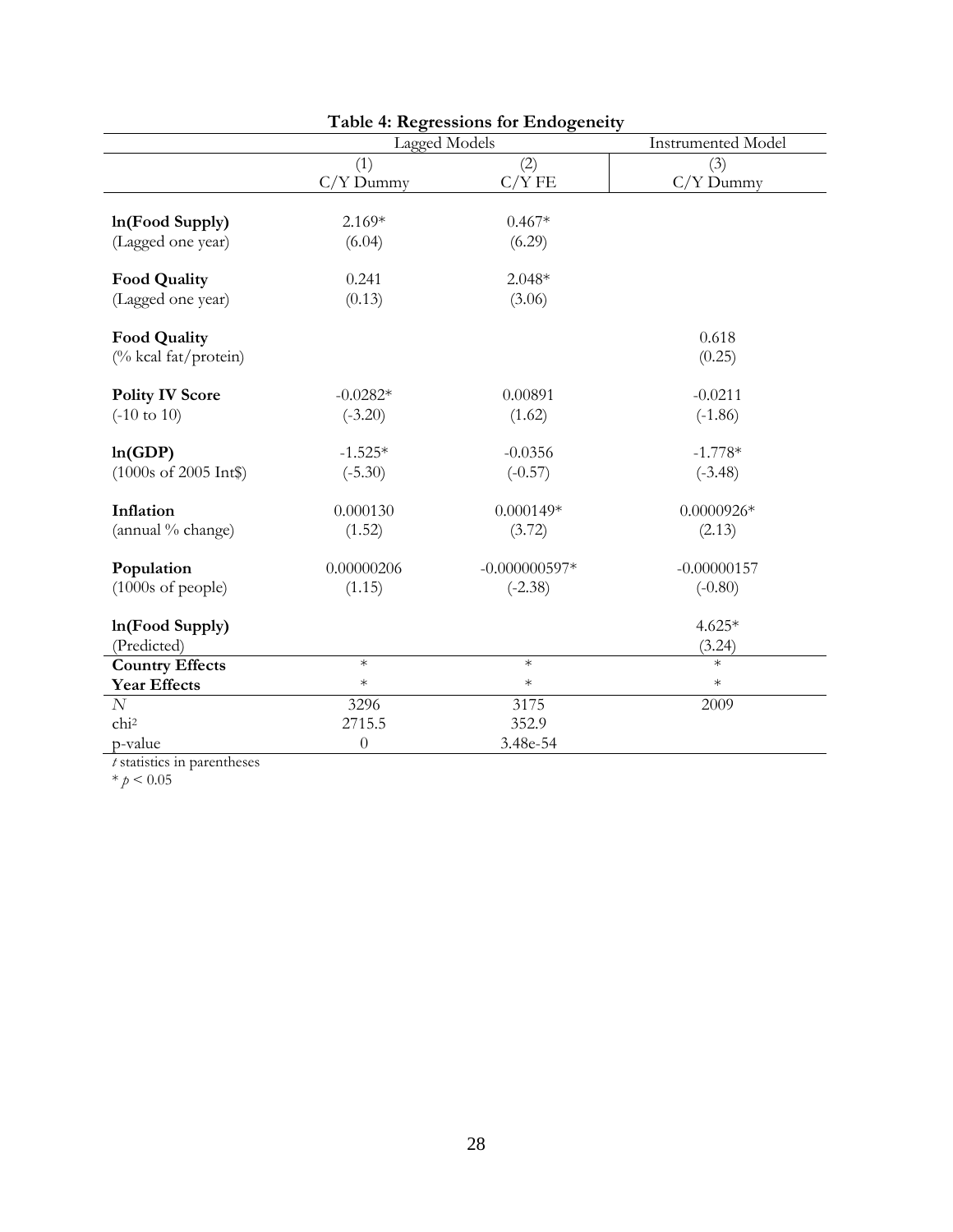|                             | Models using Individuals |                 | Models using Year-on-Year Percentage Change in Food |             |            |                |
|-----------------------------|--------------------------|-----------------|-----------------------------------------------------|-------------|------------|----------------|
|                             | Killed Instead of Events |                 | Supply                                              |             |            |                |
|                             | (1)                      | (2)             | (3)                                                 | (4)         | (5)        | (6)            |
|                             | C/Y                      | C/YFE           | C/Y                                                 | $C/Y$ FE    | C/Y        | C/YFE          |
|                             | Dummy                    |                 | Dummy                                               |             | Dummy      |                |
| In(Food Supply)             | $3.190*$                 | $0.354*$        |                                                     |             | $2.02*$    | $0.454*$       |
| (kcal/day)                  | (2.62)                   | (4.32)          |                                                     |             | (5.48)     | (6.06)         |
|                             |                          |                 |                                                     |             |            |                |
| <b>Food Quality</b>         | 13.58*                   | $-1.227$        |                                                     |             | $-0.367$   | $1.86*$        |
| (% kcal fat/protein)        | (2.33)                   | $(-1.80)$       |                                                     |             | $(-0.18)$  | (2.74)         |
| <b>Polity IV Score</b>      | $-0.00729$               | $0.0368*$       | $-0.0267*$                                          | 0.00322     | $-0.027*$  | 0.00871        |
| $(-10 \text{ to } 10)$      | $(-0.23)$                | (5.43)          | $(-2.99)$                                           | (0.60)      | $(-3.07)$  | $(-1.30)$      |
|                             |                          |                 |                                                     |             |            |                |
| ln(GDP)                     | $-3.903*$                | 0.0253          | $-0.968*$                                           | $0.291*$    | $-1.47*$   | $-0.0278$      |
| (1000s of 2005 Int\$)       | $(-4.33)$                | (0.39)          | $(-3.65)$                                           | (10.98)     | $(-5.10)$  | $(-0.44)$      |
| Inflation                   | $-0.000222$              | 0.0000381       | 0.000133                                            | $0.000142*$ | 0.000122   | $0.000148*$    |
| (annual % change)           | $(-1.11)$                | (0.46)          | (1.54)                                              | (3.59)      | (1.46)     | (3.65)         |
| Population                  | 0.00000780               | $-0.000000697*$ | 0.00000175                                          | 0.00000155  | 0.00000189 | $-0.00000584*$ |
| $(1000s \text{ of people})$ | (1.63)                   | $(-2.71)$       | (0.95)                                              | (0.75)      | (1.05)     | $(-2.33)$      |
|                             |                          |                 |                                                     |             |            |                |
| $\Delta$ Food Supply        |                          |                 | $-3.08*$                                            | $-1.894*$   | $-3.73*$   | $-2.12*$       |
| (annual % change)           |                          |                 | $(-3.00)$                                           | $(-2.24)$   | $(-3.65)$  | $(-2.52)$      |
| ∆ Food Quality              |                          |                 | $-1.38$                                             | $-0.953$    | $-1.39$    | $-1.05$        |
| (annual % change)           |                          |                 | $(-1.34)$                                           | $(-1.19)$   | $(-1.31)$  | $(-1.30)$      |
| <b>Country Effects</b>      | $\ast$                   | $\ast$          | $\ast$                                              | $\ast$      | $\ast$     | $\ast$         |
| <b>Year Effects</b>         | $\ast$                   | $\ast$          | $\ast$                                              | $\ast$      | $\ast$     | $\ast$         |
| N                           | 3300                     | 2878            | 3296                                                | 3175        | 3296       | 3175           |
| chi <sup>2</sup>            | 1393.1                   | 329.7           | 2688.7                                              | 316.3       | 2719.67    | 356.29         |
| p-value                     | 2.80e-202                | 2.75e-67        | $\theta$                                            | 5.09e-47    | $\theta$   | $\theta$       |

### **Table 5: Regressions Using Alternate Specifications**

*t* statistics in parentheses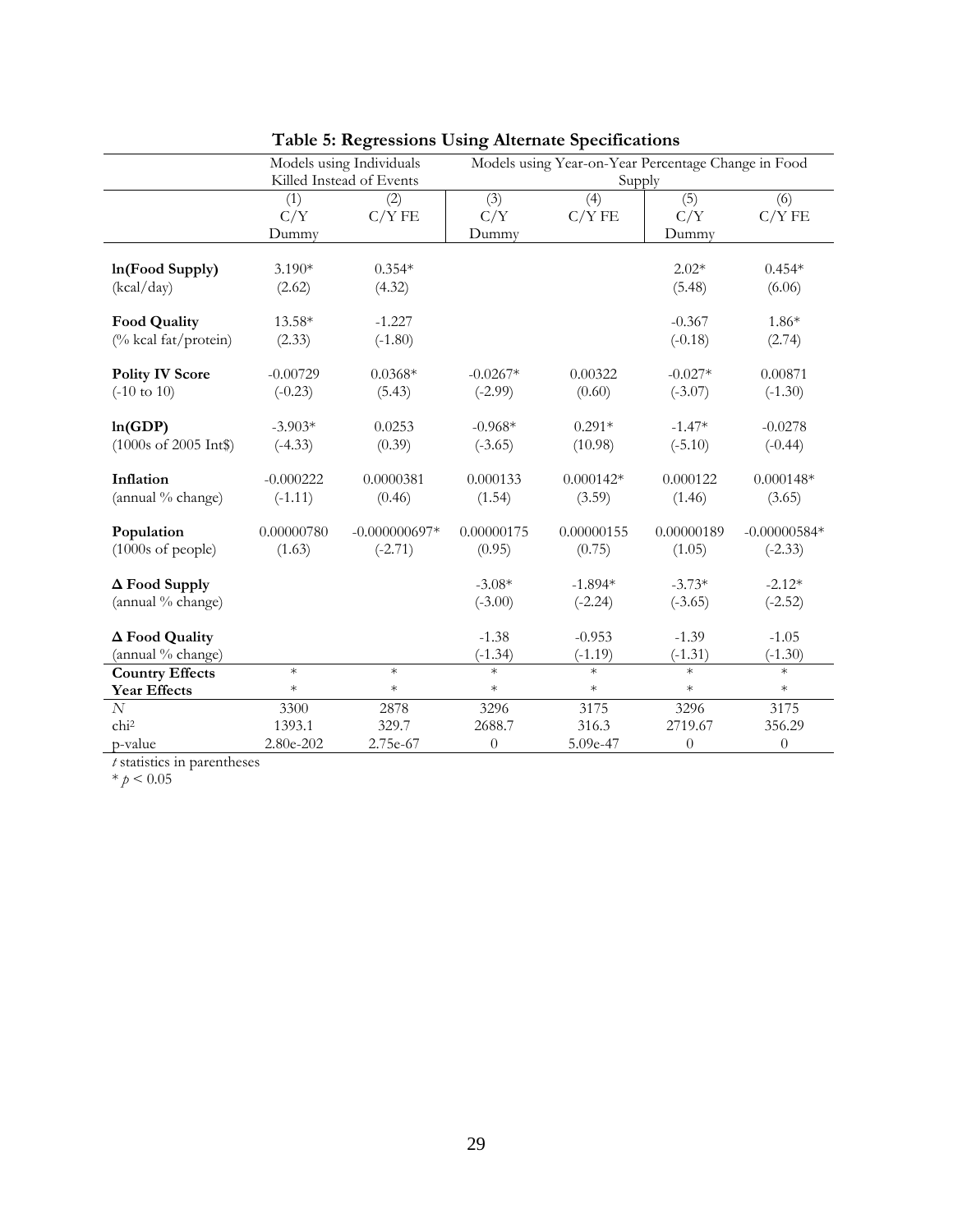### Discussion

Our results suggest that increases in the overall food supply within a country in fact increases the predicted number of events of political instability, in contradiction with both our initial hypothesis and similar studies. They also suggest, much more ambiguously, that improvements in food quality have a similarly positive effect on the incidence of political unrest in a country.

The mechanism for such an unintuitive effect is unclear. One possible explanation stems from the greed hypothesis, that greater levels of food availability empower dissident groups to fund themselves through food sales on the international market. One complication with this explanation stems from the bulk of food products relative to their price, especially compared to more commonly exported commodities, like diamonds, metals, or oil. For instance, a previous study found no significant effect of the endowment of timber resources, a similarly bulky commodity, on the incidence of civil war (Ross 1999). Alternatively, a greater food supply could have more internal benefits for potential dissidents, by perhaps providing the capacity to feed guerrilla forces or sustain localized opposition to the central government. The additional rents that governments can collect from greater agricultural production, importation, and exportation could provide another motivation to explain the predicted increased frequency of politically destabilizing events. The resultant greater reward for holding reins of power could induce a higher frequency of coup d'états or power struggles between regional and national governments. Furthermore, the greater availability of resource rents from agriculture could affect the incentives for those currently in power. As Bates (2008) articulates in his work on state failure, elites in developing states face two options for how to exercise their power: they can use their positions to improve their country's wellbeing, with the expectation that doing so will increase both their likelihood to remain in power and the rewards for holding power, or they can exploit their positions for short-term personal gain, though with more severe longer term consequences for themselves and their country. The present availability of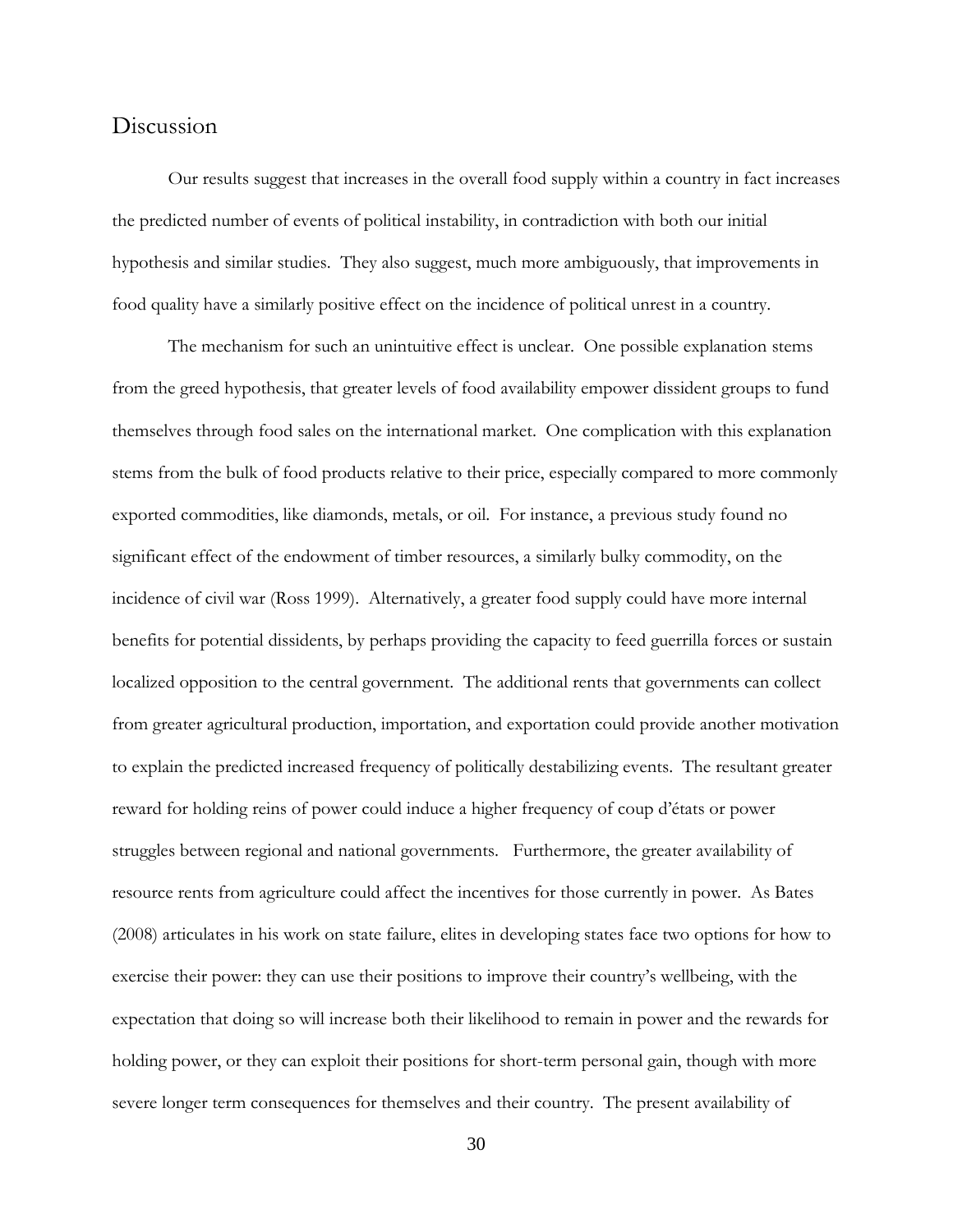higher agricultural returns could induce more leaders towards the latter approach, which would presumably diminish their countries' political stability. Further research that disaggregates the kinds of political instability linked to an increased food supply and investigates the relationship between both of these factors and the rents governments receive from agriculture would help distinguish between these phenomena.

Our results can be partially reconciled with the previous quantitative literature if one considers the *ceteris paribus* effect of change in the food supply in addition to the effect of absolute levels of the same. Our models predict that decreases in food supply within a country, independent of the level at which one starts, would significantly increase the observed events of political unrest. This finding in part preserves the grievance-based explanations for the linkage between political unrest and food security, though it shifts the emphasis from absolute deprivation to relative deprivation. It also coheres with Hendrix and Salehyan's findings that increased volatility in rainfall precipitate riots, though in doing so, directly contradicts Bellemare's conclusion that the level and not the volatility of food prices predicts increases in unrest. It also undermines the objectives of US food aid policy, which tend to seek to alleviate absolute hunger rather than increased hunger relative to a previous baseline. Further sociological and psychological research into the weight of relative deprivation with respect to hunger in motivating activism or anti-regime attitudes might help clarify this effect.

However, we offer a few caveats for those researchers and policymakers hoping to build off our results. Our data were not entirely pristine, with a number of countries removed from the sample for entirely lacking food supply data. These countries included those, like Afghanistan or Somalia, that have high levels of political unrest and that lacked data precisely because of that unrest. Further, we systematically missed economic or political data from a selection of small or disorganized countries, especially from those observations further in the past, leading to a number of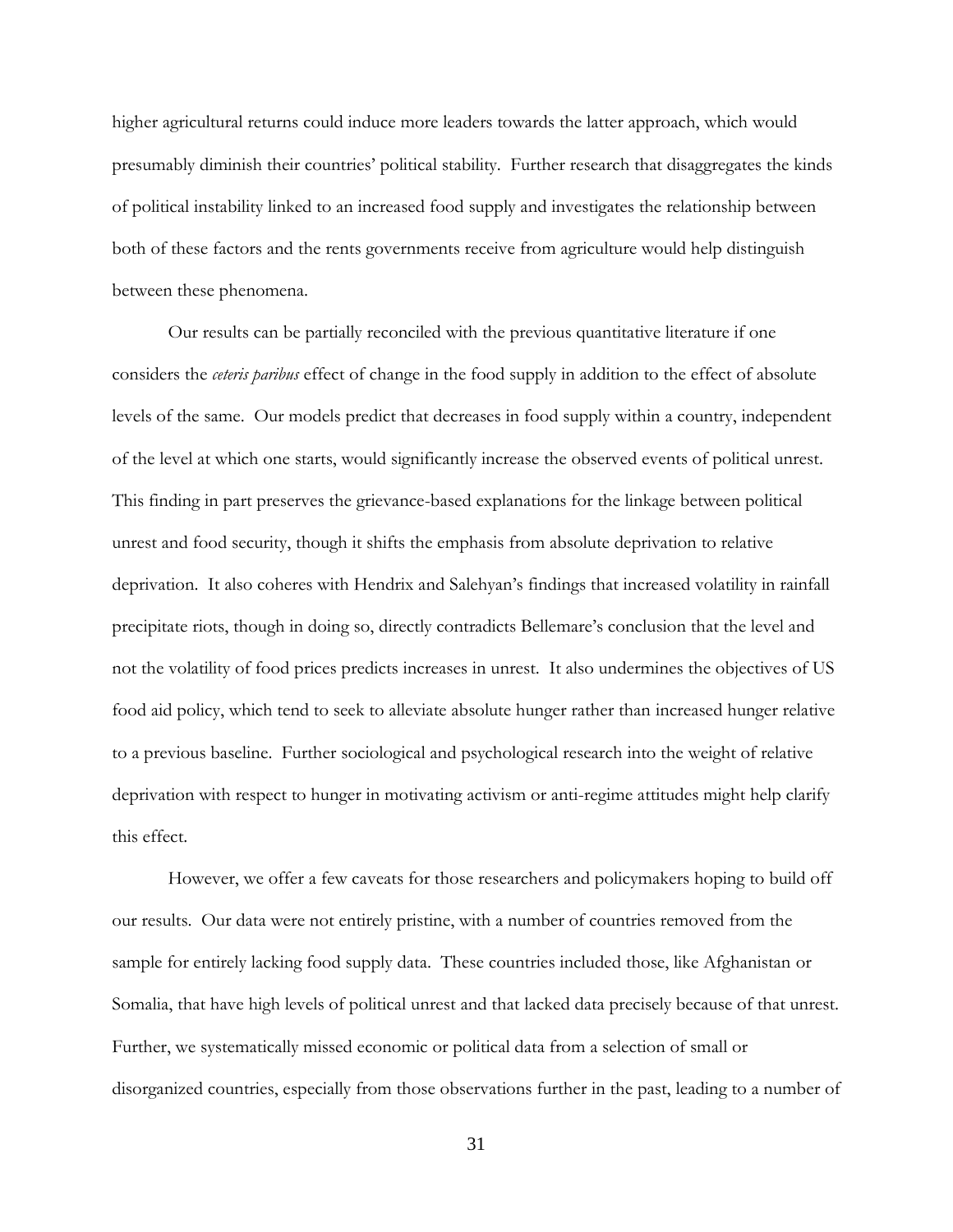observations and occasionally whole countries to be removed from our dataset or regression models. All of these factors open the possibility of selection bias in our results. Further, since we aggregated our main dependent variable from a collection of observed events, biases inherent in that dataset could have also skewed our results. For instance, as all of the sources of the original database come from either North America or Europe, we might have overestimated the events in countries from those regions and underestimated those from elsewhere. This specific possibility is especially problematic when one considers that Europe and North America tend to have the highest levels of food security in the world. In addition, we made no attempt to control for the potential for autocorrelation in our model as a result of our choice to specify a negative binomial regression instead of standard OLS. We think this trade off worthwhile and we avoided making conclusions based on results of spurious significance  $(0.05 \le p \le 0.1)$  in part to compensate, but this issue remains nonetheless. Finally, though we attempted to control for the most obvious time-variant confounding variables, others inevitably exist and thus could bias any or all of our estimates. The similar potential also exists for our instruments to have in truth failed the exclusion condition. Further studies using alternate datasets or additional variables might lessen these issues and discover if our results still hold.

That these results differ so strongly from the previous literature and official US policy certainly opens the possibility that we have erred at some stage, but it should not be surprising that we arrived at such unexpected results. Most previous quantitative studies looked specifically at the relationship between international food prices and international political unrest over time, with no effort to parse out unobserved country-level effects on food prices. As we showed earlier, there is a secular trend towards greater food availability and lesser political instability in the world, which will distort efforts to link food prices and political unrest over time. Moreover, even those studies that did employ fixed effects models used problematic metrics for political instability, either defining it so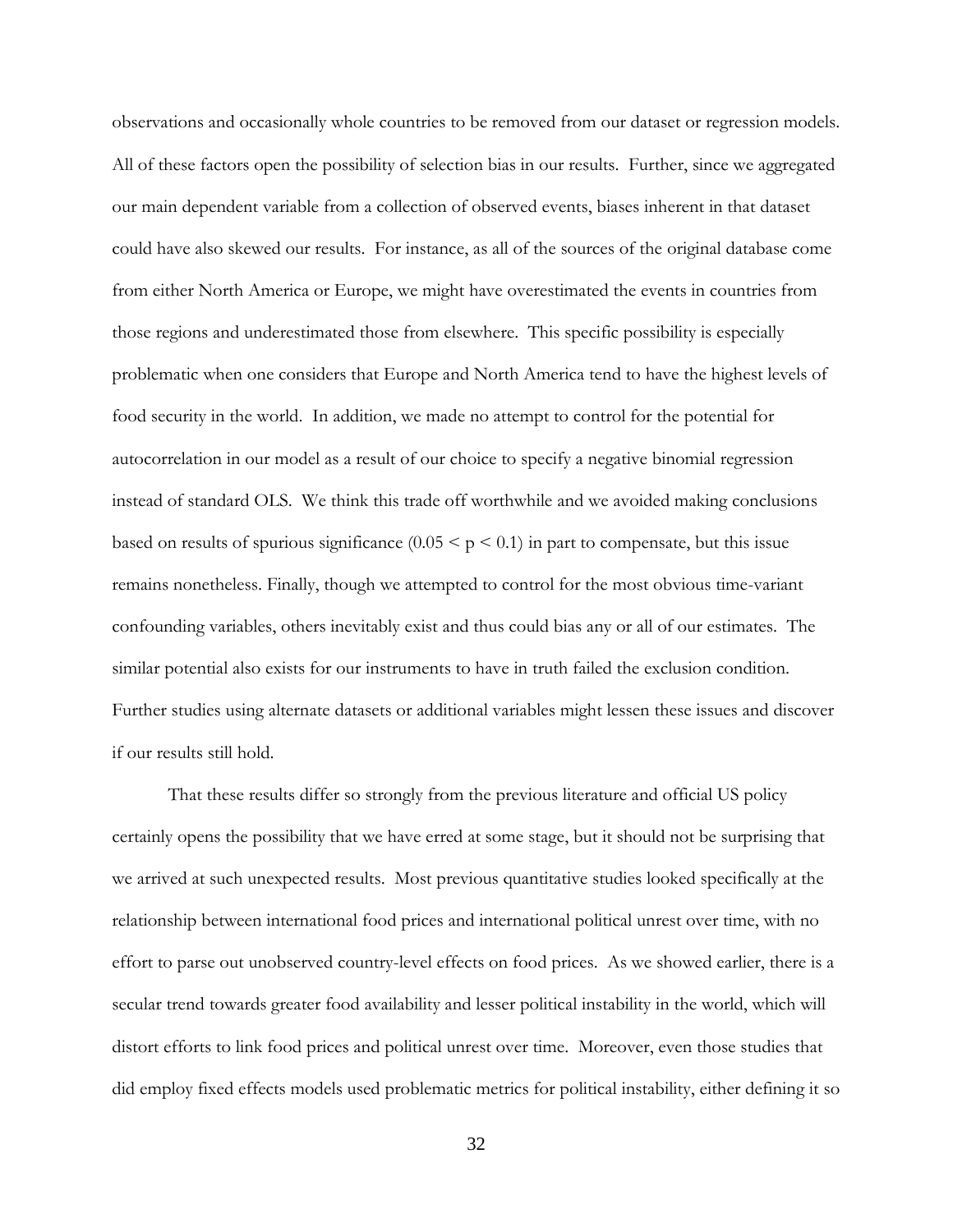narrowly as to only include food riots (which verges on "question-begging") or so broadly to invite irreconcilable problems with endogeneity. No previous study uses actual country-level count data of events of political instability, as we did. Likewise, previous studies relied on food prices as a proxy of food security instead of measuring the available food supply directly. Further, though our findings contradict assumptions embedded in US food security policy, these assumptions themselves did not cohere with prevailing findings on the origins of political violence, which identify individual greed, rather than group grievances, as the primary driver of political unrest.

Thus, our findings, if sound, hold significant implications for US development policy. Policymakers traditionally assume that US developmental, diplomatic, and foreign policy goals are all consonant with increased global food security. However, our results suggest that the US government may have to weigh the obvious humanitarian benefits to fighting hunger abroad against the potential detriments to national security and global political stability for doing so. It may even be the case that the second order effects on political stability of increasing food security within a country may overwhelm the first order benefits, leading current US food security efforts to potentially cause more harm than good globally. If, as Vice President Biden suggested, US development policy seeks to increase both the well-being of its recipients along with US national security interests, it may be more profitable to focus instead on boosting individual wealth directly and working with national governments to control hyperinflation instead of concentrating on increasing food security, as our results suggest the former two interventions are better aligned with both of those goals. However, given the importance of our research question on US food security policy, future research might seek to ensure that our results are indeed sound before any substantial adjustments to development policy are made.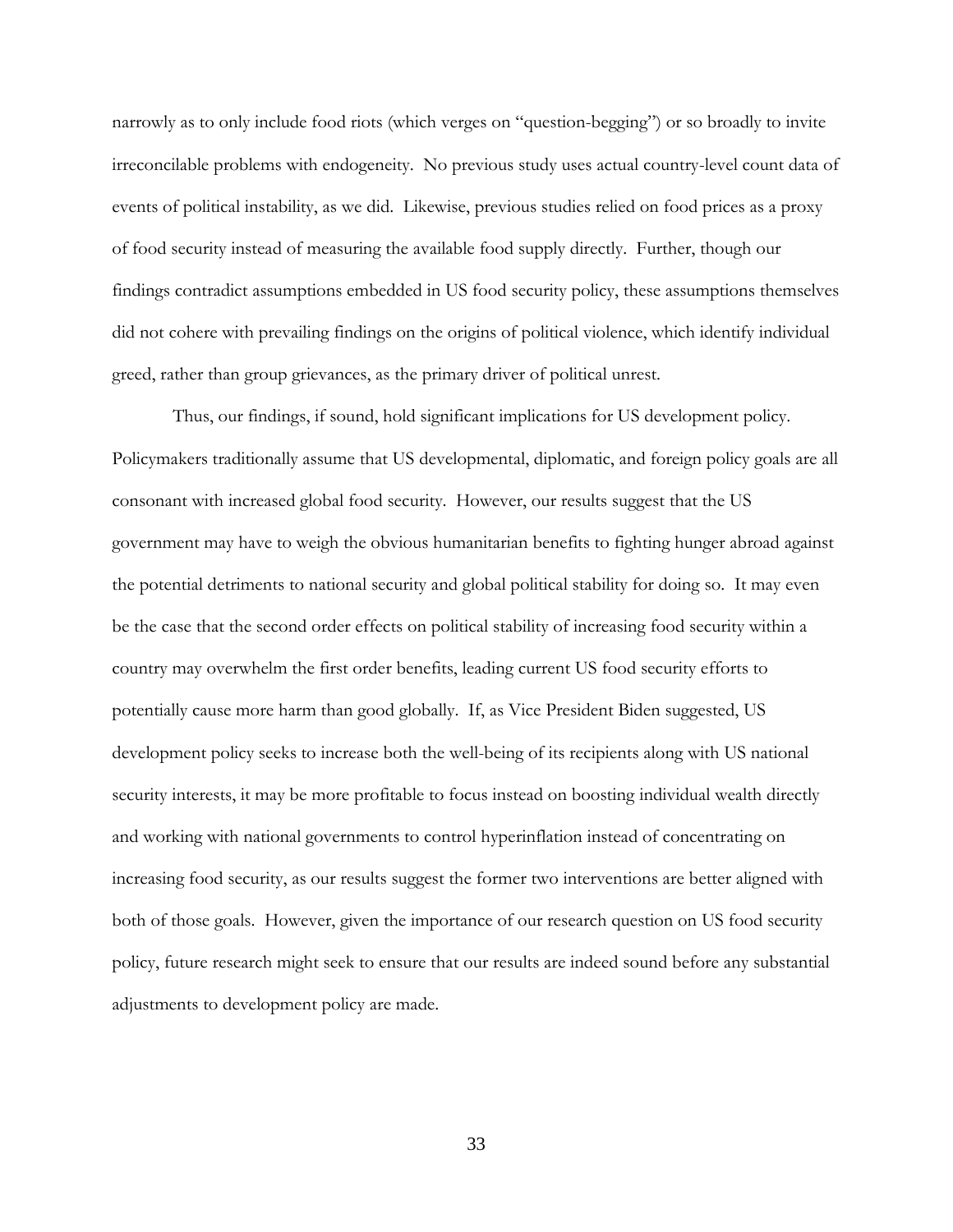### Conclusion

In the end, our findings seem to corroborate the interpretations from the popular press of rising food prices instigating the Arab Spring. After all, the price spike did not push the average Egyptian or Tunisian, impoverished though they were, to the brink of starvation. It did, though, severely reduce their food security from the levels in 2010 and that may have made all the difference. But our results also restrain sweeping generalizations from the same, as the concomitant reduction in absolute levels of food may undermine the preconditions needed for political unrest. Thus, we cannot proclaim that our potentially food insecure future will necessarily also be more unstable. We can only speculate that food will remain important for the survival of states, just as it always has.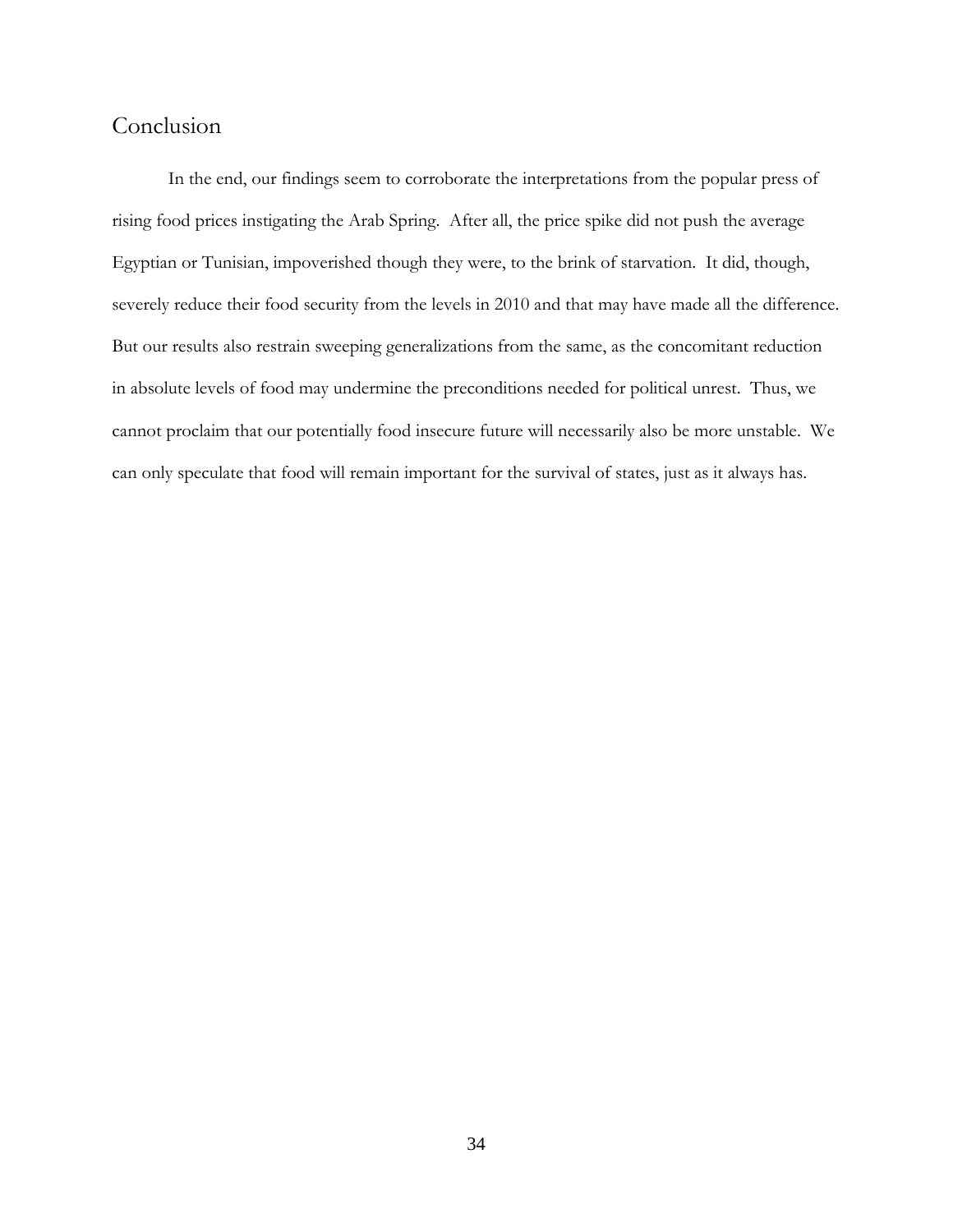### Appendix 1: Building the Dataset

In building our dataset, we made a number of alterations to the original source data to further our analysis. Briefly, we adjusted several variables, dropped almost thirty countries, and aggregated the data of others.

Our source for our event count data, the SPEED database, reports discrete events rather than aggregates by country and year. We performed a simple summation of data points by country and year to have this data conform to the panel format of the other sources. However, this does introduce some inherent error, as it may over count discrete events that are nonetheless a part of a broader phenomenon. We did not attempt to correct for this possibility manually. Additionally, to reconcile this nominal event count data with our per capita variables (food supply and country wealth), we multiplied the per capita data by the population data reported by FAO and then included that variable as a regressor in all models. To create the food quality variable, we took the aggregate nominal fat supply and protein supply data reported by FAO per country-year, multiplied each by their respective per gram caloric contents (nine and four, respectively), and then divided it by the nominal food supply (in kilocalories/person). To create the change variables for both food supply and the quality index, we subtracted the previous year's nominal food supply/food quality from the current year's and then divided that amount by the previous year's value to approximate a year-onyear percentage change for each country-year (exempting 1979 observations, of course).

We also dropped a sizable number of countries from our dataset. All data for small, substate entities (like Puerto Rico) were dropped, as many of our data sources only looked at sovereign states, including the FAO. In addition, the FAO does not record data for several sovereign states, because they either were too instable to produce reliable data (like Afghanistan) or they were too agriculturally deficient to produce adequate food data (like Qatar). Likewise, Polity IV does not record data for a number of countries, primarily small island states, which were also excluded from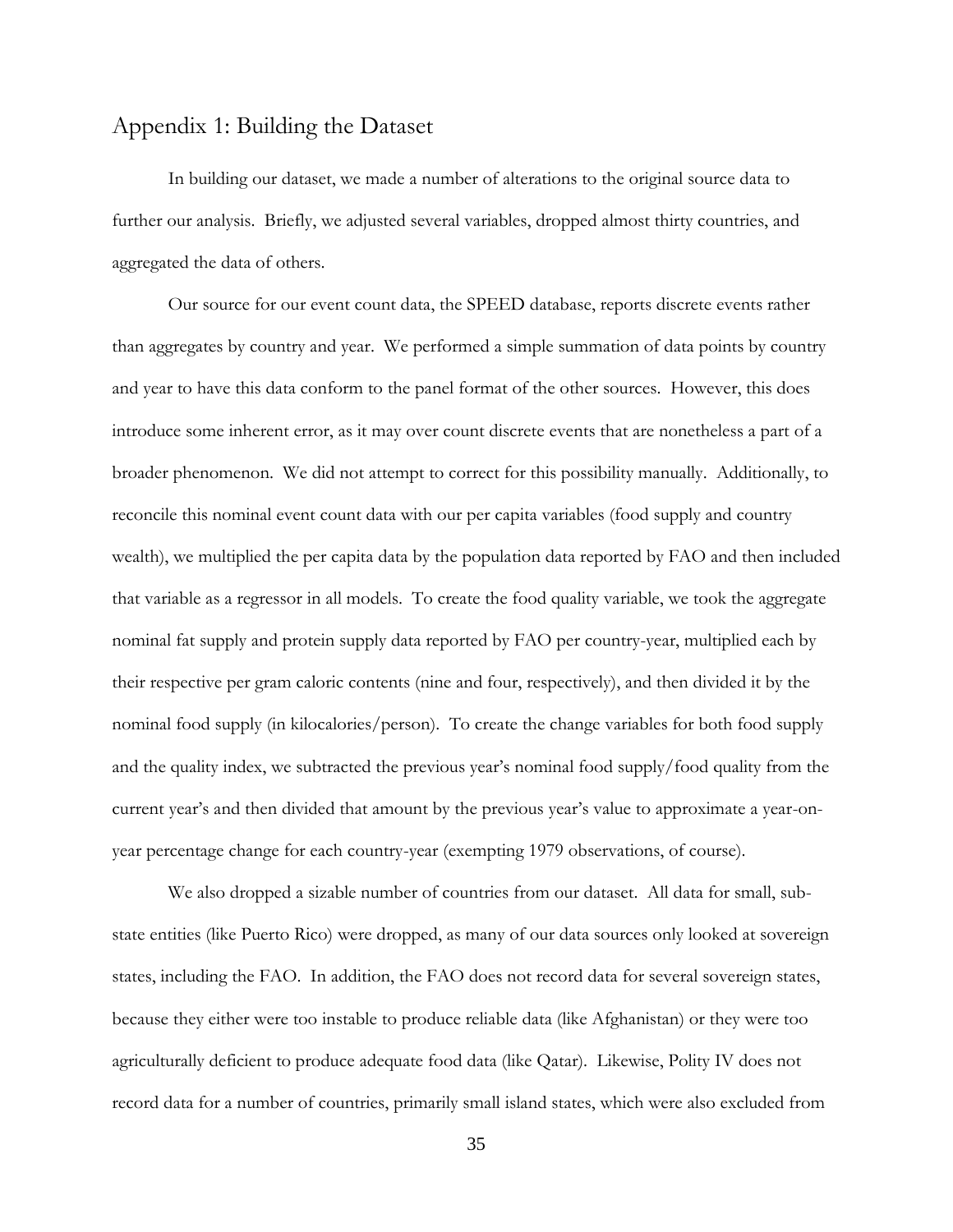our data. Finally, at the advice of Peter Nardulli from the Cline Center for Democracy, we dropped all observations from the United States, as event reports were heavily skewed towards domestic events. A full accounting of all states removed from our sample can be found in Table A.

Differential reporting of outcomes by country, especially for those countries that have undergone fusion or fission since 1979, also confounded our attempts to create a coherent data set. SPEED generally assigns events to the country in which the event would have taken place at present (2012), while FAO, the World Bank, and Polity IV assign their observations to the country that existed at the time. Further, these latter three do not record start and end points for countries equivalently. In attempting to resolve these differences, we generally opted to assign observations to the country that existed at the time, for instance, aggregating the event data for the Soviet successor states from Armenia to Uzbekistan into one USSR observation for all years between 1979 and 1991 (the last year FAO has data for the USSR). Resolving the different and inconsistent reporting around Germany and Yemen, however, overwhelmed our methodology and we resorted to dropping them from the dataset (see Table A). Finally, the FAO began jointly reporting data for Belgium and Luxembourg beginning in 2000. Given Luxembourg's small size and population, we considered this combined data effectively equivalent to that of Belgium and coded it accordingly. Luxembourg had been removed from the sample for alternate reasons. A full accounting of the problematic countries and the resolutions we used can be found in Table B.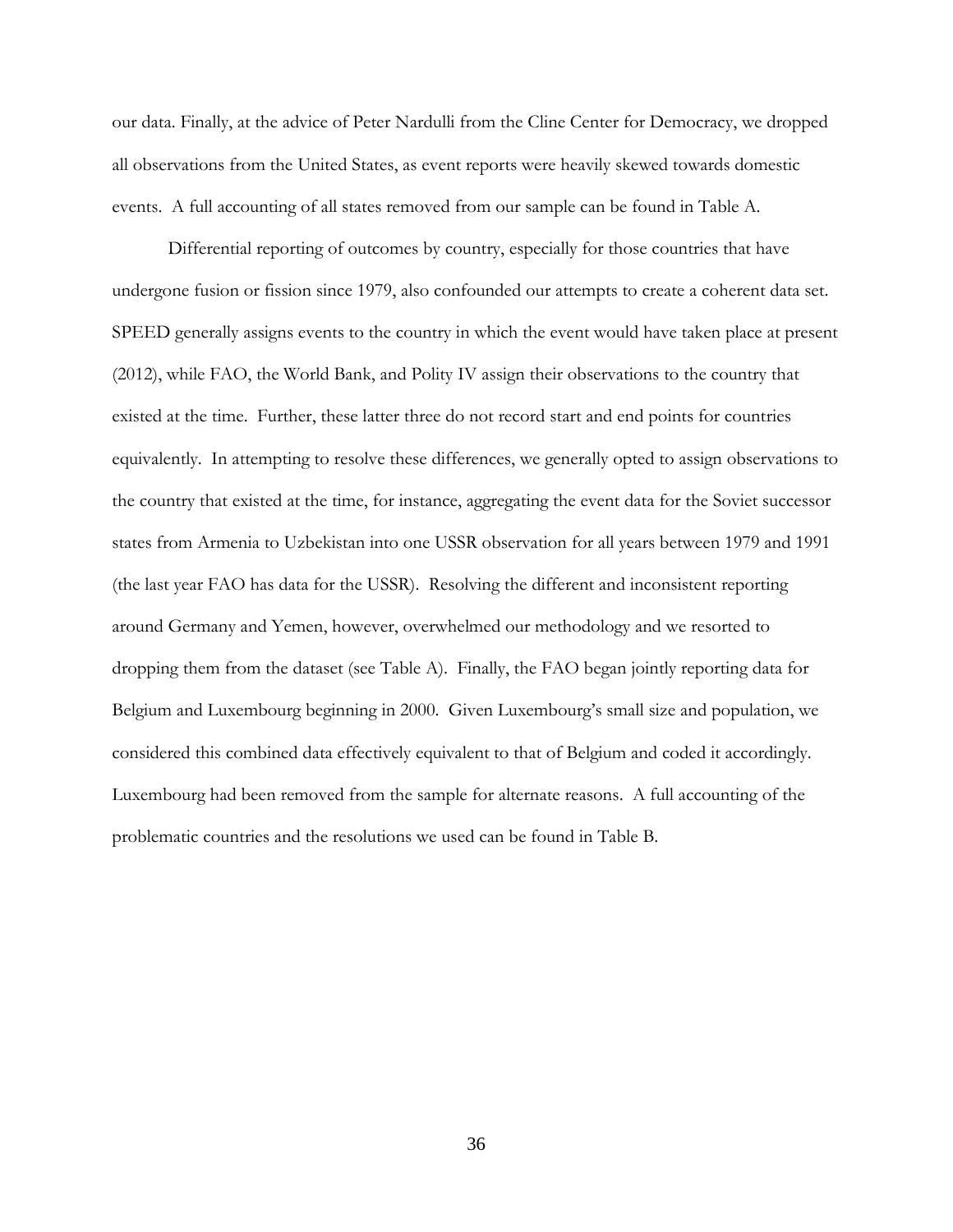### **Table A: Countries Dropped**

### **Table B: Countries Altered**

| <b>Countries Dropped</b>     | Reason        |
|------------------------------|---------------|
| Afghanistan                  | <b>FAO</b>    |
| Antigua and Barbuda          | Polity IV     |
| <b>Bahamas</b>               | Polity IV     |
| <b>Bahrain</b>               | <b>FAO</b>    |
| <b>Barbados</b>              | Polity IV     |
| <b>Belize</b>                | Polity IV     |
| Bermuda                      | Polity IV     |
| <b>Brunei</b>                | Polity IV     |
| Dominica                     | Polity IV     |
| <b>Equatorial Guinea</b>     | FAO           |
| <b>French Polynesia</b>      | Polity IV     |
| Gaza/West Bank               | <b>FAO</b>    |
| Germany (all)                | Naming Issues |
| Iraq                         | FAO           |
| Luxembourg                   | Polity IV     |
| <b>Maldives</b>              | Polity IV     |
| Malta                        | Polity IV     |
| <b>Netherlands Antilles</b>  | Polity IV     |
| <b>New Caledonia</b>         | Polity IV     |
| Papua New Guinea             | FAO           |
| Qatar                        | <b>FAO</b>    |
| <b>Saint Kitts and Nevis</b> | Polity IV     |
| <b>Saint Lucia</b>           | Polity IV     |
| Saint Vincent and the        | Polity IV     |
| Grenadines                   |               |
| Samoa                        | Polity IV     |
| Sao Tome and Principe        | Polity IV     |
| <b>Seychelles</b>            | Polity IV     |
| Singapore                    | FAO           |
| Somalia                      | <b>FAO</b>    |
| <b>Taiwan</b>                | FAO           |
| <b>United States</b>         | <b>SPEED</b>  |
| Vanuatu                      | Polity IV     |
| Vatican                      | <b>FAO</b>    |
| Western Sahara               | <b>FAO</b>    |
| Yemen (all)                  | Naming Issues |
| Zaire                        | FAO           |

| 1979-1991<br><b>USSR</b><br>Armenia<br>1979-1991<br><b>USSR</b><br>Azerbaijan<br><b>USSR</b><br>1979-1991<br><b>Belarus</b><br>Belgium/Luxembourg<br>2000-2009<br>Belgium<br><b>Bosnia</b><br>1979-1991<br>Yugoslavia<br>Yugoslavia<br>Croatia<br>1979-1991<br>Czechoslovakia<br>1979-1992<br><b>Czech Republic</b><br><b>East Timor</b><br>1979-1993<br>Unchanged<br>Eritrea<br>1979-1992<br>Ethiopia<br>1979-1991<br><b>USSR</b><br>Estonia<br><b>USSR</b><br>1979-1991<br>Georgia<br>1979-2009<br>Germany<br>Dropped<br>Kazakhstan<br>1979-1991<br><b>USSR</b><br>1979-1991<br><b>USSR</b><br>Kyrgyzstan<br>1979-1991<br><b>USSR</b><br>Latvia<br>Lithuania<br>1979-1991<br><b>USSR</b><br>Macedonia<br>1979-1991<br>Yugoslavia<br>1979-1991<br>Yugoslavia<br>Montenegro<br>Serbia and<br>1992-2006<br>Montenegro<br><b>USSR</b><br>Moldova<br>1979-1991<br>1979-1991<br>Russia<br><b>USSR</b><br>Serbia<br>1979-1991<br>Yugoslavia<br>Serbia and<br>1992-2006<br>Montenegro<br>Slovakia<br>1979-1992<br>Czechoslovakia<br>Slovenia<br>1979-1991<br>Yugoslavia<br>Tajikistan<br>1979-1991<br><b>USSR</b><br>Turkmenistan<br>1979-1991<br><b>USSR</b><br><b>Ukraine</b><br>1979-1991<br><b>USSR</b><br>Uzbekistan<br>1979-1991<br><b>USSR</b><br>1979-2009<br>Yemen<br>Dropped | <b>Countries Altered</b> | Range | Changed to |
|----------------------------------------------------------------------------------------------------------------------------------------------------------------------------------------------------------------------------------------------------------------------------------------------------------------------------------------------------------------------------------------------------------------------------------------------------------------------------------------------------------------------------------------------------------------------------------------------------------------------------------------------------------------------------------------------------------------------------------------------------------------------------------------------------------------------------------------------------------------------------------------------------------------------------------------------------------------------------------------------------------------------------------------------------------------------------------------------------------------------------------------------------------------------------------------------------------------------------------------------------------------------------------|--------------------------|-------|------------|
|                                                                                                                                                                                                                                                                                                                                                                                                                                                                                                                                                                                                                                                                                                                                                                                                                                                                                                                                                                                                                                                                                                                                                                                                                                                                                  |                          |       |            |
|                                                                                                                                                                                                                                                                                                                                                                                                                                                                                                                                                                                                                                                                                                                                                                                                                                                                                                                                                                                                                                                                                                                                                                                                                                                                                  |                          |       |            |
|                                                                                                                                                                                                                                                                                                                                                                                                                                                                                                                                                                                                                                                                                                                                                                                                                                                                                                                                                                                                                                                                                                                                                                                                                                                                                  |                          |       |            |
|                                                                                                                                                                                                                                                                                                                                                                                                                                                                                                                                                                                                                                                                                                                                                                                                                                                                                                                                                                                                                                                                                                                                                                                                                                                                                  |                          |       |            |
|                                                                                                                                                                                                                                                                                                                                                                                                                                                                                                                                                                                                                                                                                                                                                                                                                                                                                                                                                                                                                                                                                                                                                                                                                                                                                  |                          |       |            |
|                                                                                                                                                                                                                                                                                                                                                                                                                                                                                                                                                                                                                                                                                                                                                                                                                                                                                                                                                                                                                                                                                                                                                                                                                                                                                  |                          |       |            |
|                                                                                                                                                                                                                                                                                                                                                                                                                                                                                                                                                                                                                                                                                                                                                                                                                                                                                                                                                                                                                                                                                                                                                                                                                                                                                  |                          |       |            |
|                                                                                                                                                                                                                                                                                                                                                                                                                                                                                                                                                                                                                                                                                                                                                                                                                                                                                                                                                                                                                                                                                                                                                                                                                                                                                  |                          |       |            |
|                                                                                                                                                                                                                                                                                                                                                                                                                                                                                                                                                                                                                                                                                                                                                                                                                                                                                                                                                                                                                                                                                                                                                                                                                                                                                  |                          |       |            |
|                                                                                                                                                                                                                                                                                                                                                                                                                                                                                                                                                                                                                                                                                                                                                                                                                                                                                                                                                                                                                                                                                                                                                                                                                                                                                  |                          |       |            |
|                                                                                                                                                                                                                                                                                                                                                                                                                                                                                                                                                                                                                                                                                                                                                                                                                                                                                                                                                                                                                                                                                                                                                                                                                                                                                  |                          |       |            |
|                                                                                                                                                                                                                                                                                                                                                                                                                                                                                                                                                                                                                                                                                                                                                                                                                                                                                                                                                                                                                                                                                                                                                                                                                                                                                  |                          |       |            |
|                                                                                                                                                                                                                                                                                                                                                                                                                                                                                                                                                                                                                                                                                                                                                                                                                                                                                                                                                                                                                                                                                                                                                                                                                                                                                  |                          |       |            |
|                                                                                                                                                                                                                                                                                                                                                                                                                                                                                                                                                                                                                                                                                                                                                                                                                                                                                                                                                                                                                                                                                                                                                                                                                                                                                  |                          |       |            |
|                                                                                                                                                                                                                                                                                                                                                                                                                                                                                                                                                                                                                                                                                                                                                                                                                                                                                                                                                                                                                                                                                                                                                                                                                                                                                  |                          |       |            |
|                                                                                                                                                                                                                                                                                                                                                                                                                                                                                                                                                                                                                                                                                                                                                                                                                                                                                                                                                                                                                                                                                                                                                                                                                                                                                  |                          |       |            |
|                                                                                                                                                                                                                                                                                                                                                                                                                                                                                                                                                                                                                                                                                                                                                                                                                                                                                                                                                                                                                                                                                                                                                                                                                                                                                  |                          |       |            |
|                                                                                                                                                                                                                                                                                                                                                                                                                                                                                                                                                                                                                                                                                                                                                                                                                                                                                                                                                                                                                                                                                                                                                                                                                                                                                  |                          |       |            |
|                                                                                                                                                                                                                                                                                                                                                                                                                                                                                                                                                                                                                                                                                                                                                                                                                                                                                                                                                                                                                                                                                                                                                                                                                                                                                  |                          |       |            |
|                                                                                                                                                                                                                                                                                                                                                                                                                                                                                                                                                                                                                                                                                                                                                                                                                                                                                                                                                                                                                                                                                                                                                                                                                                                                                  |                          |       |            |
|                                                                                                                                                                                                                                                                                                                                                                                                                                                                                                                                                                                                                                                                                                                                                                                                                                                                                                                                                                                                                                                                                                                                                                                                                                                                                  |                          |       |            |
|                                                                                                                                                                                                                                                                                                                                                                                                                                                                                                                                                                                                                                                                                                                                                                                                                                                                                                                                                                                                                                                                                                                                                                                                                                                                                  |                          |       |            |
|                                                                                                                                                                                                                                                                                                                                                                                                                                                                                                                                                                                                                                                                                                                                                                                                                                                                                                                                                                                                                                                                                                                                                                                                                                                                                  |                          |       |            |
|                                                                                                                                                                                                                                                                                                                                                                                                                                                                                                                                                                                                                                                                                                                                                                                                                                                                                                                                                                                                                                                                                                                                                                                                                                                                                  |                          |       |            |
|                                                                                                                                                                                                                                                                                                                                                                                                                                                                                                                                                                                                                                                                                                                                                                                                                                                                                                                                                                                                                                                                                                                                                                                                                                                                                  |                          |       |            |
|                                                                                                                                                                                                                                                                                                                                                                                                                                                                                                                                                                                                                                                                                                                                                                                                                                                                                                                                                                                                                                                                                                                                                                                                                                                                                  |                          |       |            |
|                                                                                                                                                                                                                                                                                                                                                                                                                                                                                                                                                                                                                                                                                                                                                                                                                                                                                                                                                                                                                                                                                                                                                                                                                                                                                  |                          |       |            |
|                                                                                                                                                                                                                                                                                                                                                                                                                                                                                                                                                                                                                                                                                                                                                                                                                                                                                                                                                                                                                                                                                                                                                                                                                                                                                  |                          |       |            |
|                                                                                                                                                                                                                                                                                                                                                                                                                                                                                                                                                                                                                                                                                                                                                                                                                                                                                                                                                                                                                                                                                                                                                                                                                                                                                  |                          |       |            |
|                                                                                                                                                                                                                                                                                                                                                                                                                                                                                                                                                                                                                                                                                                                                                                                                                                                                                                                                                                                                                                                                                                                                                                                                                                                                                  |                          |       |            |
|                                                                                                                                                                                                                                                                                                                                                                                                                                                                                                                                                                                                                                                                                                                                                                                                                                                                                                                                                                                                                                                                                                                                                                                                                                                                                  |                          |       |            |
|                                                                                                                                                                                                                                                                                                                                                                                                                                                                                                                                                                                                                                                                                                                                                                                                                                                                                                                                                                                                                                                                                                                                                                                                                                                                                  |                          |       |            |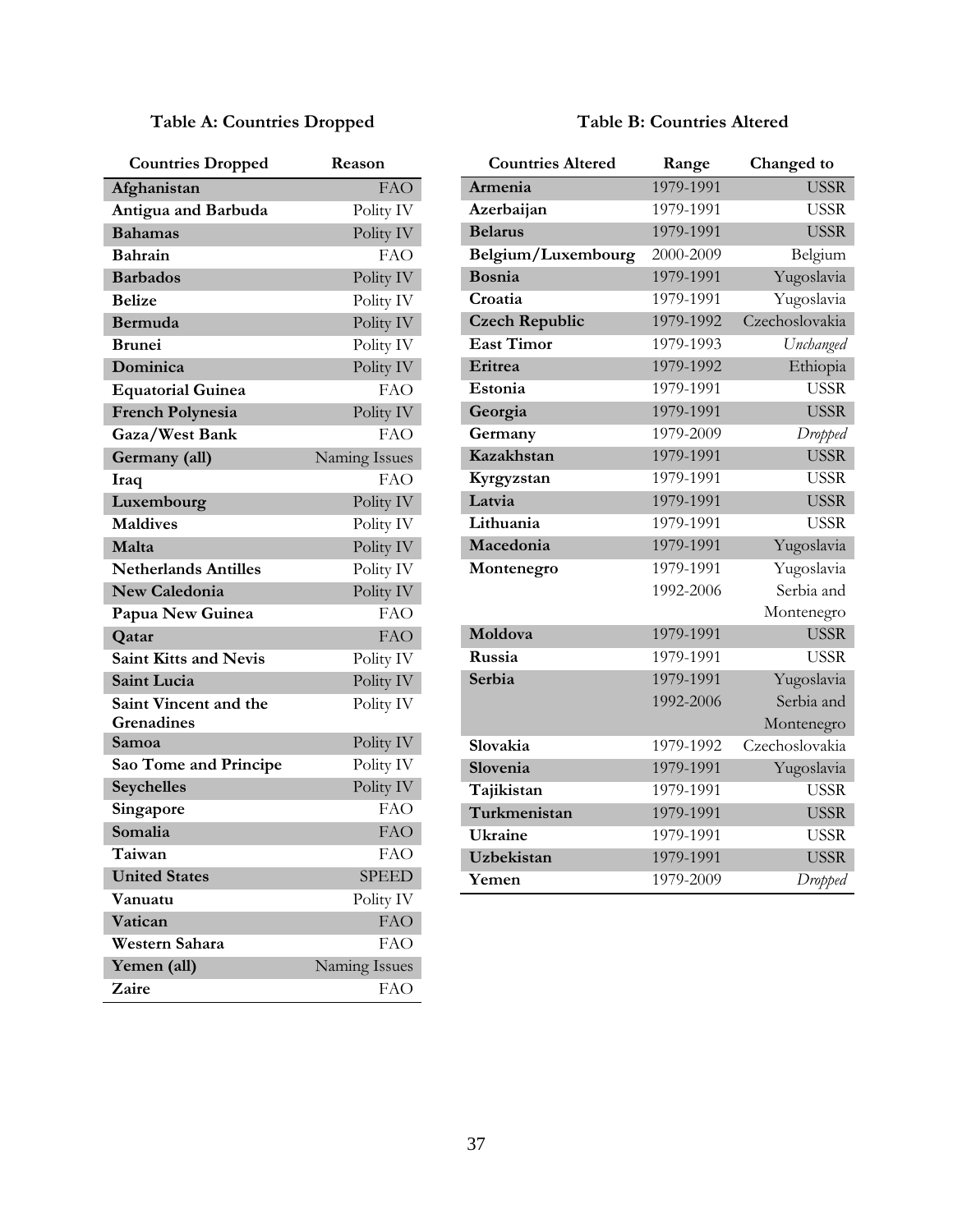### Appendix 2: Other Regression Models

We believe that the models outlined in the body of the paper represent the best approximations of the true effect of food security on political stability. Nevertheless, in the name of thoroughness and to ensure that the results we found were not a result of the model specifications we chose, we have included in this appendix a variety of alternate specifications and the estimates they produce.

Table X portrays the estimates from three different pooled models, with Table X.1 showing a standard OLS pooled model, Table X.2 a pooled Poisson regression model, and Table X.3 a pooled negative binomial regression model. These models do not control for country- or yearspecific fixed effects, and thus suffer from inescapable omitted variable bias from a wide variety of variables that do not vary significantly within a specific country across time or affect all countries equally in a given year. Potential problematic omitted variables include the size, climate, culture, and history of individual countries. It also includes problems specific to our database, as with the attenuation of observed events in the years 2004 to 2009. Furthermore, it should be noted that both country and year fixed effects were jointly significant across all models tested previously. Even given these caveats, the similarity between these models and with our primary model is striking.

Table Y conveys the estimates produced by now including these fixed effects in OLS (Tables Y.1 and Y.2) and Poisson (Tables Y.3 and Y.4). As stated earlier, the unusual dispersion of our dependent variable would violate the zero conditional mean assumption, making an OLS regression inappropriate, even when we control for fixed effects. Likewise, the overdispersion of these data violates the central assumption of a Poisson regression, that the conditional mean equals the conditional variance. Despite these issues, though, both of these specifications produce estimates consistent with each other and our initial results.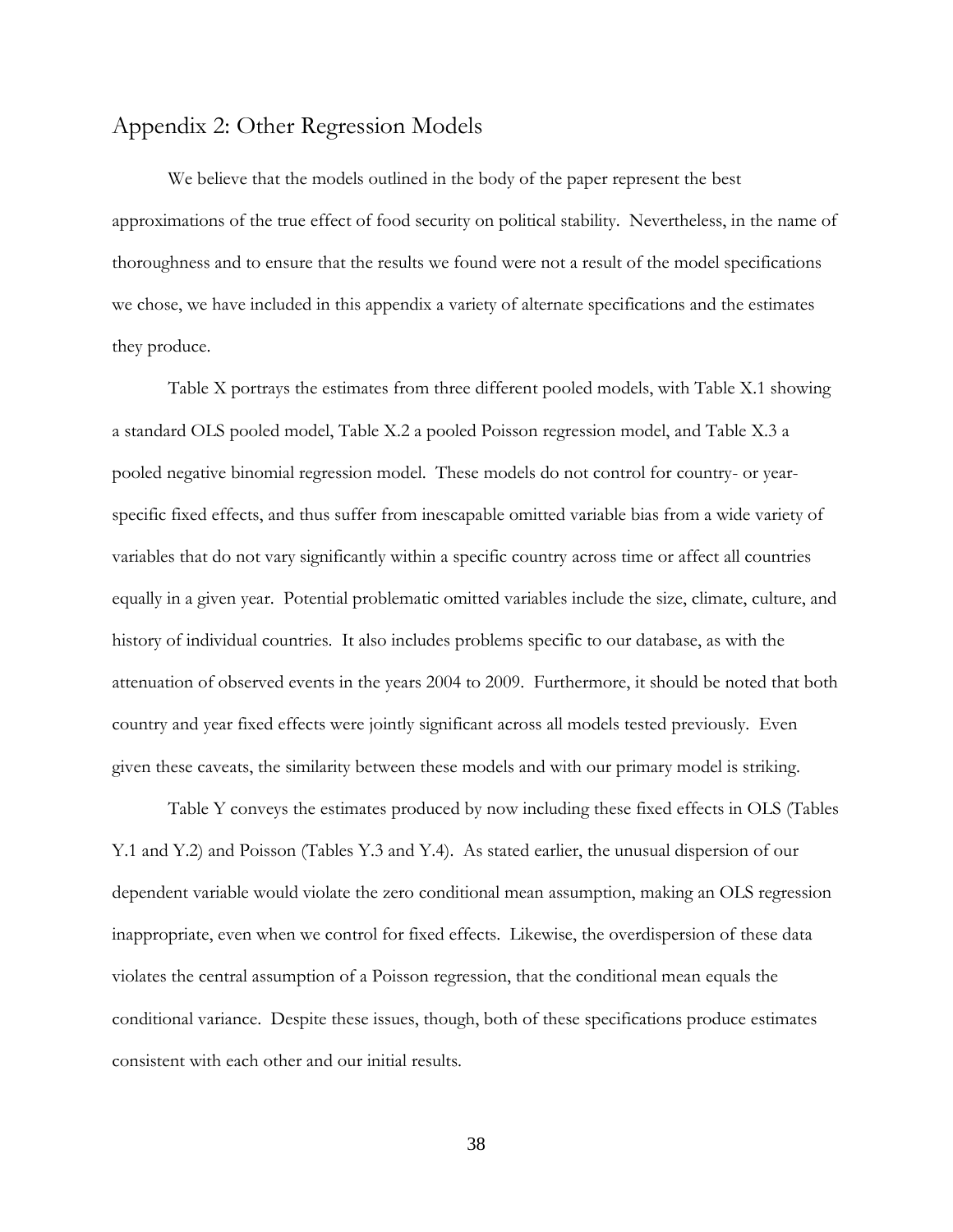Finally, in Table Z, we have included a variety of potential alternate specifications of our original negative binomial fixed effects model, to test the robustness of those results. The regressions in Tables Z.1 and Z.2 test the speciousness of our consideration of food quality as an independent variable, as opposed to solely food quantity by removing that variable from the model. Those in Tables Z.3 and Z.4 test instead our proposition that the effect of the overall food supply and GDP on political unrest attenuate over time and thus should be logged before being used as regressors by including only the nominal values of these variables. Tables Z.5 and Z.6 investigate whether the 13 years of our sample that occurred during the Cold War biased our results by looking specifically at those observations that occurred after 1991. Finally, the estimates included in Tables Z.7 and Z.8 come from two-stage models that used only one of our two instruments (tractor density and availability of arable land, respectively) to ensure that our use of both of these variables to predict food supply, rather than one or the other individually, did not overly influence our results. Of note, despite all the differences in these models, the effect of overall levels of food supply remains positive and significant across all specifications, except for those that do not log that variable. In the un-logged specifications, the estimated effect appears negative and of ambiguous significance. None of the other estimated effects for other independent variables appeared consistently significant or pointing in the same direction across all of these models, further emphasizing the robustness of our original result.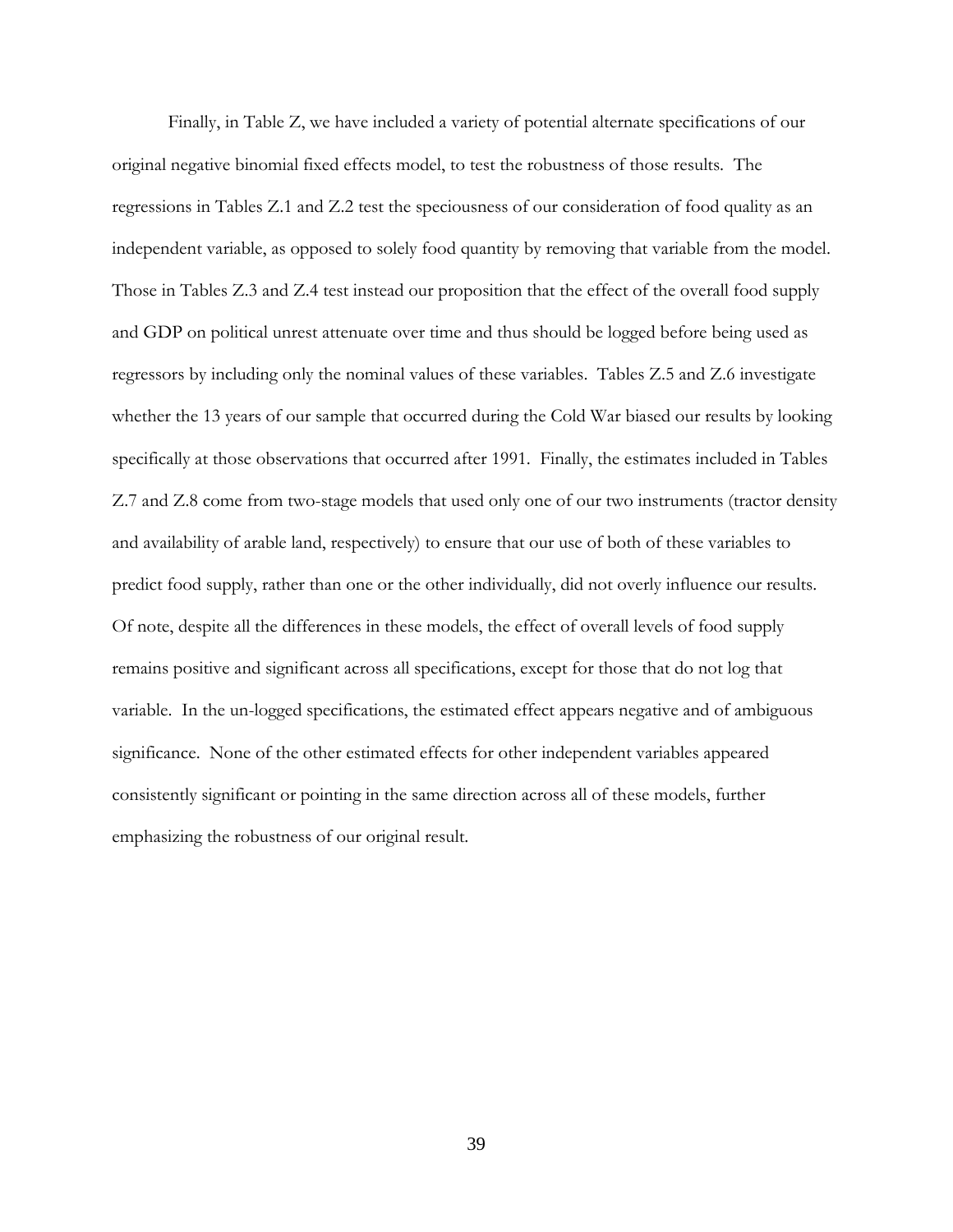| <b>Table X: Pooled Models</b>          |              |                 |                   |  |
|----------------------------------------|--------------|-----------------|-------------------|--|
|                                        | (1)          | (2)             | (3)               |  |
|                                        | <b>OLS</b>   | Poisson         | Negative Binomial |  |
|                                        |              |                 |                   |  |
| $ln(Food$ Supply $)$                   | 0.812        | $0.300*$        | $0.206*$          |  |
| (kcal/day)                             | (1.84)       | (18.62)         | (2.77)            |  |
| <b>Food Quality</b>                    | $-10.61*$    | $-1.848*$       | $-1.918*$         |  |
| (% kcal fat/protein)                   | $(-2.38)$    | $(-12.82)$      | $(-2.98)$         |  |
| <b>Polity IV Score</b>                 | $-0.0116$    | $-0.00744*$     | $-0.0222*$        |  |
| $(-10 \text{ to } 10)$                 | $(-0.27)$    | $(-5.63)$       | $(-3.10)$         |  |
| ln(GDP)                                | $1.109*$     | $0.219*$        | $0.389*$          |  |
| $(1000s \text{ of } 2005 \text{ Int})$ | (2.93)       | (16.46)         | (6.16)            |  |
| Inflation                              | 0.000472     | $0.0000823*$    | 0.000153          |  |
| (annual % change)                      | (0.60)       | (4.23)          | (1.14)            |  |
| Population                             | $0.0000155*$ | $-0.000000229*$ | $-0.000000342$    |  |
| $(1000s \text{ of people})$            | (7.25)       | $(-5.97)$       | $(-0.99)$         |  |
| N                                      | 3300         | 3300            | 3300              |  |
| adj. $R^2$                             | 0.092        |                 |                   |  |

*t* statistics in parentheses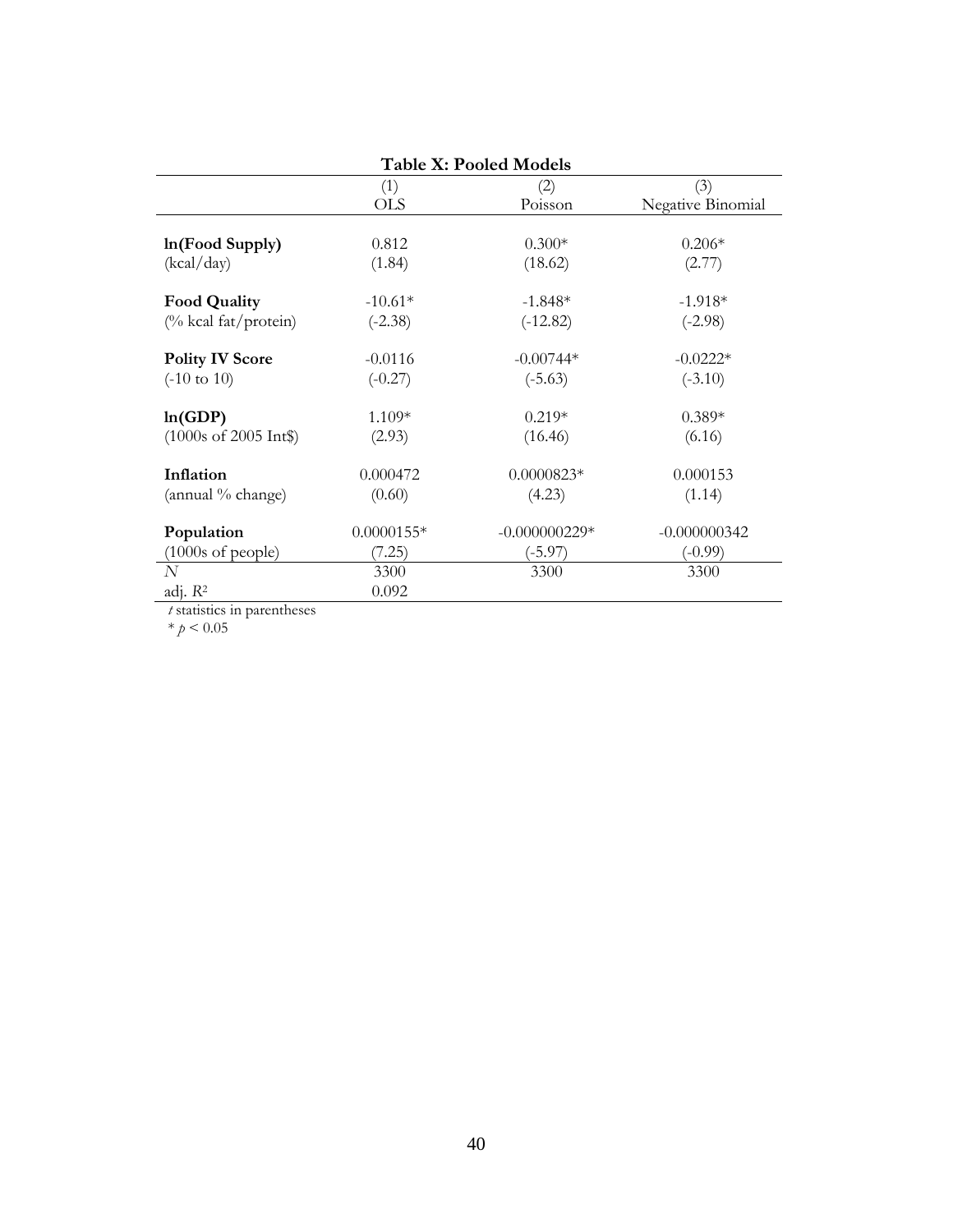|                                        |              | <b>OLS</b>      | Poisson        |                 |  |
|----------------------------------------|--------------|-----------------|----------------|-----------------|--|
|                                        | (1)          | (2)             | (3)            | (4)             |  |
|                                        | Country FE   | Country/Year FE | Country FE     | Country/Year FE |  |
|                                        |              |                 |                |                 |  |
| In(Food Supply)                        | $6.320*$     | $8.253*$        | $0.999*$       | $2.147*$        |  |
| (kcal/day)                             | (3.09)       | (3.64)          | (11.68)        | (19.27)         |  |
|                                        |              |                 |                |                 |  |
| <b>Food Quality</b>                    | $-32.17*$    | $-27.23*$       | $-2.119*$      | $-1.314*$       |  |
| (% kcal fat/protein)                   | $(-2.67)$    | $(-2.27)$       | $(-3.96)$      | $(-2.31)$       |  |
| <b>Polity IV Score</b>                 | $-0.193*$    | $-0.140*$       | $-0.0321*$     | $-0.0228*$      |  |
| $(-10 \text{ to } 10)$                 | $(-2.89)$    | $(-2.03)$       | $(-12.89)$     | $(-8.85)$       |  |
|                                        |              |                 |                |                 |  |
| ln(GDP)                                | $-6.015*$    | $-1.655$        | $-1.404*$      | $-0.171*$       |  |
| $(1000s \text{ of } 2005 \text{ Int})$ | $(-4.34)$    | $(-0.95)$       | $(-23.16)$     | $(-2.29)$       |  |
|                                        |              |                 |                |                 |  |
| Inflation                              | 0.000299     | 0.000475        | $0.0000605*$   | $0.0000851*$    |  |
| (annual % change)                      | (0.42)       | (0.67)          | (2.83)         | (4.17)          |  |
| Population                             | $-0.000106*$ | $-0.000114*$    | $0.000000717*$ | $-0.00000131*$  |  |
| $(1000s \text{ of people})$            | $(-7.71)$    | $(-8.31)$       | (2.96)         | $(-4.98)$       |  |
| Country Effects                        | $\ast$       | $\ast$          | $\ast$         | $\ast$          |  |
| Year Effects                           |              | $\ast$          |                | $\ast$          |  |
| N                                      | 3300         | 3300            | 3177           | 3177            |  |
| adj. R <sup>2</sup>                    | 0.008        | 0.026           |                |                 |  |
| chi <sup>2</sup>                       |              |                 | 2674.4         | 2277.4          |  |
| p-value                                |              |                 | $\overline{0}$ | $\theta$        |  |

### **Table Y: OLS and Poisson Fixed Effects Models**

*t* statistics in parentheses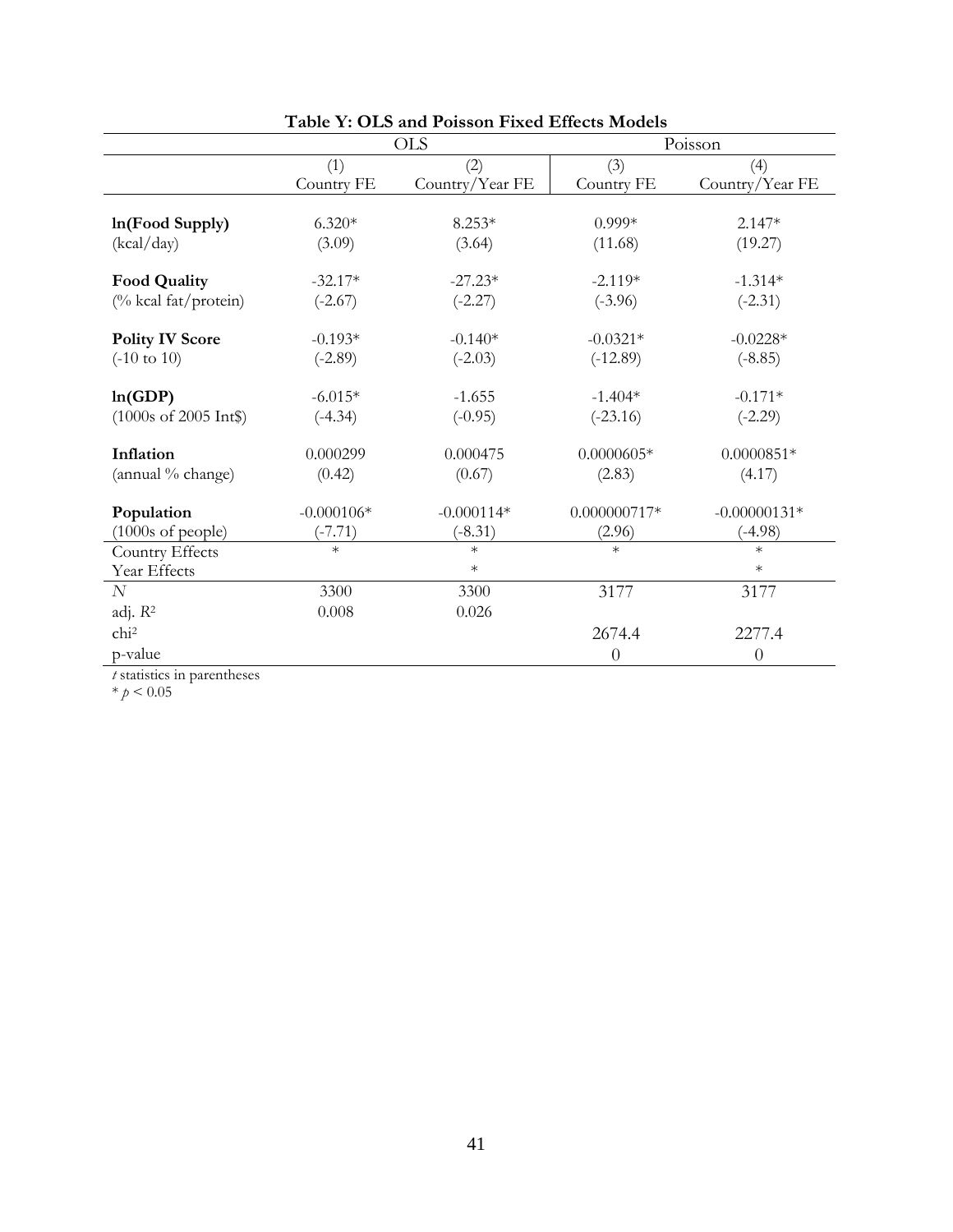| In(Food Supply)<br>(kcal/day)                        | $\overline{(1)}$<br>$C/Y$ Dummy<br>1.829*<br>(4.99) | $\overline{(2)}$<br>C/YFE<br>$0.313*$<br>(5.45) | $\overline{3)}$<br>$C/Y$ Dummy | (4)<br>C/YFE              | $\overline{(5)}$<br>$C/Y$ Dummy | $\overline{(6)}$<br>C/YFE | Tractor<br>(7)<br>$C/Y$ Dummy | Arable Land<br>(8)<br>$C/Y$ Dummy |
|------------------------------------------------------|-----------------------------------------------------|-------------------------------------------------|--------------------------------|---------------------------|---------------------------------|---------------------------|-------------------------------|-----------------------------------|
|                                                      |                                                     |                                                 |                                |                           |                                 |                           |                               |                                   |
|                                                      |                                                     |                                                 |                                |                           | 0.128<br>(0.19)                 | $0.254*$<br>(2.27)        |                               |                                   |
| <b>Food Quality</b><br>(% kcal fat/protein)          |                                                     |                                                 | $-2.745$<br>$(-1.43)$          | 1.138*<br>(2.13)          | $-0.0799$<br>$(-0.03)$          | 0.564<br>(0.60)           | 3.048<br>(0.86)               | $-0.765$<br>$(-0.38)$             |
| <b>Polity IV Score</b><br>$(-10 \text{ to } 10)$     | $-0.0263*$<br>$(-2.98)$                             | $0.0113*$<br>(2.08)                             | $-0.0241*$<br>$(-2.72)$        | 0.00984<br>(1.71)         | $-0.0512*$<br>$(-3.46)$         | $-0.0113$<br>$(-1.39)$    | $-0.0275*$<br>$(-2.03)$       | $-0.0271*$<br>$(-2.38)$           |
| ln(GDP)<br>$(1000s \text{ of } 2005 \text{ Int})$    | $-1.308*$<br>$(-4.71)$                              | $0.105*$<br>(2.39)                              |                                |                           | $-0.694$<br>$(-1.40)$           | 0.107<br>(1.24)           | $-2.567*$<br>$(-2.56)$        | $-1.473*$<br>$(-3.64)$            |
| Inflation<br>(annual % change)                       | 0.000126<br>(1.47)                                  | $0.000143*$<br>(3.60)                           | 0.000138<br>(1.55)             | $0.000135*$<br>(3.52)     | 0.000225<br>(1.26)              | 0.000167<br>(1.66)        | 0.000708<br>(1.37)            | $0.000106*$<br>(2.47)             |
| Population<br>$(1000s \text{ of people})$            | 0.00000201<br>(1.12)                                | $-0.000000498*$<br>$(-2.00)$                    | 0.00000374<br>(0.80)           | $0.00000417*$<br>(3.10)   | 0.00000107<br>(0.31)            | 8.08e-08<br>(0.23)        | $-0.00000432$<br>(1.33)       | 0.00000157<br>(1.19)              |
| <b>Food Supply</b><br>(kcal/day)                     |                                                     |                                                 | $-1.07e-09$<br>$(-0.63)$       | $-1.49e-09*$<br>$(-2.68)$ |                                 |                           |                               |                                   |
| <b>GDP</b><br>$(1000s \text{ of } 2005 \text{ Int})$ |                                                     |                                                 | $-1.20e-11$<br>$(-0.04)$       | $3.94e-10*$<br>(4.34)     |                                 |                           |                               |                                   |
| In(Food Supply)<br>(Predicted - Tractor)             |                                                     |                                                 |                                |                           |                                 |                           | 7.750*<br>(2.19)              |                                   |
| In(Food Supply)<br>(Predicted - Arable)              |                                                     |                                                 |                                |                           |                                 |                           |                               | $3.034*$<br>(2.48)                |
| Country Effects                                      | $\ast$                                              | $\ast$                                          | $\ast$                         | $\ast$                    | $\ast$                          | $\ast$                    | $\ast$                        | $\ast$                            |
| Year Effects                                         | $\ast$                                              | $\ast$                                          | $\ast$                         | $\ast$                    | $\ast$                          | $\ast$                    | $\ast$                        | $\ast$                            |
| $\overline{N}$                                       | 3300                                                | 3177                                            | 3300                           | 3177                      | 2360                            | 2219                      | 2009                          | 3255                              |
| chi <sup>2</sup><br>p-value                          | 2699.3<br>$\theta$                                  | 341.8<br>1.70e-52                               | 2667.5<br>$\overline{0}$       |                           | 2051.8<br>$\boldsymbol{0}$      | 172.0<br>2.43e-24         | 1539.7<br>1.56e-232           | 2628.3<br>$\overline{0}$          |

#### **Table Z: Tests for Robustness**

*t* statistics in parentheses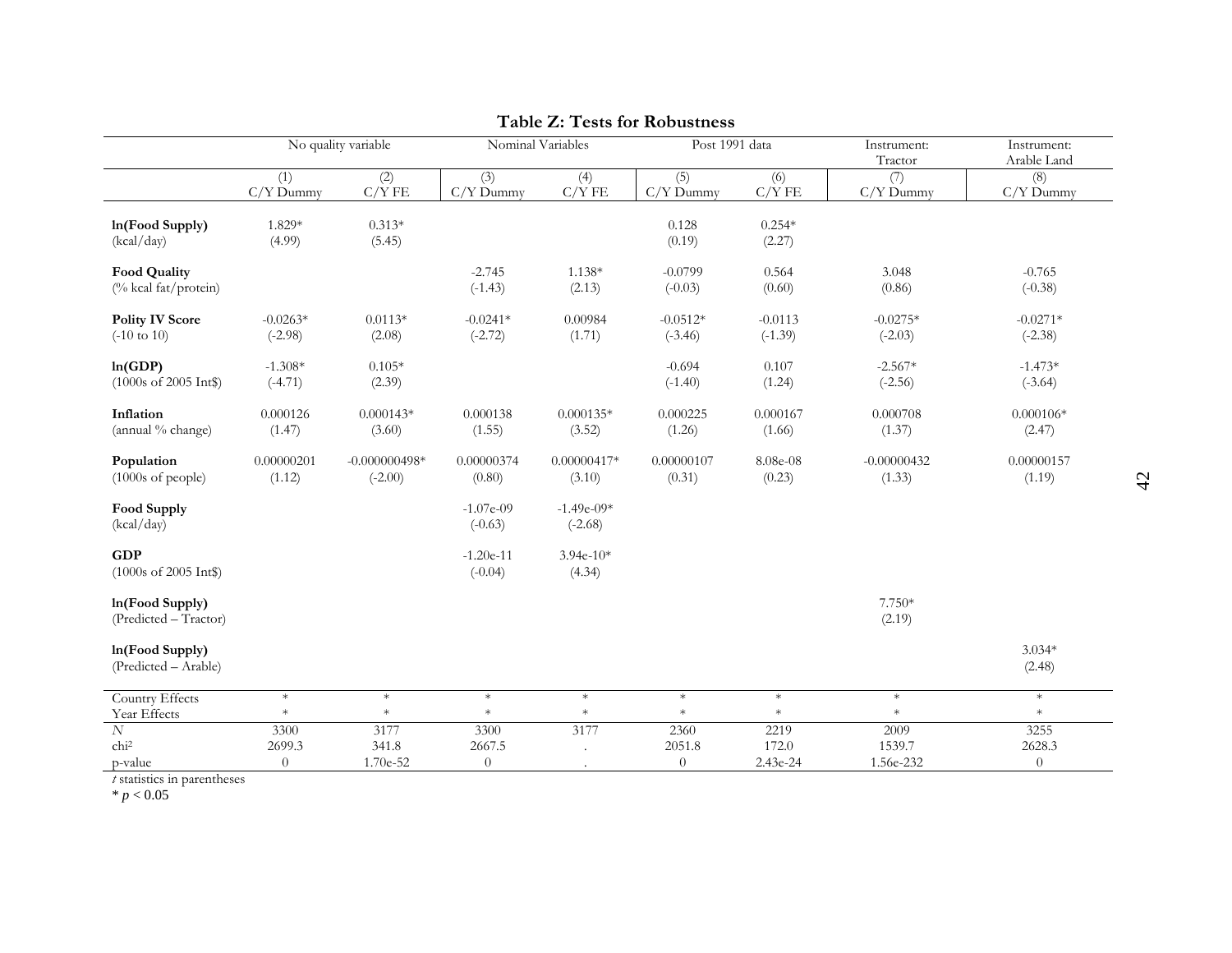### References

- Acemoglu, Daron and James A. Robinson. 2001. "A Theory of Political Transitions." *American Economic Review* 91(4): 938-963. Accessed April 4, 2013. http://www.jstor.org/stable/2677820
- Allison, Paul D. and Richard P. Waterman. (2002). "Fixed Effects Negative Binomial Regression Models." *Sociological Methods* (32). pp. 247-265
- Arezki, Rabah and Markus Bruckner. 2011. "Food Prices and Political Instability." IMF Working Paper, WP/11/62. Accessed April 4, 2013. http://www.imf.org/external/pubs/ft/wp/2011/wp1162.pdf
- Bates. Robert H. 2008. *When Things Fell Apart: State Failure in Late Century Africa*. Cambridge University Press, Cambridge, UK
- Beth, A. S., and Z. Elkins. (2004). "The Globalization of Liberalization: Policy Diffusion in the International Political Economy." *The American Political Science Review* 98(1): 171-189.
- Bellemare, Marc. 2011 "Rising Food Prices, Food Price Volatility, and Political Unrest." Working Paper. Accessed April 4, 2013. http://papers.ssrn.com/sol3/papers.cfm?abstract\_id=1874101
- Biden, Joseph. 2011. "Remarks by Vice President Biden at the World Food Program Leadership Award Ceremony," October 10th. Accessed April 4, 2013. http://www.whitehouse.gov/the-pressoffice/2011/10/24/remarks-vice-president-biden-world-food-program-usa-leadership-award-cer
- Bossert, Walter, Conchita D'Ambrosio and Vito Peragine. 2007. "Deprivation and Social Exclusion." *Economica* (74):296. pp. 777-803. Accessed April 4, 2013. http://www.jstor.org/stable/4541571
- Cha, Ariana Eunjung. 2011. "Spike in global food prices contributes to Tunisian violence." *Washington Post.* January 14. Accessed April 4, 2013. http://voices.washingtonpost.com/politicaleconomy/2011/01/spike\_in\_global\_food\_prices\_tr.html
- Cohen, Marc and Per Pinstrup-Anderson. 1999. "Food Security and Conflict," *Social Research*, (66)1: pp. 375- 416
- Cordesman, Anthony H. and Adam Mausner. 2010. "Agriculture, Food, and Poverty in Afghanistan: Is a Population-Centric Policy Possible?" *Center for Stategic Studies*. April 26. Accessed April 4, 2013. http://csis.org/publication/agriculture-food-and-poverty-afghanistan
- Collier, Paul and Anke Hoeffler. 2000. "Greed and Grievance in Civil War," World Bank Policy Research Working Paper No. 2355
- Diamond, Jared. 2005. "Malthus in Africa" and "One Island, Two Peoples, Two Histories," *Collapse*, Penguin Books, Ltd. London, England: pp. 311-357
- Hardin, J.W., H. Schmiediche & R.J. Carroll. (2003). "Instrumental Variables, Bootstrapping, and Generalized Linear Models." *Stata Journal*, 3(4): pp. 351-360
- Hendrix, Cullen and Idean Salehyan. 2011. "After the Rain: Rainfall Variability, Hydro-Meteorology Disasters, and Social Conflict in Africa." Working Paper. Accessed April 4, 2013. http://ssrn.com/abstract=1641312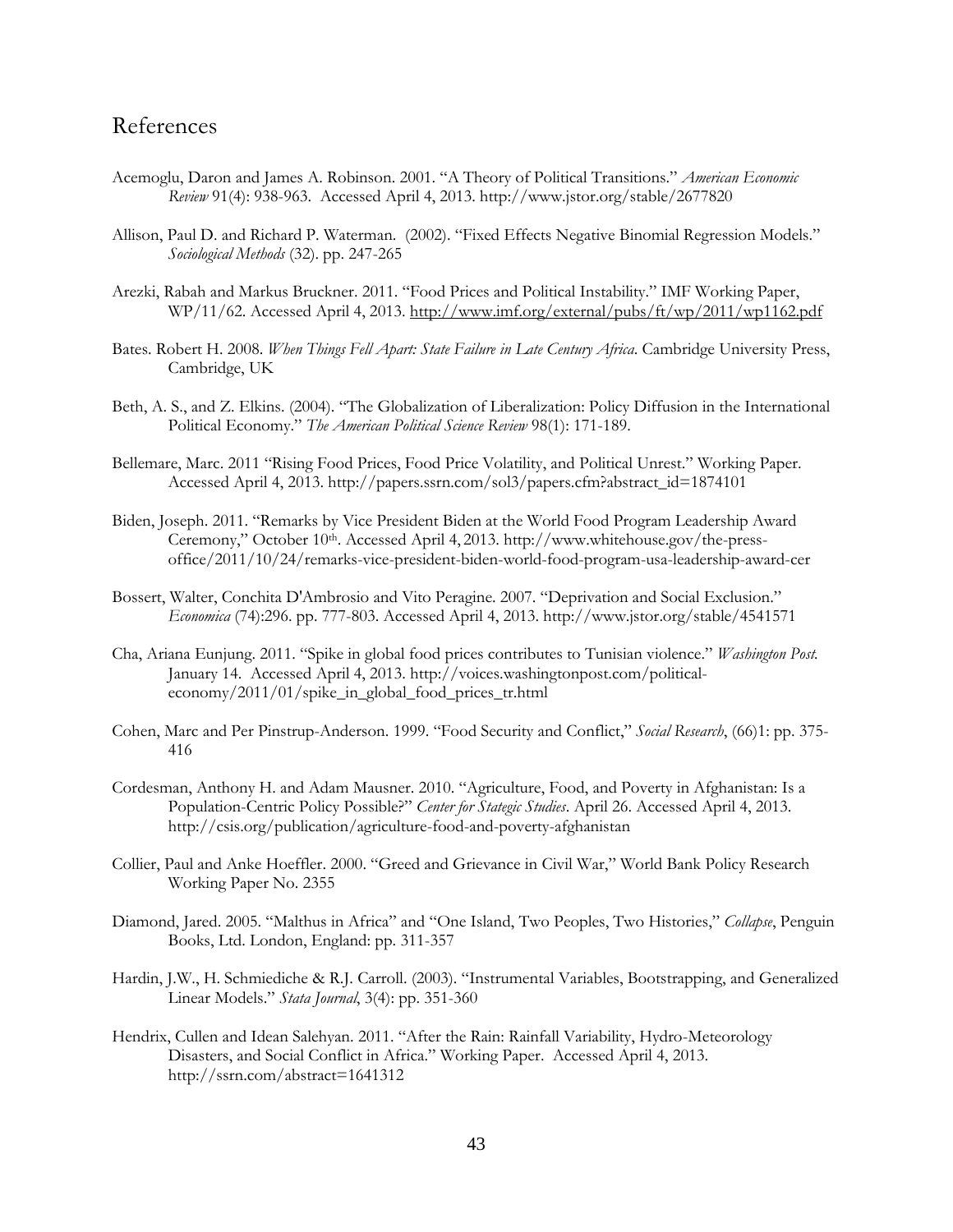- Henshaw, Caroline. 2011. "The Food Politics of Egypt." *The Wall Street Journal*. February 1. Accessed April 4, 2013. http://blogs.wsj.com/dispatch/2011/02/01/the-politics-of-food-prices-in-egypt/
- Homer-Dixon, Thomas. 1991. "On the Threshold: Environmental Changes as Causes of Acute Conflict," *International Security*, (16)2: pp. 76-116
- Fam, Mariam and Mahmoud Kassem. 2011. "Egyptian Inflation Slows as Increases in Food Prices Ease." *Bloomberg*. March 10. Accessed April 4, 2013. http://www.bloomberg.com/news/2011-03- 10/egyptian-inflation-slows-as-increases-in-food-prices-ease-1-.html
- FAO. 2006. "Food Security." *Policy Briefs* (2): p.1. Accessed April 4, 2013. ftp://ftp.fao.org/es/ESA/policybriefs/pb\_02.pdf
- FAOStats. 2012. Food and Agriculture Organization. Accessed April 4, 2013. http://faostat3.fao.org/home/index.html
- Fearon James D. and David D. Laitin. 2003. "Ethnicity, Insurgency, and Civil War." *American Political Science Review*, (97)1: pp.75-90
- Flood, Zoe. 2011. "At Least Twenty Killed in Economic Protests in Tunisia and Algeria." *The Daily Telegraph*. January 10. Accessed April 4, 2013. http://www.telegraph.co.uk/news/worldnews/africaandindianocean/tunisia/8250477/At-least-20 killed-in-economic-protests-in-Tunisia-and-Algeria.html
- G8. 2009. "L'Aquila Joint Statement on Global Food Security." *L'Aquila Food Security Initiative*. July 10. Accessed April 4, 2013. http://www.g8italia2009.it/static/G8\_Allegato/LAquila\_Joint\_Statement\_on\_Global\_Food\_Securit y%5B1%5D,0.pdf
- Gould, William. (2011). "Use poisson rather than regress; tell a friend." *Official Stata Blog*, August 22. Accessed April 4, 2013. http://blog.stata.com/2011/08/22/use-poisson-rather-than-regress-tell-a-friend/
- Krause, V., Suzuki, S., and Witmer, R. 2006. "US Domestic Politics and International Cooperation, 1953- 1981." *International Politics*, 43(5): 620-643. Accessed April 4, 2013. doi: http://dx.doi.org/10.1057/palgrave.ip.8800179
- Krause, G. A. (1994). "Is Regression Analysis Really Leading Political Science Down a Blind Alley?" *Political Science & Politics*, 27(2): 187-187.
- Lagi, Marco, Yavni Bar-Yam, Karla Z. Bertrand, and Yaneer Bar-Yam. 2011. "The Food Crises: A Quantitative Model of Food Prices Including Speculators and Ethanol Conversion," *The New England Complex Systems Institute*, Cambridge, MA
- Lagi, Marco, Karla Z. Bertrand, and Yaneer Bar-Yam. 2011 "The Food Crises and Political Instability in North Africa and the Middle East," *The New England Complex Systems Institute*, Cambridge, MA (September 2011)
- Kawachia, Ichiro, Bruce P. Kennedy, and Richard G. Wilkinson. 1999. "Crime: Social Disorganization and Relative Deprivation." *Social Science and Medicine* (48):6. pp. 719-731 Accessed April 4, 2013 http://dx.doi.org/10.1016/S0277-9536(98)00400-6